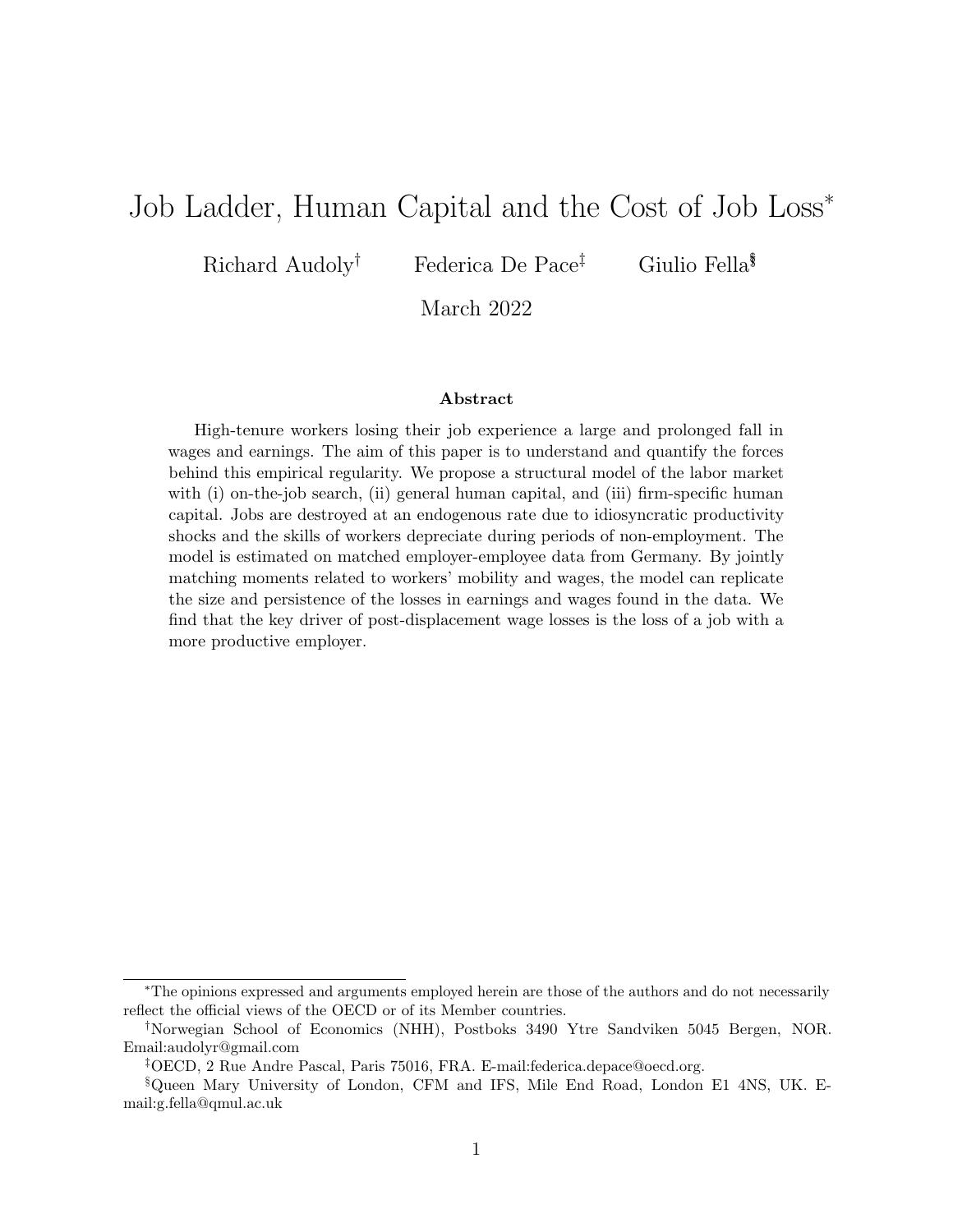# 1 Introduction

A large body of empirical research has established the existence of large and persistent earnings losses following job displacement for high-tenure workers. For example, [Davis](#page-46-0) [and Von Wachter](#page-46-0) [\(2011\)](#page-46-0) find that, in the United States, displaced male workers with more than three years of tenure lose the equivalent of 12% of the present value of earnings in the absence of displacement. [Schmieder et al.](#page-47-0) [\(2018\)](#page-47-0) estimate even larger losses of 15% for Germany. The aim of this paper is to quantify the drivers behind this empirical regularity using a rich structural model of the labor market.

Workhorse search models of the labor market with on-the-job search and firm heterogeneity imply that earnings losses reflect the loss of a good job (for instance, [Burdett and](#page-46-1) [Mortensen,](#page-46-1) [1998;](#page-46-1) [Postel-Vinay and Robin,](#page-47-1) [2002\)](#page-47-1). These models feature a *job ladder* that workers climb over the course of their career, which captures the idea that it takes time to find a suitable job. The positive association between employment tenure and wages (and therefore the large drop in earnings after a displacement event) reflects the fact that workers keep searching for better employers until they settle in high productivity jobs, which both pay more and last longer.

An alternative view with a long tradition in labor economics is that the positive association between tenure and earnings losses reflects the accumulation of skills that are productive (and therefore reflected in wages) only with the current but not with future employers (see, for instance, [Topel,](#page-47-2) [1990;](#page-47-2) [Lazear,](#page-47-3) [2009\)](#page-47-3): human capital is, to some degree, firm-specific. In this framework, earnings losses reflect the loss of skills specific to the employer which are accumulated with tenure.

Finally, workers' general skills may increase while they are employed and deteriorate during the time spent in non-employment (see, for example, [Ljungqvist and Sargent,](#page-47-4) [1998\)](#page-47-4). Skill depreciation implies that earnings losses mirror workers' losses in general human capital accumulated during employment.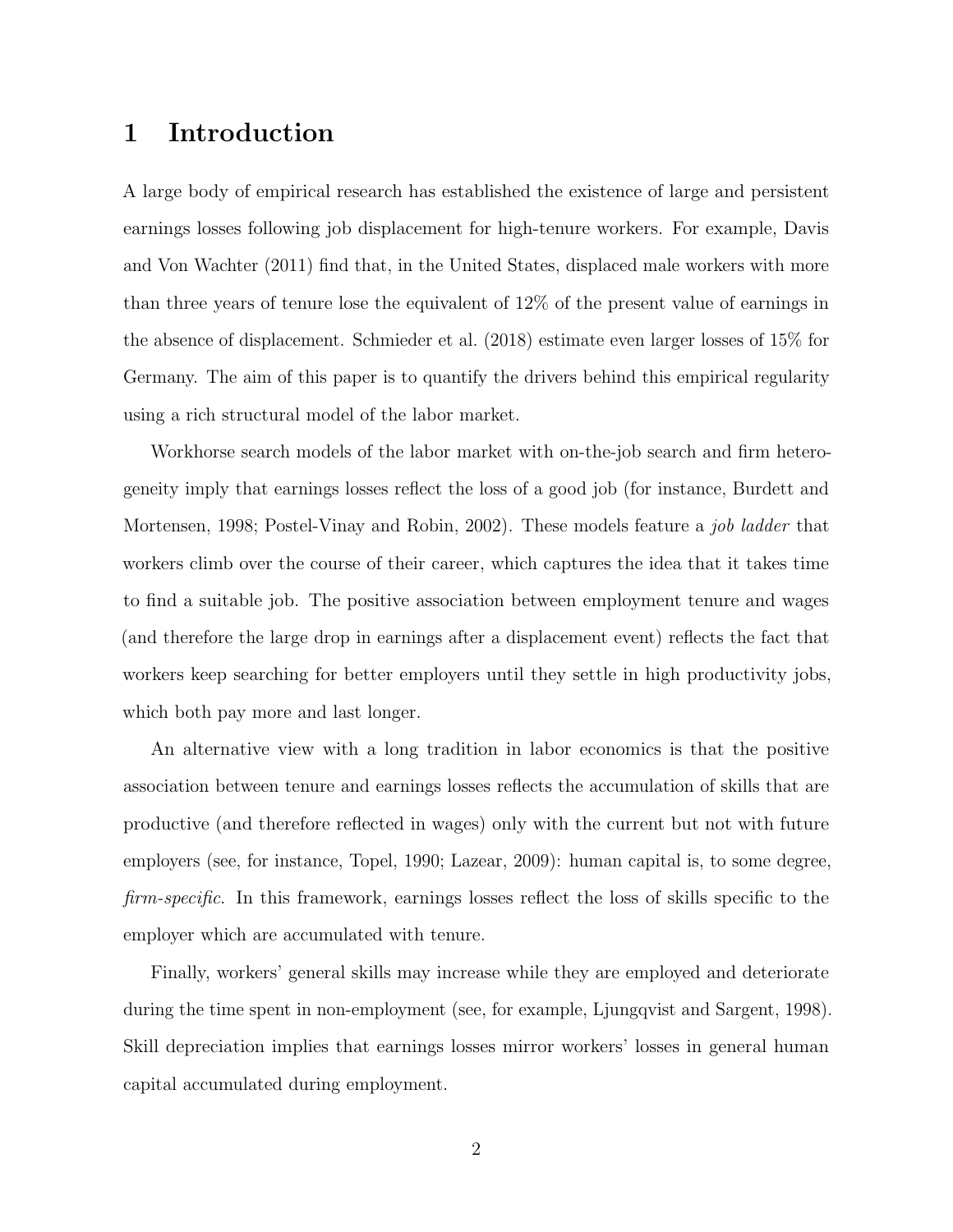In this paper, we provide a unifying framework for these three mechanisms and use it to quantify their relative contribution to the long-run losses in wages and earnings experienced by displaced workers. We build and estimate a structural search model of the labor market with the following key ingredients: heterogeneous firms, on-the-job search, specific and general human capital accumulation, and endogenous job loss. The model is estimated on matched employer-employee data from Germany using indirect inference. It can reproduce the size and persistence of the post-displacement earnings and wage losses observed in the data. By running counterfactual simulations in our model, we find that the main driver behind the losses of displaced workers is the loss of a job at a more productive firm. We also find that substituting a standard wage regression model for our framework yields a very different decomposition of wage losses. Using such a regression model, the contribution of losing a job at a more productive firm is 50% lower after ten years relative to the structural benchmark.

In the model, both unemployed and employed workers sample job offers infrequently from an exogenous firm productivity distribution. Unemployed workers have a lower reservation productivity than employed workers, but they climb the job ladder by accepting subsequent offers from more productive employers while employed. Employed workers accumulate general human capital, which they retain through the course of their career when moving to other employers or to non-employment. They also accumulate specific skills, which, in contrast, are only valuable with their current employer. The model also features endogenous job destruction. As they climb the job ladder, workers sort into more productive jobs which are also more stable, since they are less likely to be destroyed following negative productivity shocks.

In this framework, displaced high-tenure workers lose a job with a more productive employer, as well as the firm-specific skills associated to that job. Besides, their general skills also depreciate during non-employment, further reducing their productivity when re-employed. Upon re-employment, they are more likely to accept a low productivity job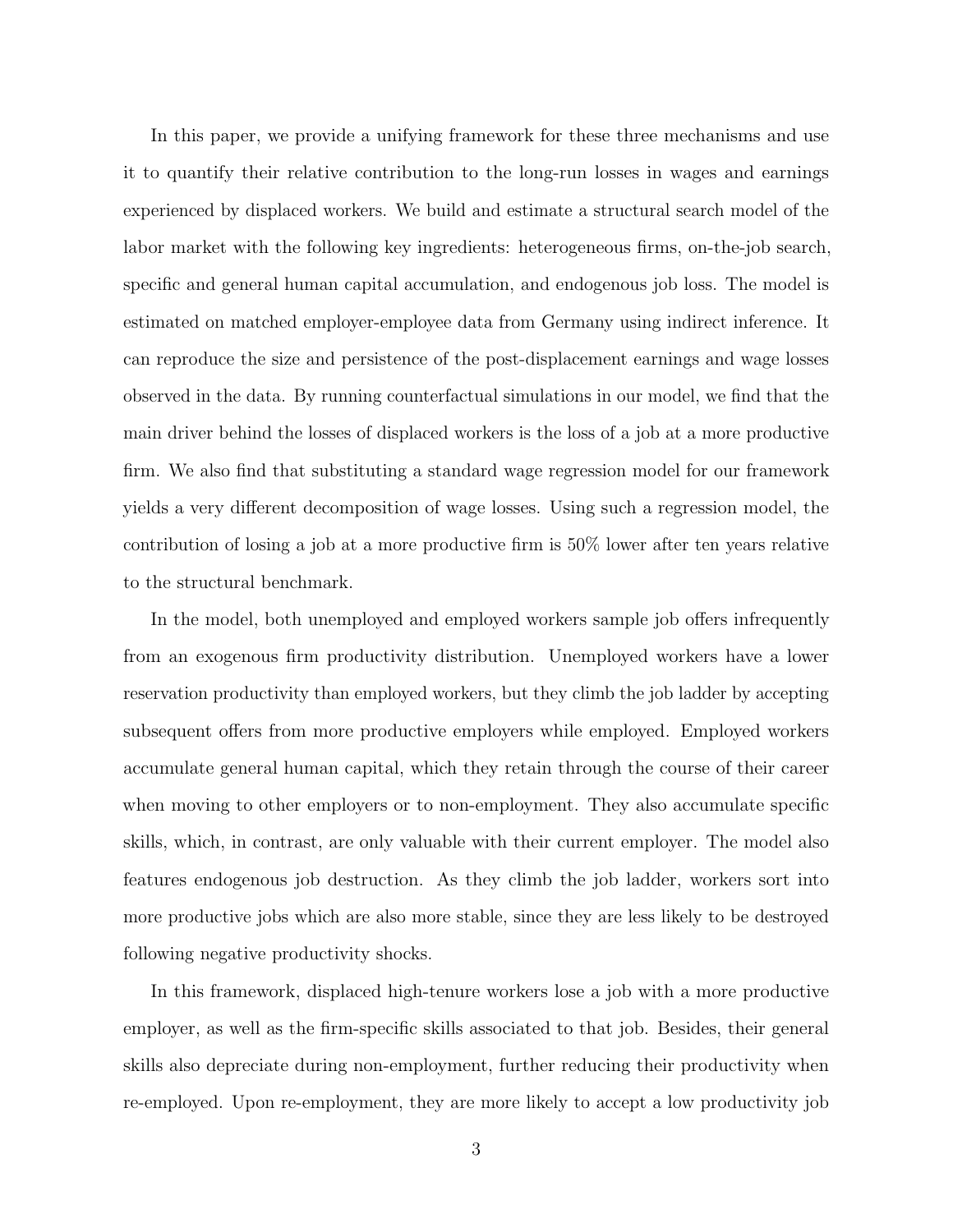that, by also being less stable, does not favor the acquisition of general and firm-specific skills, further hindering the recovery in earnings and wages.

The model is able to replicate the returns to tenure within firm, the returns to experience, as well as the fall in the job switching rate with tenure observed in the data. Additionally, it delivers large and persistent earnings and wage losses that mimic the data counterpart. Similarly to the data, most of the persistence in earnings comes from wages, which drop by more than  $10\%$  and only slowly recover after re-employment.

We use our framework to better understand the cost of job loss along several dimensions. First, we perform a series of counterfactual simulations to decompose the respective contribution to total wage losses of the employer effect, firm-specific human capital, and general human capital. We find that the loss of a job with a more productive employer is the primary driver of the cumulative wage losses following displacement (about fifty percent), followed by firm-specific human capital (about thirty percent), and general human capital (about fifteen percent). The remainder corresponds to the loss of bargaining rents that emerge as a result of the wage-setting protocol.

Second, we assess the reduced-form strategy put forward in several recent empirical contributions to similarly decompose the cost of job loss [\(Schmieder et al.,](#page-47-0) [2018;](#page-47-0) [Lachowska](#page-47-5) [et al.,](#page-47-5) [2020\)](#page-47-5). This strategy consists in estimating a reduced-form wage equation on the entire sample, and then use these estimates to construct several counterfactual components of job loss, notably the role of firm fixed-effects. We perform this reduced form decomposition on model-simulated data and compare its output to the decomposition resulting from our structural model. This exercise suggests that the reduced-form decomposition tends to clearly underestimate the role of employer effects. Most of this difference arises from the lesser persistence of losing a job with a more productive employer relative to the decomposition of wage losses obtained from our structural model.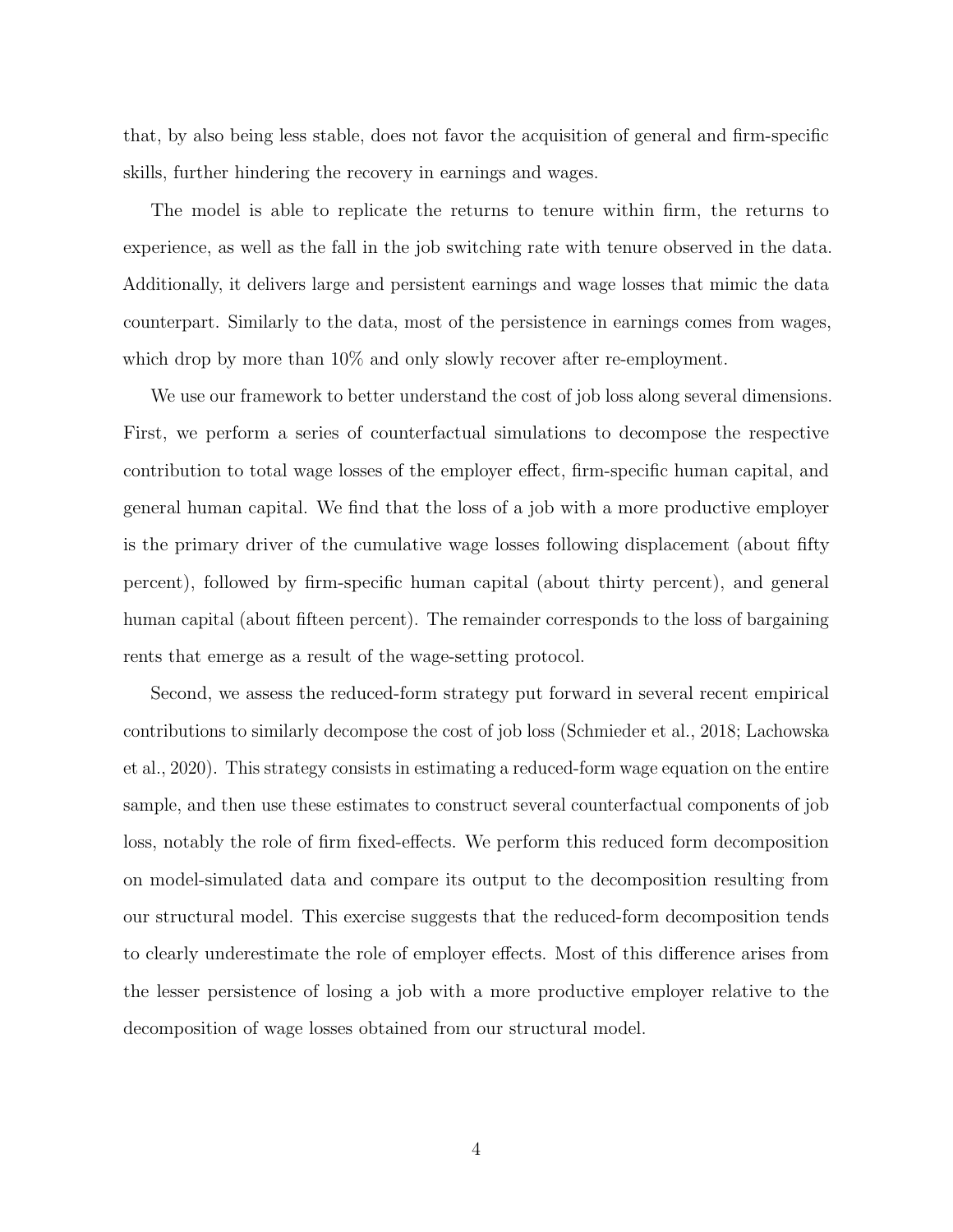Related literature This paper is related to a number of contributions: several that focus on post-displacement losses [\(Jarosch,](#page-46-2) [2021;](#page-46-2) [Krolikowski,](#page-47-6) [2017;](#page-47-6) [Jung and Kuhn,](#page-46-3) [2019;](#page-46-3) [Huckfeldt,](#page-46-4) [2018;](#page-46-4) [Burdett, Carrillo-Tudela, and Coles,](#page-46-5) [2020\)](#page-46-5) and several that look at the determinants of wage dynamics (see [Topel,](#page-47-2) [1990;](#page-47-2) [Dustmann and Meghir,](#page-46-6) [2005;](#page-46-6) [Yamaguchi,](#page-47-7) [2010;](#page-47-7) [Postel-Vinay and Turon,](#page-47-8) [2010;](#page-47-8) [Altonji et al.,](#page-46-7) [2013;](#page-46-7) [Bagger et al.,](#page-46-8) [2014,](#page-46-8) among others).

The idea of modelling a job ladder in firm productivity with endogenous separation is also found in [Krolikowski](#page-47-6) [\(2017\)](#page-47-6) and [Jung and Kuhn](#page-46-3) [\(2019\)](#page-46-3). Both papers are able to explain large and persistent earnings losses for the Unites States by matching moments mostly related to the mobility of workers. [Jung and Kuhn](#page-46-3) [\(2019\)](#page-46-3) deliver very close estimates of wage losses for the first five years following the event.

In these papers, the job ladder plays a key role in explaining earnings losses postdisplacement. Human capital does not feature in [Krolikowski](#page-47-6) [\(2017\)](#page-47-6), while in [Jung and](#page-46-3) [Kuhn](#page-46-3) [\(2019\)](#page-46-3) skill accumulation only matters at the margin. In the work of [Jung and](#page-46-3) [Kuhn](#page-46-3) [\(2019\)](#page-46-3), wage dynamics are mainly driven by search and the job ladder, and the parameters that govern the process of human capital accumulation are estimated by matching moments on separation rates by age for workers with the same tenure, under the assumption that skills endogenously reduce workers' probability of separation by increasing match productivity. What sets this paper apart from [Krolikowski](#page-47-6) [\(2017\)](#page-47-6) and [Jung and](#page-46-3) [Kuhn](#page-46-3) [\(2019\)](#page-46-3) is that we consider specific and general human capital as key potential drivers of wage gains along with search, and use returns to tenure within a firm and returns to experience to directly learn about their evolution over time. We find that the accumulation of skills plays a substantial role in accounting for post-displacement losses.

The importance of skill accumulation for understanding the long term consequences of job loss is also highlighted in several other papers. For example, [Huckfeldt](#page-46-4) [\(2018\)](#page-46-4) stresses the role of occupation-specific skills and skill obsolescence during unemployment. [Jarosch](#page-46-2) [\(2021\)](#page-46-2) shows that the loss in job stability paired with skill loss during unemployment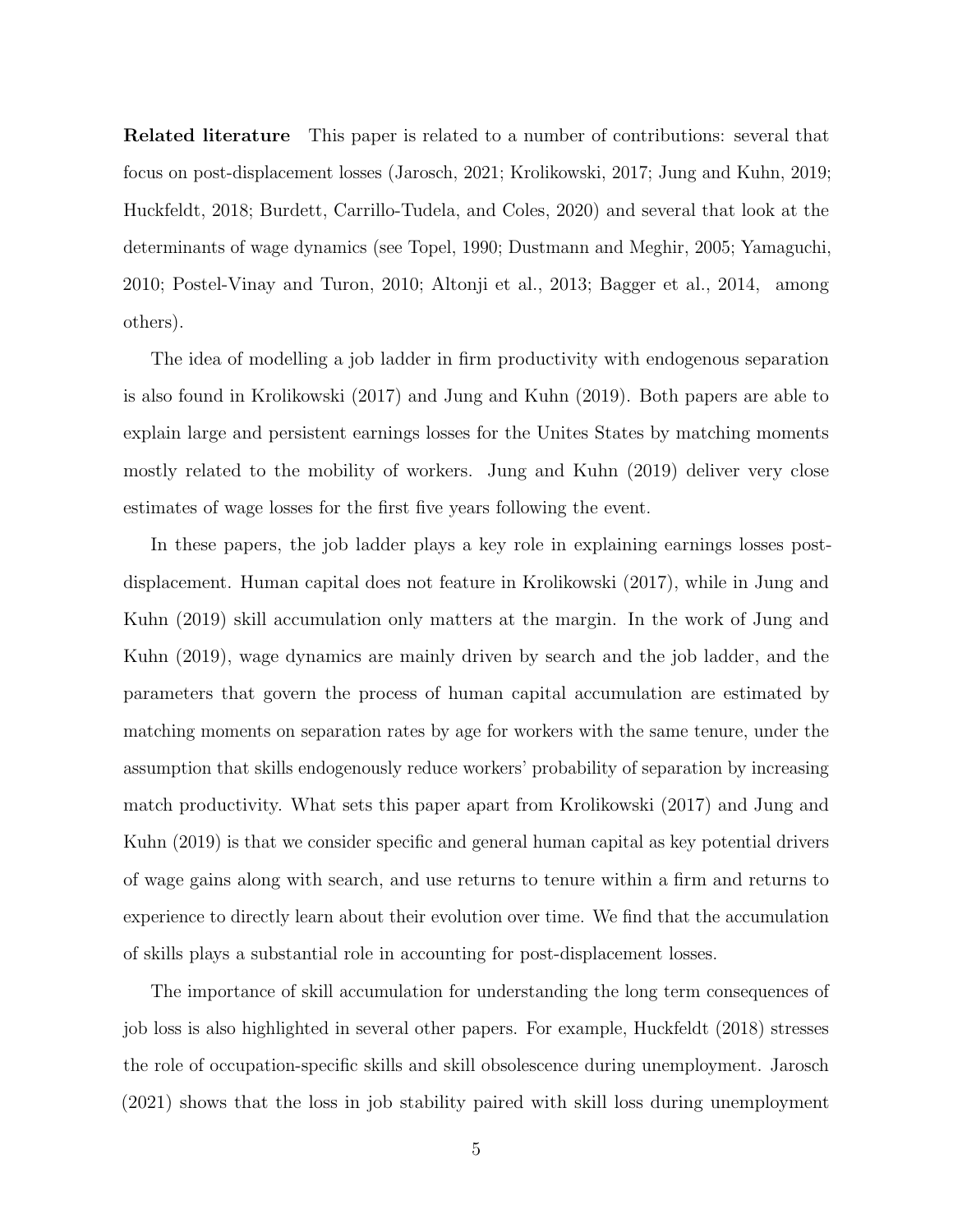is responsible for most of the sluggish post-displacement wage recovery, and [Burdett,](#page-46-5) [Carrillo-Tudela, and Coles](#page-46-5) [\(2020\)](#page-46-5) highlight the importance of foregone skill accumulation as a result of displacement.

The current work shares several similarities with [Jarosch](#page-46-2) [\(2021\)](#page-46-2). Both papers feature a job ladder with heterogeneous separation rates into unemployment and stochastic general human capital accumulation (de-cumulation) during employment (unemployment). A key difference between the two papers is that [Jarosch](#page-46-2) [\(2021\)](#page-46-2) models exogenous heterogeneous separation rates along the job ladder which are negatively correlated with match productivity, while this paper delivers mutually efficient match destruction events for low productive matches endogenously. Besides, this paper considers the accumulation of firm-specific skills as an additional channel to explain both wage growth and post-displacement wage losses for high-tenure workers. It further links skill accumulation directly to the returns to tenure and experience observed in the data.

Similarly, [Burdett, Carrillo-Tudela, and Coles](#page-46-5) [\(2020\)](#page-46-5) estimate a model with on-the-job search, accumulation of general human capital during employment, and skill loss during non-employment to identify the drivers behind the cost of job loss. In contrast with this work and the other papers mentioned above, heterogeneity in separation rates along the job ladder is not taken into account.

In both [Jarosch](#page-46-2) [\(2021\)](#page-46-2) and [Burdett, Carrillo-Tudela, and Coles](#page-46-5) [\(2020\)](#page-46-5), general human capital is the central force accounting for the persistence of wage losses, though the underlying mechanisms are different. In [Jarosch](#page-46-2) [\(2021\)](#page-46-2), high-tenure workers who fall off the ladder lose job security and experience repeated unemployment spells which, along with a high depreciation rate of skills during unemployment, hinder the recovery of wages and earnings. In [Burdett, Carrillo-Tudela, and Coles](#page-46-5) [\(2020\)](#page-46-5), fast and constant accumulation rates of general human capital for workers who do not experience layoff, paired with long non-employment spells for displaced workers, prevents the convergence of wages after displacement.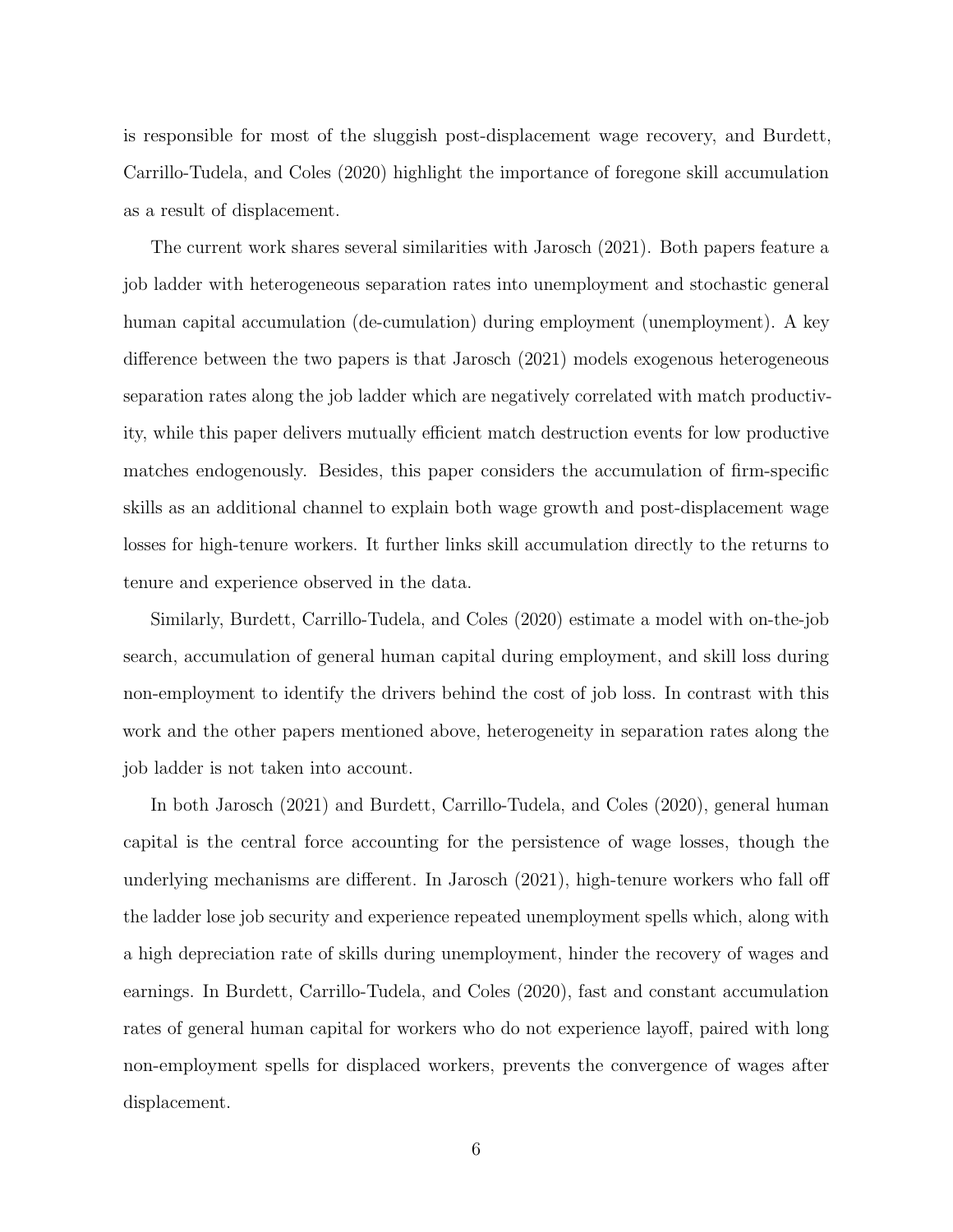This discussion suggests that the estimated parameters governing the accumulation of general human capital play a crucial role in determining the sources of the cost of job loss. In our framework, we target the wage returns to experience and the wage returns to tenure within firm in a model with endogenous separations. With regards to these important contributions, our decomposition of the cost of job loss places greater emphasis on the loss of a job at a good firm in accounting for the drivers of wage loss in the medium term.

Outline The model is introduced in Section [2.](#page-6-0) Section [3](#page-20-0) describes the data, the identification strategy, and the estimation results. Section [4](#page-30-0) uses the calibrated model to decompose the cost of job loss. Finally, Section [5](#page-37-0) concludes.

# <span id="page-6-0"></span>2 Model

Our theoretical framework builds on the individual wage bargaining models by [Postel-Vinay](#page-47-1) [and Robin](#page-47-1) [\(2002\)](#page-47-1) and [Cahuc et al.](#page-46-9) [\(2006\)](#page-46-9). We depart from this canonical framework by adding skill accumulation along two dimensions, transferable and non-transferable, as well as match-specific shocks driving endogenous separations.

## 2.1 Environment

Agents Time is discrete and goes on forever. The economy is populated by risk neutral workers and firms. All agents have discount factor  $\beta$ . Firms are heterogeneous in productivity  $\theta$ . The productivity of a firm is drawn from an exogenous distribution  $F(.)$ , and it is constant over time. In every period, a fraction  $\kappa$  of the labor force is replaced by an equal mass of non-employed new entrants. New entrants are ex-ante all identical. While employed, workers can accumulate both general and specific human capital. General human capital is accumulated at rate  $\phi_e$  and is vested in the worker upon separation. It decays at rate  $\phi_u$  while the worker is not employed. Specific human capital is accumulated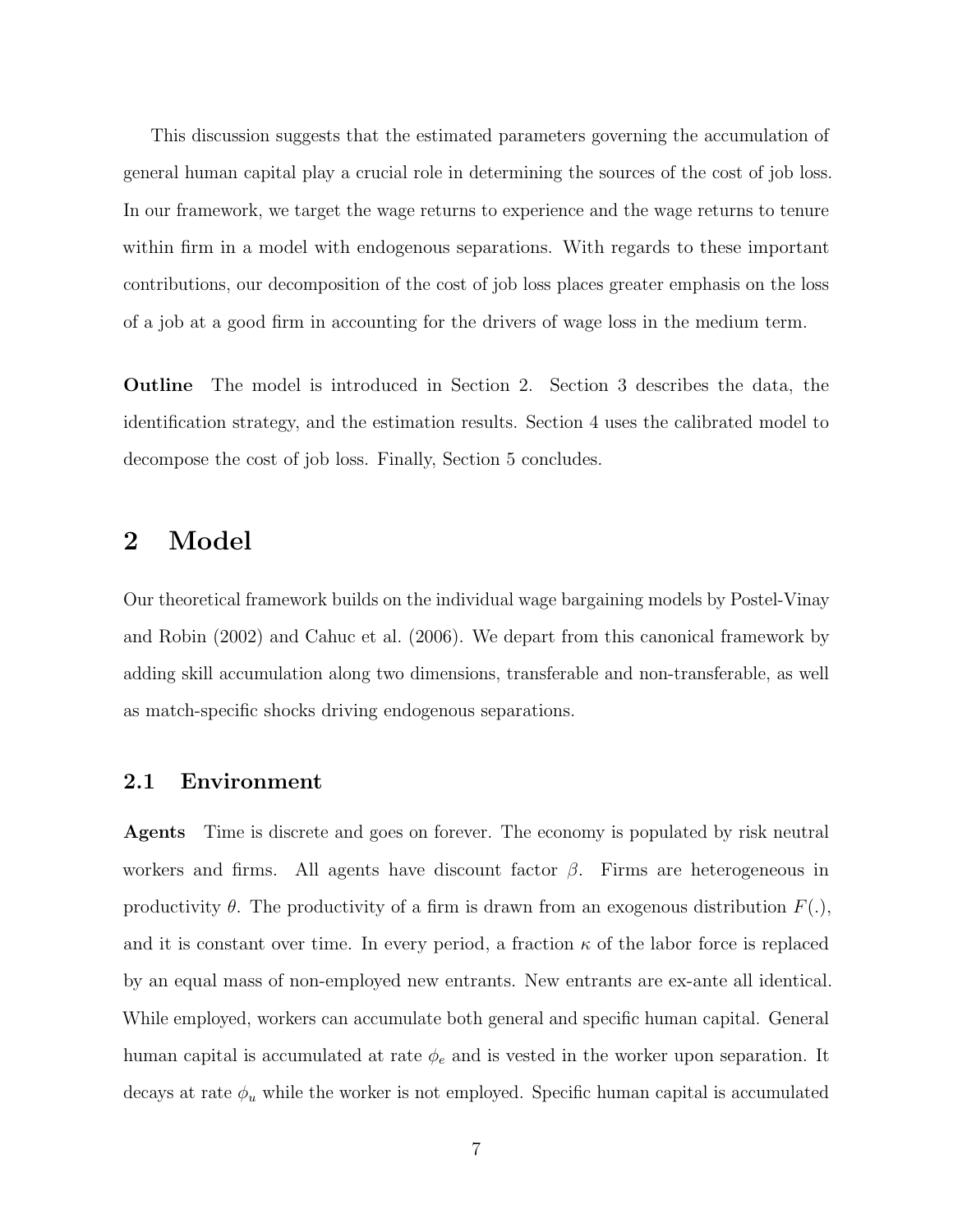at rate  $\gamma$  during employment. In contrast to general human capital, it is entirely lost when workers leave their current job.

Matching and production The labor market is characterized by search frictions, and workers can search on-the-job. Unemployed and employed workers sample job offers, respectively at rates  $\lambda_0$  and  $\lambda_1$ , from the exogenous distribution of firm productivity  $F(.)$ . With on-the-job search, a job ladder in productivity arises that workers climb over the course of their career. A job is exogenously destroyed with probability  $\delta$ . In the case where workers are hit by such a  $\delta$  shock, they directly draw again from the distribution of firm productivity  $F(.)$  with probability  $\lambda_R$ . With such a relocation shock, not all job-to-job transitions are necessarily the results of an optimal choice, as they may, for example, reflect layoffs noticed to workers in advance.

When a worker and a firm meet and decide to form a match, they produce output equal to  $y = f(\theta, s, g, \varepsilon)$ , which depends on the fixed firm-productivity component  $\theta$ , on the level of accumulated specific and general human capital, s and g, and on a time varying stochastic productivity component,  $\varepsilon$ . The initial realization of  $\varepsilon$  is equal to  $\varepsilon_0$  in all new matches, and its subsequent realizations are drawn from a distribution  $H(|\varepsilon)$  in each period of a surviving match. As in [Mortensen and Pissarides](#page-47-9) [\(1994\)](#page-47-9), the presence of the time-varying component of a match productivity  $\varepsilon$  leads to endogenous job destruction events. In particular, when the realization of the shock is low enough, the worker and the firm agree to dissolve the match.

Non-employed workers have home production  $z(g)$ . Output in non-employment is allowed to depend on their level of general skills, which is retained while workers find themselves out of work.

Within period timing All workers start the period inheriting state variables from the previous period. The timing of events for unemployed and employed workers is,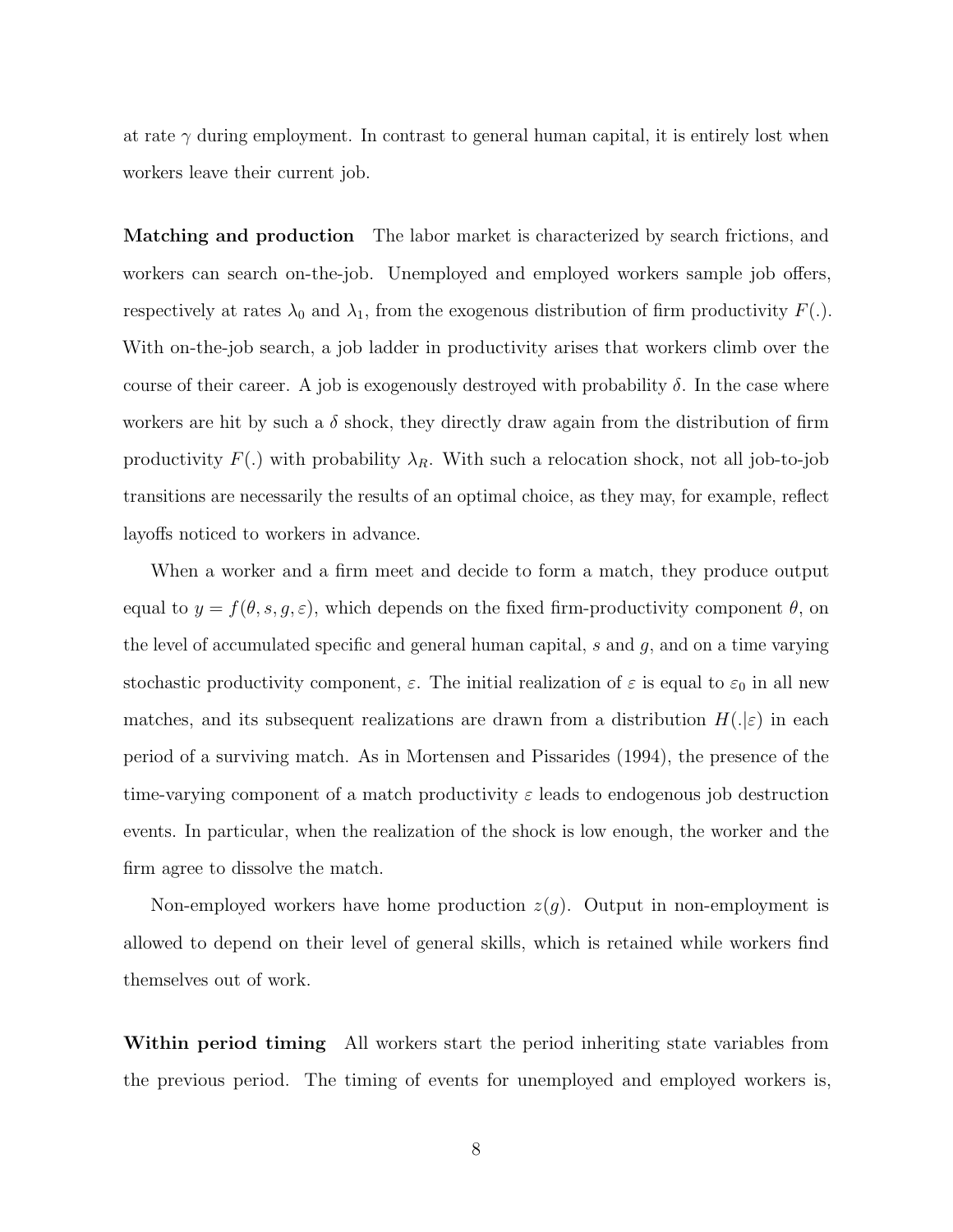respectively, depicted in Figure [1](#page-39-0) and Figure [2.](#page-39-1)

At the beginning of the period, an unemployed worker with accumulated level of general human capital g dies with probability  $\kappa$ . If this happens, she is replaced in the next period by one newborn unemployed worker, endowed with the lowest level of general human capital, denoted by  $g_0$ . If the  $\kappa$ -shock is not realized, the worker stays in the labor market and her previously accumulated general human capital g depreciates with probability  $\phi_u$ .

After the worker's general human capital level for the current period is realized, she receives a job offer with exogenous probability  $\lambda_0$ , which is drawn from the firm productivity distribution  $F(.)$ . If the match is viable, the worker becomes employed at firm  $\theta$  and produces output  $y = f(\theta, s, g, \varepsilon)$ , and she receives a fixed wage w, set according to the bargaining protocol described in details in Section [2.2.](#page-9-0)

An employed worker with specific human capital s, general human capital g, employed at a firm of productivity type  $\theta$ , and time-varying productivity component  $\varepsilon$ , exits the labor market in the following period with probability  $\kappa$ . In this case, she is replaced by a newborn unemployed worker with starting human capital at the lowest level  $g_0$ . If the  $\kappa$ -shock is not realized, the employed worker stays in the labor market. Her level of general human capital then increases with probability  $\phi_e$ .

Thereafter, an exogenous separation shock can occur with probability  $\delta$ , causing the destruction of the current match. The worker then gets the chance to immediately draw from the distribution of firm productivity  $F(.)$  with probability  $\lambda_R$  and to decide whether to accept the potential job, given that unemployment is now her outside option. With probability  $(1 - \lambda_R)$ , the worker transitions directly into unemployment and can start searching for a job in the next period.

If the match continues, the following events can occur. First, the worker accumulates firm-specific human capital with probability  $\gamma$ . Second, the time-varying component of output  $\varepsilon$  is realized. Finally, with probability  $\lambda_1$  the worker can receive an outside offer from the firm distribution  $F(.)$ . In this case, workers can move to the poaching firm or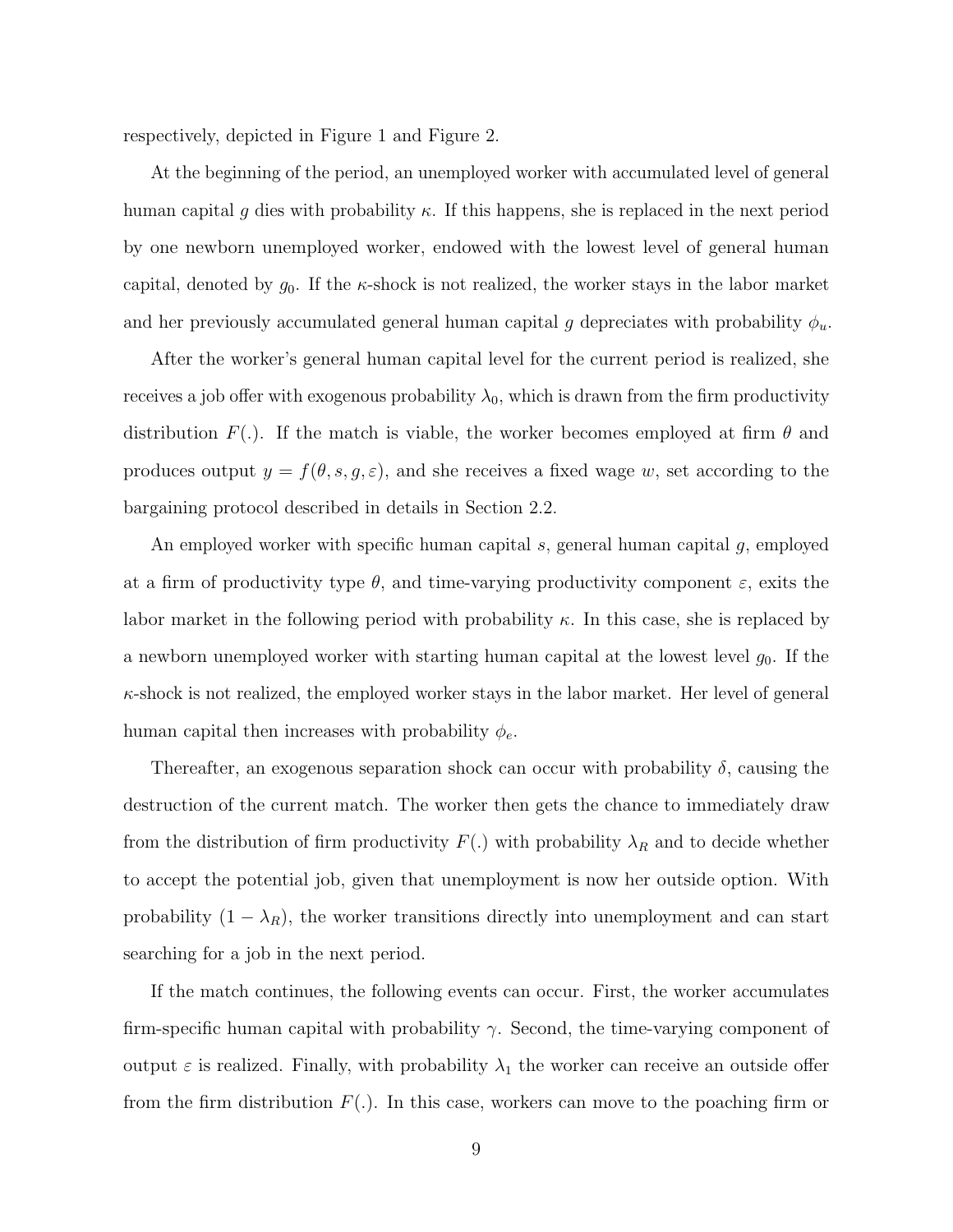stay with the incumbent. If they stay with the incumbent employer, the wage may be renegotiated following the rules explained in Section [2.2.](#page-9-0) Note that in making the decision of quitting to a new firm or to stay and renegotiate the wage, the new values of s, g and  $\varepsilon$ are known. If no offers are received, the worker and firm decide whether to continue the match or destroy it, given the new observed values of s, g and  $\varepsilon$ .

## <span id="page-9-0"></span>2.2 Worker mobility and bargaining protocol

Within each period, workers face several decisions following the realization of the shocks. Unemployed workers decide whether to stay in unemployment or to accept a potential job offer. Employed workers decide whether to continue the match at the offered wage.

The wage setting mechanism used in this paper is based on the model of efficient rigid wages first pioneered in [MacLeod and Malcomson](#page-47-10) [\(1993\)](#page-47-10) and formalized in the context of a job search model in [Postel-Vinay and Turon](#page-47-8)  $(2010)^1$  $(2010)^1$  $(2010)^1$  Unemployed workers who receive a job offer above their reservation productivity negotiate their wage according to the standard Nash-bargaining surplus sharing rule. As for employed workers, their wage is given by the current contract wage unless it is renegotiated by mutual consent, which means that one of the party has a credible threat to leave the match.

Specifically, wages can be renegotiated for two reasons: contact from another firm, which leads to a *trilateral* renegotiation between the worker, the incumbent and the poaching firms, and a significant change in the time-varying component of match productivity, which leads to a bilateral renegotiation between the worker and the firm. The mobility decisions and the wage determination process of unemployed and employed workers are explained in details below.

**Notations** Let  $U(q)$  denote the continuation value of an unemployed worker with general human capital g. Let  $W(\theta, s, g, \varepsilon, w)$  be the continuation value of a worker currently

<span id="page-9-1"></span><sup>&</sup>lt;sup>1</sup>[Yamaguchi](#page-47-7) [\(2010\)](#page-47-7) uses a similar wage setting rule to account for the dynamics of wages.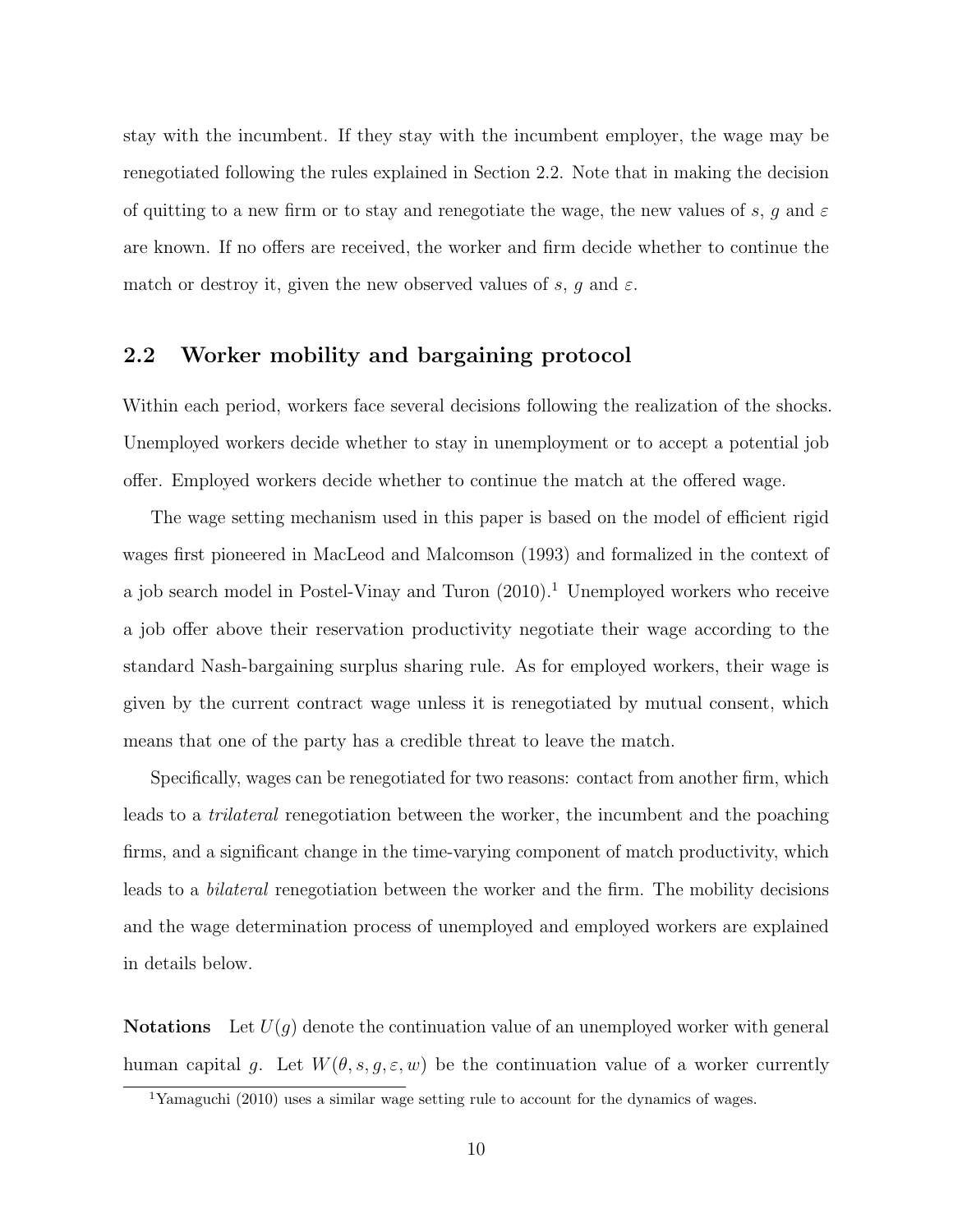employed at a firm of type  $\theta$ , with firm-specific human capital s, general human capital g, match specific productivity  $\varepsilon$ , and current wage w. Let  $J(\theta, s, g, \varepsilon, w)$  be the corresponding value to the firm of that same match. The total value of the match is defined as the sum of the value of the match to the worker, net of the value of unemployment, and the value of the match to the firm

$$
S(\theta, s, g, \varepsilon) := W(\theta, s, g, \varepsilon, w) - U(g) + J(\theta, s, g, \varepsilon, w). \tag{1}
$$

By assumption, newly created jobs have specific human capital  $s_0$  and match specific productivity  $\varepsilon_0$ , and we introduce the notation  $S_0(\theta, g) := S(\theta, s_0, g, \varepsilon_0)$  for the surplus of an initial job.

Unemployed workers When an unemployed worker samples a job offer from a firm with productivity  $\theta$ , both parties observe the total value of the match  $S_0(\theta, g)$ . The possible outcomes of this event are:

- 1.  $S_0(\theta, g) < 0$ : the match is unproductive. In this case the worker remains unemployed and has (net) continuation value equal to zero.
- 2.  $S_0(\theta, g) \geq 0$ : the match is productive. In this case, the job is created, production takes place, and the worker is paid a salary  $w_0$  determined by the Nash bargaining surplus splitting rule, which assigns continuation value to the worker [firm] equal to a share  $\alpha$  [1 –  $\alpha$ ] of the total value of the match. The initial wage  $w_0$  is set according to

<span id="page-10-0"></span>
$$
w_0: W(\theta, s_0, g, \varepsilon_0, w_0) = U(g) + \alpha S_0(\theta, g). \tag{2}
$$

Employed workers and trilateral bargaining When a worker with general human capital g and firm-specific human capital s, employed at a firm with fixed productivity  $\theta$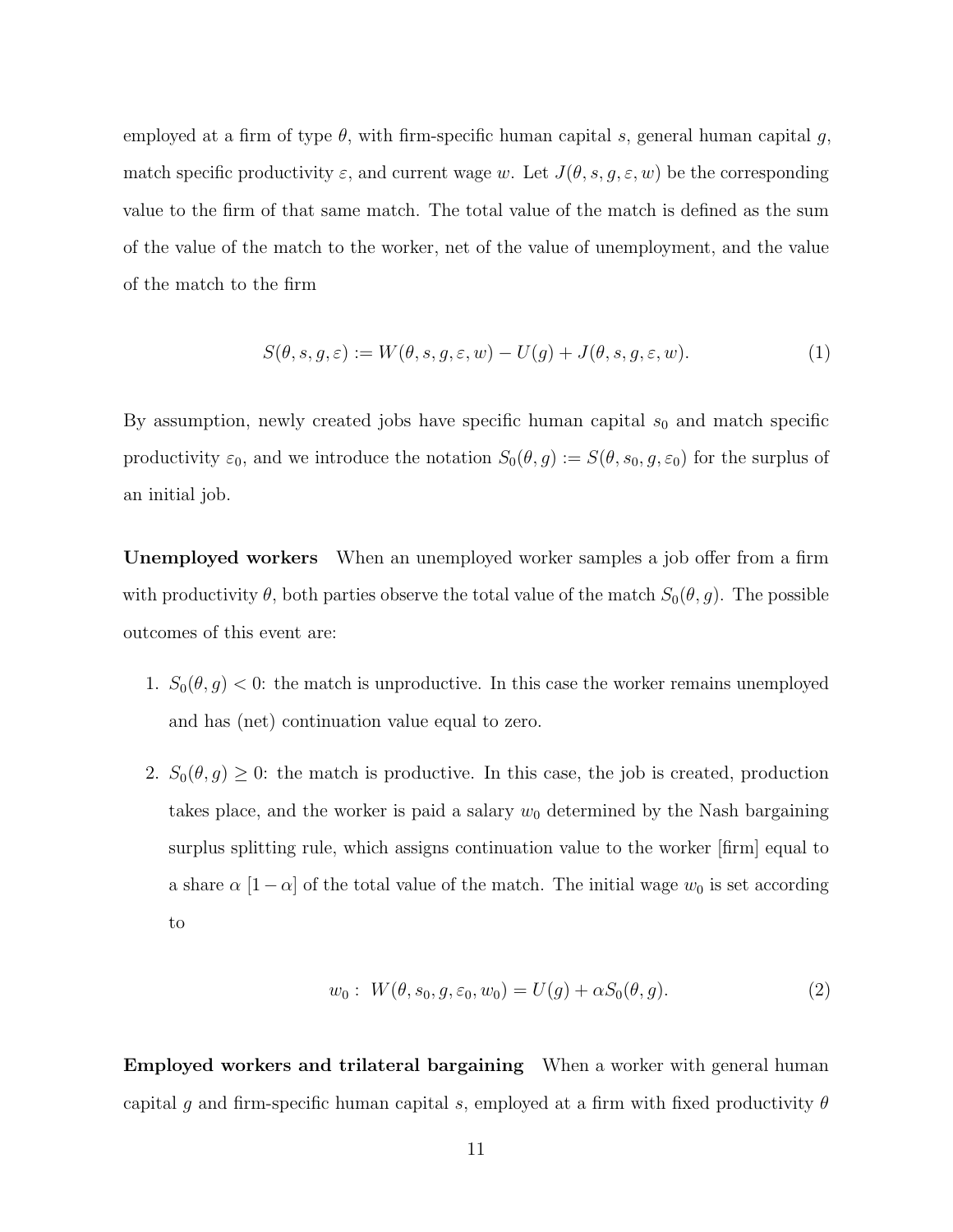and time-varying productivity  $\varepsilon$ , is contacted by a firm with productivity  $\theta'$ , two situations can arise:<sup>[2](#page-11-0)</sup>

1.  $S_0(\theta', g) > S(\theta, s, g, \varepsilon)$ : the surplus of the match with the poaching firm is higher than the current surplus. In this case, workers move to the poaching firm. The initial wage is set such that they extract the whole surplus from the incumbent (least productive) firm and a share of the net surplus of the poaching (most productive) firm, proportional to their bargaining power,  $\alpha$ . The starting wage at the poaching firm,  $w_{EE}$ , is such that

$$
w_{EE}: W(\theta', s_0, g, \varepsilon_0, w_{EE}) = U(g) + S(\theta, s, g, \varepsilon) + \alpha \Big[ S_0(\theta', g) - S(\theta, s, g, \varepsilon) \Big] \tag{3}
$$

is satisfied. The implied (net) payoffs for the worker and the firm are, respectively,  $S(\theta, s, g, \varepsilon) + \alpha \Big[ S_0(\theta', g) - S(\theta, s, g, \varepsilon) \Big] \text{ and } (1 - \alpha) \Big[ S_0(\theta', g) - S(\theta, s, g, \varepsilon) \Big].$ 

- 2.  $S_0(\theta', g) \leq S(\theta, s, g, \varepsilon)$ : the surplus that is generated from the match with the poaching firm is lower than or equal to the surplus generated from the match with the incumbent. In this case, the worker stays in the current match. The possible outcomes from this situation are:
	- (a)  $W(\theta, s, g, \varepsilon, w) U(g) < S_0(\theta', g) + \alpha \Big[ S(\theta, s, g, \varepsilon) S_0(\theta', g) \Big]$ : the workers' net value of the match with the incumbent firm is lower than the outcome of the negotiation between the incumbent and the poaching firm. In this case the worker has a credible threat to leave the match and the wage contract is revised upward, such that the worker extracts the whole surplus from the poaching (least productive) firm and a share  $\alpha$  of the net surplus of the incumbent (most

<span id="page-11-0"></span><sup>&</sup>lt;sup>2</sup>To simplify the exposition, we are assuming that the values of the surplus for both poaching and incumbent firms are positive, and that the value of the match to the firm and to the worker are always positive. However, these conditions can be violated and the rules of bilateral bargaining should be applied. The value functions introduced below make this clear.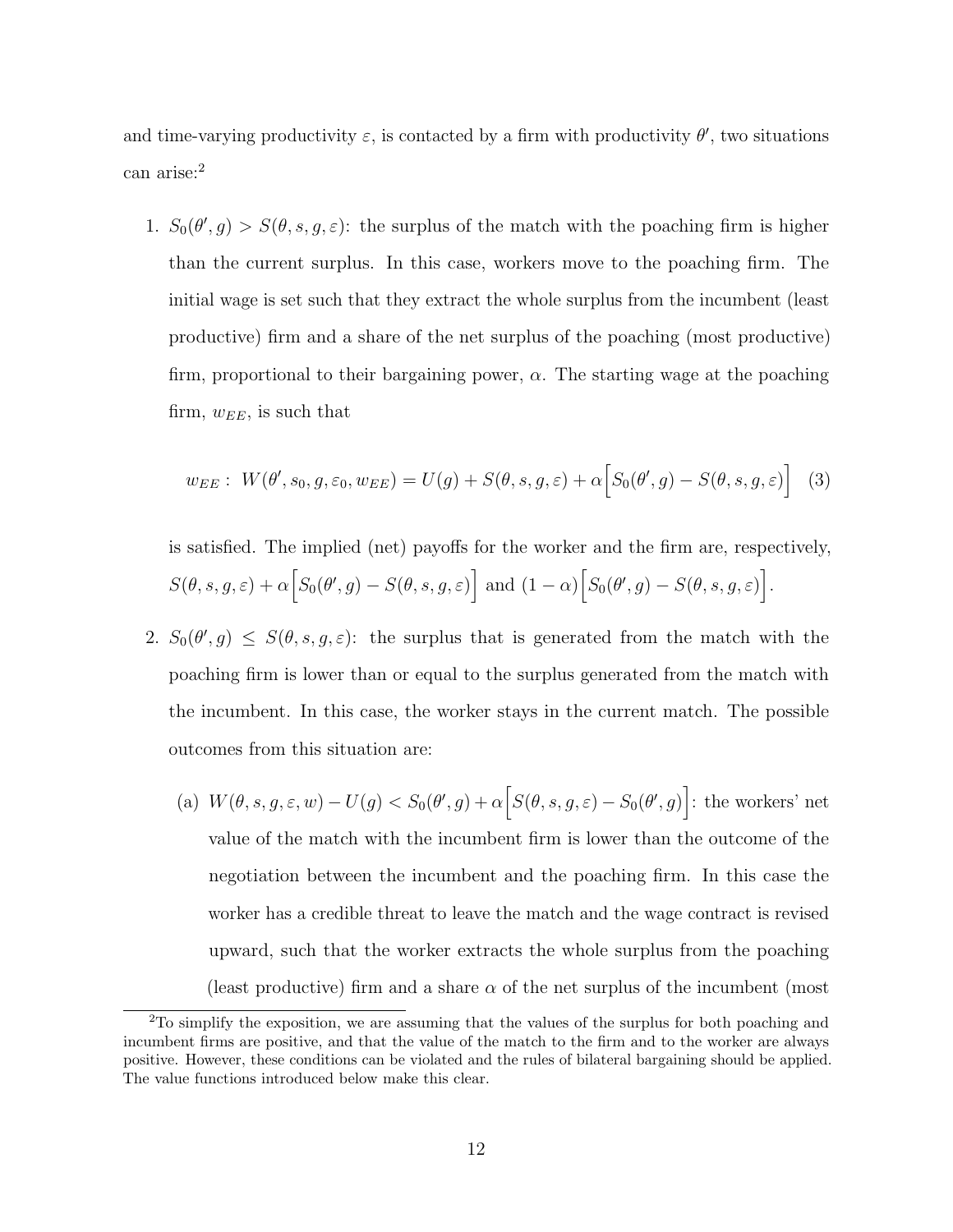productive) firm. The renegotiated wage  $w'$  is implicitly defined by

$$
w': W(\theta, s, g, \varepsilon, w') = U(g) + S_0(\theta', g) + \alpha \Big[ S(\theta, s, g, \varepsilon) - S_0(\theta', g) \Big]. \tag{4}
$$

The worker and the firm, respectively, enjoy a (net) payoff equal to  $S_0(\theta, g)$  +  $\alpha \Big[ S(\theta, s, g, \varepsilon) - S_0(\theta', g) \Big] \text{ and } (1 - \alpha) \Big[ S(\theta, s, g, \varepsilon) - S_0(\theta', g) \Big].$ 

(b)  $W(\theta, s, g, \varepsilon, w) - U(g) \geq S_0(\theta, g) + \alpha \Big[ S(\theta, s, g, \varepsilon) - S_0(\theta, g) \Big]$ : the worker's value of the match with the current firm is higher than the surplus generated with the poaching firm. In this situation, the wage remains the same.

Employed workers and bilateral bargaining The worker and the firm can also decide to terminate the match or renegotiate the wage even in the absence of a contact with a third party. This can happen following a significant change in the payoffs of workers or firms, due to an innovation in the time-varying component of the match productivity. The change in the payoffs is significant if the realization of  $\varepsilon$  gives a credible threat to workers, firms, or both. The possible scenarios that can arise from this situation are the following:

- 1.  $S(\theta, s, g, \varepsilon) < 0$ : if the match becomes unproductive, the worker and the firm decide to terminate it. Their (net) payoffs are both equal to zero.
- 2.  $S(\theta, s, g, \varepsilon) \geq 0$  and  $W(\theta, s, g, \varepsilon, w) U(g) < 0$ : if the workers' net value of the match is negative, but the match is still productive, then the worker has a credible threat to leave and the wage is revised up to  $w'$ , such that

$$
w': W(\theta, s, g, \varepsilon, w') = U(g). \tag{5}
$$

This expression implies that the worker is indifferent between staying and going into unemployment. In this situation, the (net) payoffs of the worker and the firm are,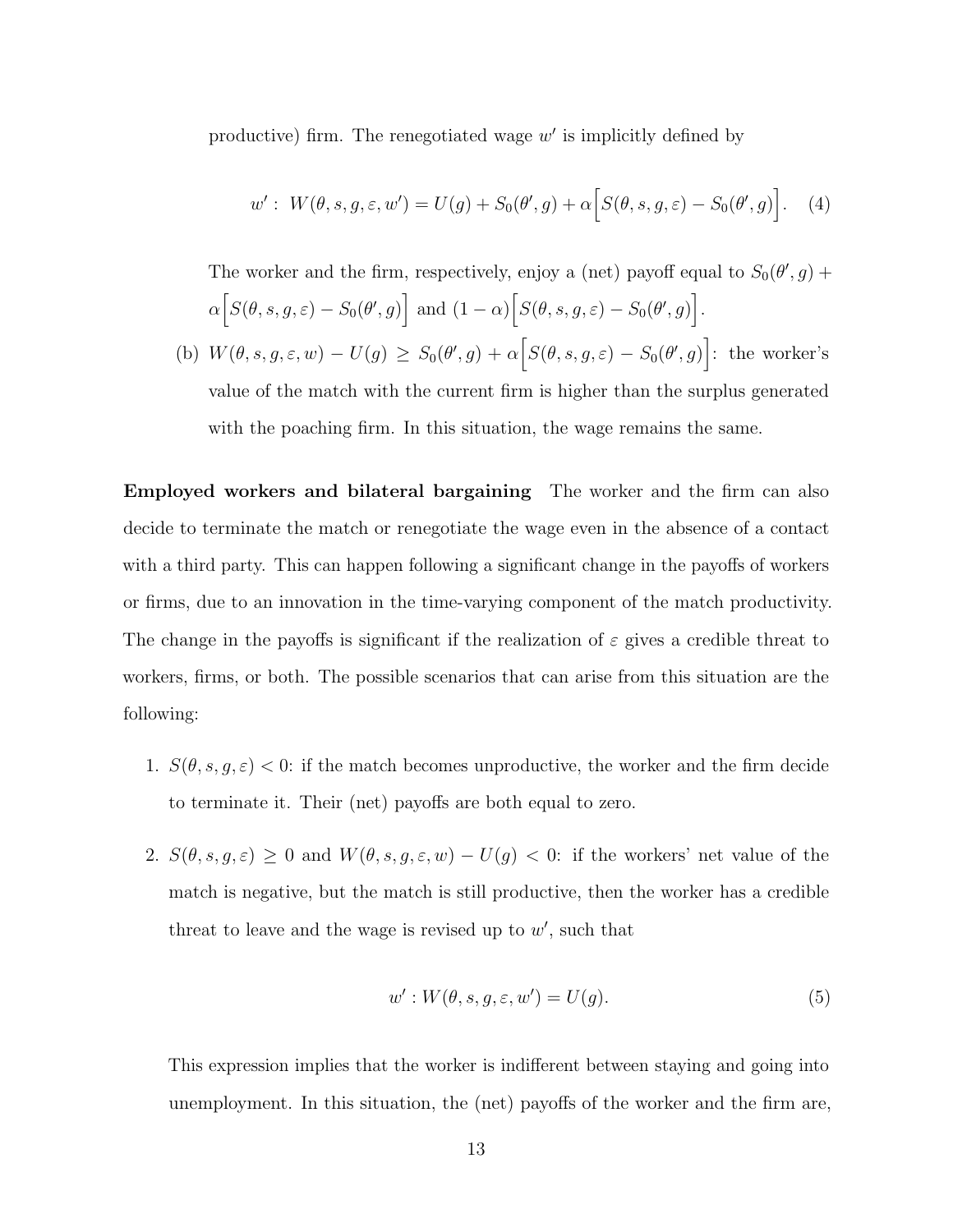respectively, zero and  $S(\theta, s, g, \varepsilon)$ .

3.  $S(\theta, s, g, \varepsilon) \geq 0$  and  $J(\theta, s, g, \varepsilon, w) < 0$ : if the value of the match to the firm is negative and the surplus is still positive, the firm has a credible threat to leave the match. The wage is revised downward to  $w'$ , so that

$$
w': W(\theta, s, g, \varepsilon, w') = U(g) + S(\theta, s, g, \varepsilon).
$$
\n<sup>(6)</sup>

This expression means that the firm is indifferent between staying and destroying the match. In this situation, the (net) payoffs of the worker and the firm are, respectively,  $S(\theta, s, g, \varepsilon)$  and zero.

#### 2.3 Value functions

Having introduced all the key elements of the model, we now present the formal recursive equations.

Unemployed worker The present value of unemployment for a worker with general human capital  $g$  is given by the asset pricing equation

<span id="page-13-0"></span>
$$
U(g) = z(g) + \beta(1 - \kappa)\mathbb{E}_{g'|g,u}\bigg[U(g') + \lambda_0 \int \max\big\{0, \alpha S_0(x, g')\big\} dF(x)\bigg].\tag{7}
$$

Equation [\(7\)](#page-13-0) states that unemployed workers have a flow of income,  $z(g)$ , that depends on their accumulated level of human capital  $g<sup>3</sup>$  $g<sup>3</sup>$  $g<sup>3</sup>$ . In the next period, conditional on remaining in the labor market, which happens with probability  $(1 - \kappa)$ , their continuation value is made of the discounted expected value of remaining in unemployment (second term in the equation) and of the expected value of being in contact with a firm (third term in the

<span id="page-13-1"></span><sup>&</sup>lt;sup>3</sup>The stream of income received during unemployment,  $z(g)$ , can be interpreted as unemployment benefit or home production.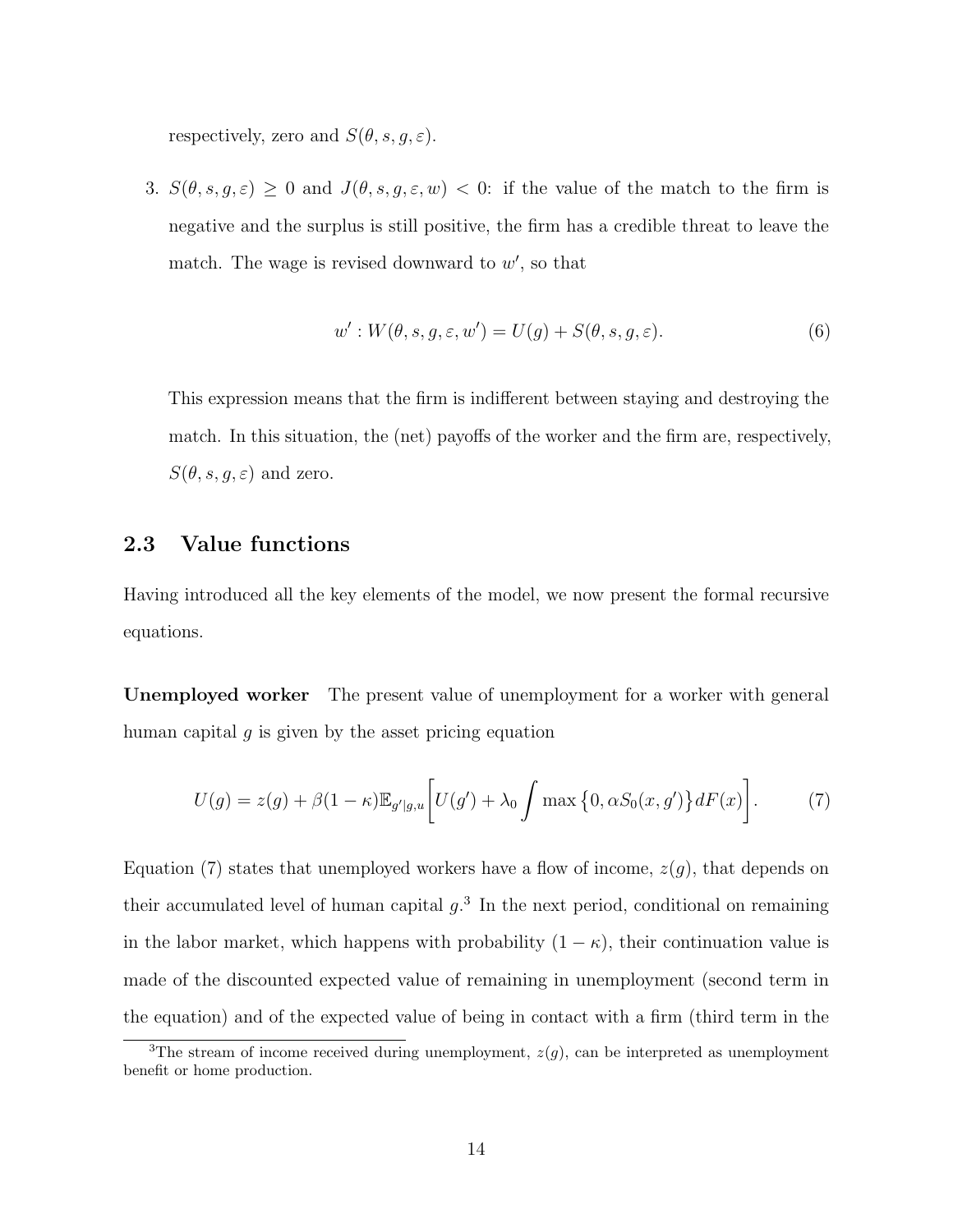equation). Note that the expected value of remaining in unemployment depends on the evolution of general human capital.

Employed worker The present value of employment satisfies the following asset pricing equation

<span id="page-14-0"></span>
$$
W(\theta, s, g, \varepsilon, w) = w + (1 - \kappa)\beta \mathbb{E}_{g'|g,e} \delta \left[ U(g') + \lambda_R \int \max \left\{ 0, \alpha S_0(x, g') \right\} \right]
$$
(8)  
+ 
$$
(1 - \kappa)\beta \mathbb{E}_{g'|g,e} (1 - \delta) \mathbb{E}_{s'|s} \mathbb{E}_{\varepsilon'|\varepsilon} (1 - \lambda_1) \tilde{W}_{NO}(\theta, s', g', \varepsilon', w)
$$
  
+ 
$$
(1 - \kappa)\beta \mathbb{E}_{g'|g,e} (1 - \delta) \mathbb{E}_{s'|s} \mathbb{E}_{\varepsilon'|\varepsilon} \lambda_1 \tilde{W}_{BO}(\theta, s', g', \varepsilon', w)
$$
  
+ 
$$
(1 - \kappa)\beta \mathbb{E}_{g'|g,e} (1 - \delta) \mathbb{E}_{s'|s} \mathbb{E}_{\varepsilon'|\varepsilon} \lambda_1 \tilde{W}_{WO}(\theta, s', g', \varepsilon', w).
$$

Equation [\(8\)](#page-14-0) states that in the current period an employed worker enjoys a wage equal to  $w$ . In the following period, conditional on staying in the labor market, which occurs with probability  $(1 - \kappa)$ , the worker faces different scenarios. All the corresponding payoffs are discounted by  $\beta$ .

First, the worker can be hit by an exogenous  $\delta$ -shock and transition into unemployment. The timing of the events imply that the general human capital shock is realized first, so  $q$  is still accumulated according to the process for employed workers. With probability  $\lambda_R$ , the worker gets the chance to draw from  $F(.)$  without becoming unemployed (advance layoff notification), but in this case their outside option is given by the value of unemployment, since she has lost her job.

Second, with probability  $(1 - \lambda_1)$ , the worker is not contacted by an outside employer. In this "No Offer" case  $(NO)$ , the worker's continuation value depends on the realization of the time-varying component  $\varepsilon$  of productivity, taking into account the new levels of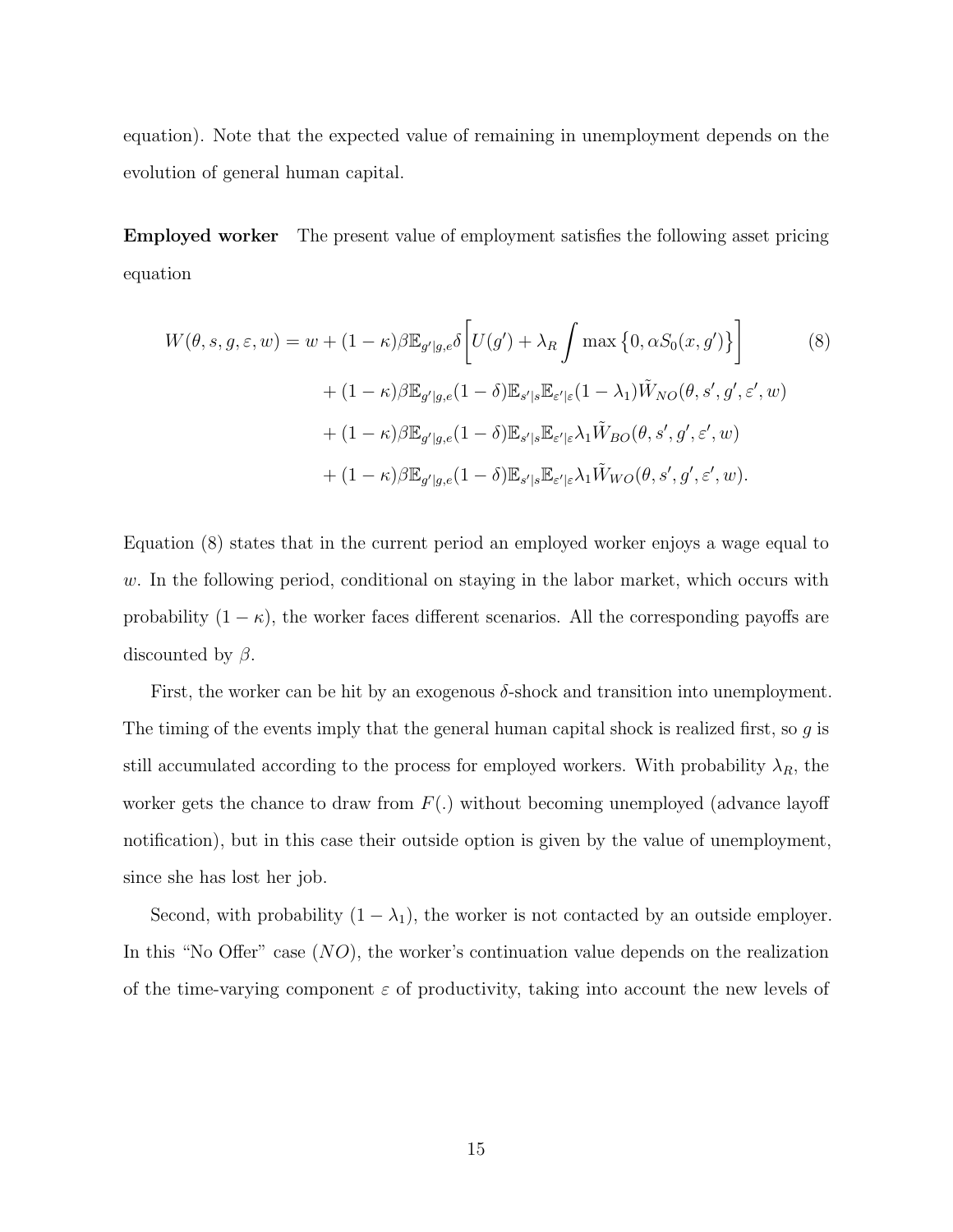firm-specific and general human capital

$$
\tilde{W}_{NO}(\theta, s', g', \varepsilon', w) := U(g') + \max\Big\{0, \ \min\big\{S(\theta, s', g', \varepsilon'), \ W(\theta, s', g', \varepsilon', w) - U(g')\big\}\Big\}.
$$

The term inside the max operator follows from the bilateral bargaining rules. In particular,  $\min \{S(\theta, s', g', \varepsilon'), W(\theta, s', g', \varepsilon', w) - U(g')\}$  is the worker's continuation value given that the employer may have a credible threat to leave the match.

Third, with probability  $\lambda_1$ , the worker is contacted by a poaching firm. If the match with this potential employer has more value than the current one ("Better Offer",  $BO$ ), the worker leaves the firm. Specifically, when the worker is contacted by an alternative employer of type x such that  $S_0(x, g') \geq S(\theta, s', g', \varepsilon')$ , her continuation value, conditional on the realization of firm-specific  $s'$  and general  $g'$  human capital, is given by

$$
\tilde{W}_{BO}(\theta, s', g', \varepsilon', w) := U(g') + \int \mathbb{1}\left\{S_0(x, g') \ge S(\theta, s', g', \varepsilon')\right\}
$$

$$
\max\left\{0, \alpha S_0(x, g') + (1 - \alpha) \left[\max\left\{0, S(\theta, s', g', \varepsilon')\right\}\right]\right\} dF(x).
$$

Again the timing implies that the new values of  $s'$ ,  $g'$  and  $\varepsilon'$  are taken into account in the choice of joining the poaching firm.[4](#page-15-0)

If, on the other hand, the match with the poaching firm has less value than the current one, the worker stays with her current employer ("Worst Offer",  $WO$ ). When the worker is contacted by an alternative employer of type x such that  $S_0(x, g') < S(\theta, s', g', \varepsilon')$ , her continuation value, conditional on the realizations of firm-specific  $s'$  and general  $g'$  human

<span id="page-15-0"></span><sup>&</sup>lt;sup>4</sup>Since the timing assumption implies that the shock  $\varepsilon$  occurs and is observed before the offer, the value of the current match is max  $\{U(g'); U(g') + S(\theta, s', g', \varepsilon')\}.$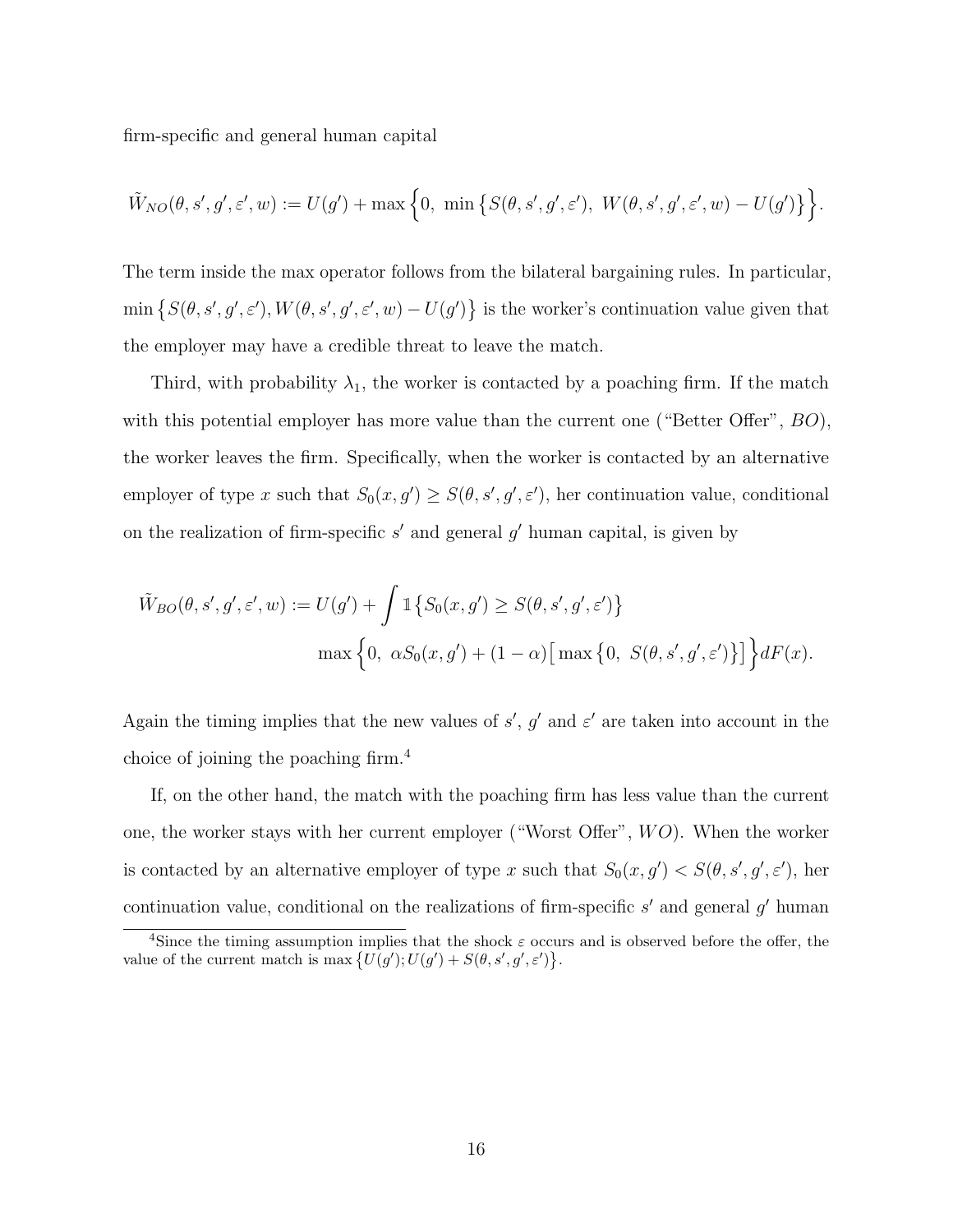capital, is given by

$$
\tilde{W}_{WO}(\theta, s', g', \varepsilon, w) :=
$$
\n
$$
U(g') + \int \mathbb{1}\{S_0(x, g') < S(\theta, s', g', \varepsilon')\} \max\{\tilde{W}_{NO}(\theta, s', g', \varepsilon', w) - U(g'),
$$
\n
$$
\mathbb{1}\{S_0(x, g') \ge 0\} \Big[ S_0(x, g') + \alpha \big[S(\theta, s', g', \varepsilon') - S_0(x, g')\big] \Big] \} dF(x).
$$

Conditional on the realizations of  $g'$ ,  $s'$ , and  $\varepsilon'$ , the term inside the max operator summarizes the additional bargaining option introduced by the outside offer. If the outside offer at a firm type-x is credible, the worker may appropriate  $S_0(x, g') + \alpha [S(\theta, s', g', \varepsilon') - S_0(x, g')]$ of the surplus with their current employer. The bilateral bargaining rules still apply and are summarized by the  $\tilde{W}_{NO}(\theta, s', g', \varepsilon', w) - U(g')$  term.

Firm The present value of the match to the firm is determined by the asset pricing equation

<span id="page-16-0"></span>
$$
J(\theta, s, g, \varepsilon, w) = y(\theta, s, g, \varepsilon) - w
$$
  
+  $(1 - \kappa)\beta \mathbb{E}_{g'|g,e}(1 - \delta) \mathbb{E}_{s'|s} \mathbb{E}_{\varepsilon'|\varepsilon}(1 - \lambda_1) \tilde{J}_{NO}(\theta, s', g', \varepsilon', w)$   
+  $(1 - \kappa)\beta \mathbb{E}_{g'|g,e}(1 - \delta) \mathbb{E}_{s'|s} \mathbb{E}_{\varepsilon'|\varepsilon} \lambda_1 \tilde{J}_{WO}(\theta, s', g', \varepsilon', w).$  (9)

The first term on the right hand side of Equation [\(9\)](#page-16-0) is the flow value of the match to the firm: output net of the wage paid to the worker. The next terms describe the continuation value of the match, conditional on the worker not retiring  $(1 - \kappa)$  and the match not being exogenously terminated  $(1 - \delta)$ . The continuation value is discounted by  $\beta$  and corresponds to two scenarios.

First, if the worker does not get an outside offer, the realization of match-specific shocks can give the firm a threat to renegotiate the wage up to the point where it is indifferent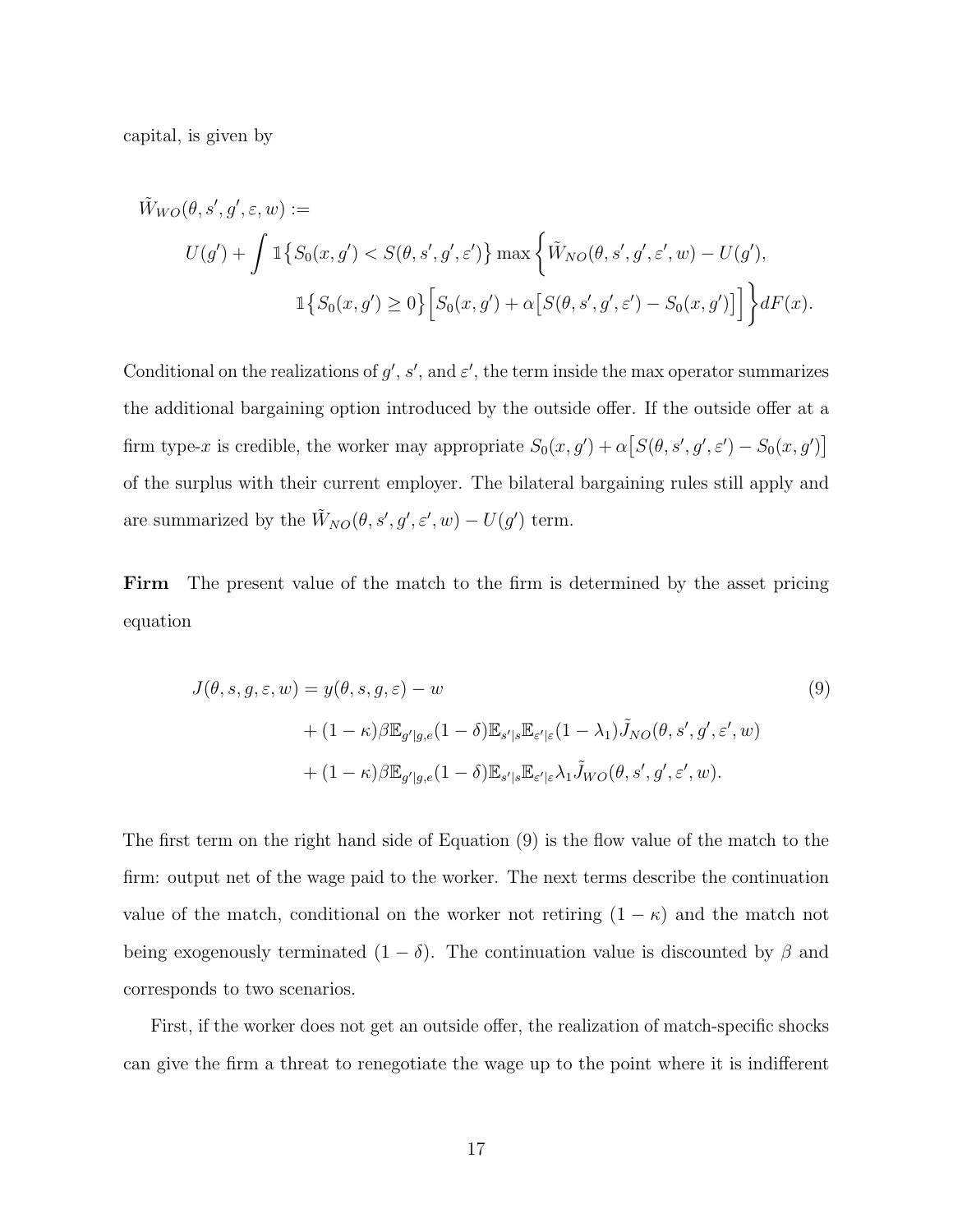between continuing or not

$$
\tilde{J}_{NO}(\theta,s',g',\epsilon,w):=\max\Big\{0,\ J(\theta,s',g',\varepsilon',w)\Big\}.
$$

Second, in the event the worker is contacted by a poaching firm, the continuation value is zero if the worker leaves the match  $S(x, s_0, g', \varepsilon_0) > S(\theta, s', g', \varepsilon')$ . Otherwise, if the firm can retain the worker  $S(x, s_0, g', \varepsilon_0) \leq S(\theta, s', g', \varepsilon')$  and the offer represents a credible threat, a wage renegotiation occurs in which the firm gets a share  $(1 - \alpha)$  of the net match surplus

$$
\tilde{J}_{WO}(\theta, s', g', \varepsilon', w) := \int \mathbb{1}\{S_0(x, g') < S(\theta, s', g', \varepsilon')\} \max\left\{0, \min\left\{J(\theta, s', g', \varepsilon', w), \ \mathbb{1}\{S_0(x, g') \ge 0\}(1 - \alpha) \big[S(\theta, s', g', \varepsilon') - S_0(x, g')\big] \right\}\right\} dF(x).
$$

Net surplus By combining the expressions for the value of unemployment [\(7\)](#page-13-0), the value of employment [\(8\)](#page-14-0), and the value of a job to the firm [\(9\)](#page-16-0), we arrive at Equation [\(10\)](#page-17-0) for the present value of the match surplus

<span id="page-17-0"></span>
$$
S(\theta, s, g, \varepsilon) = y(\theta, s, g, \varepsilon) - z(g)
$$
\n
$$
- \beta(1 - \kappa) \mathbb{E}_{g'|g,u} \left[ U(g') + \lambda_0 \int \max \{0, \alpha S_0(x, g') \} dF(x) \right]
$$
\n
$$
+ \beta(1 - \kappa) \mathbb{E}_{g'|g,e} \delta \left[ U(g') + \lambda_R \int \max \{0, \alpha S_0(x, g') \} dF(x) \right]
$$
\n
$$
+ \beta(1 - \kappa) \mathbb{E}_{g'|g,e} (1 - \delta) \mathbb{E}_{s'|s} \mathbb{E}_{\varepsilon'|\varepsilon} (1 - \lambda_1) \left[ U(g') + \max \{0; S(\theta, s', g', \varepsilon') \} \right]
$$
\n
$$
+ \beta(1 - \kappa) \mathbb{E}_{g'|g,e} (1 - \delta) \mathbb{E}_{s'|s} \mathbb{E}_{\varepsilon'|\varepsilon} \lambda_1 \tilde{S}_O(\theta, s', g', \varepsilon').
$$
\n(10)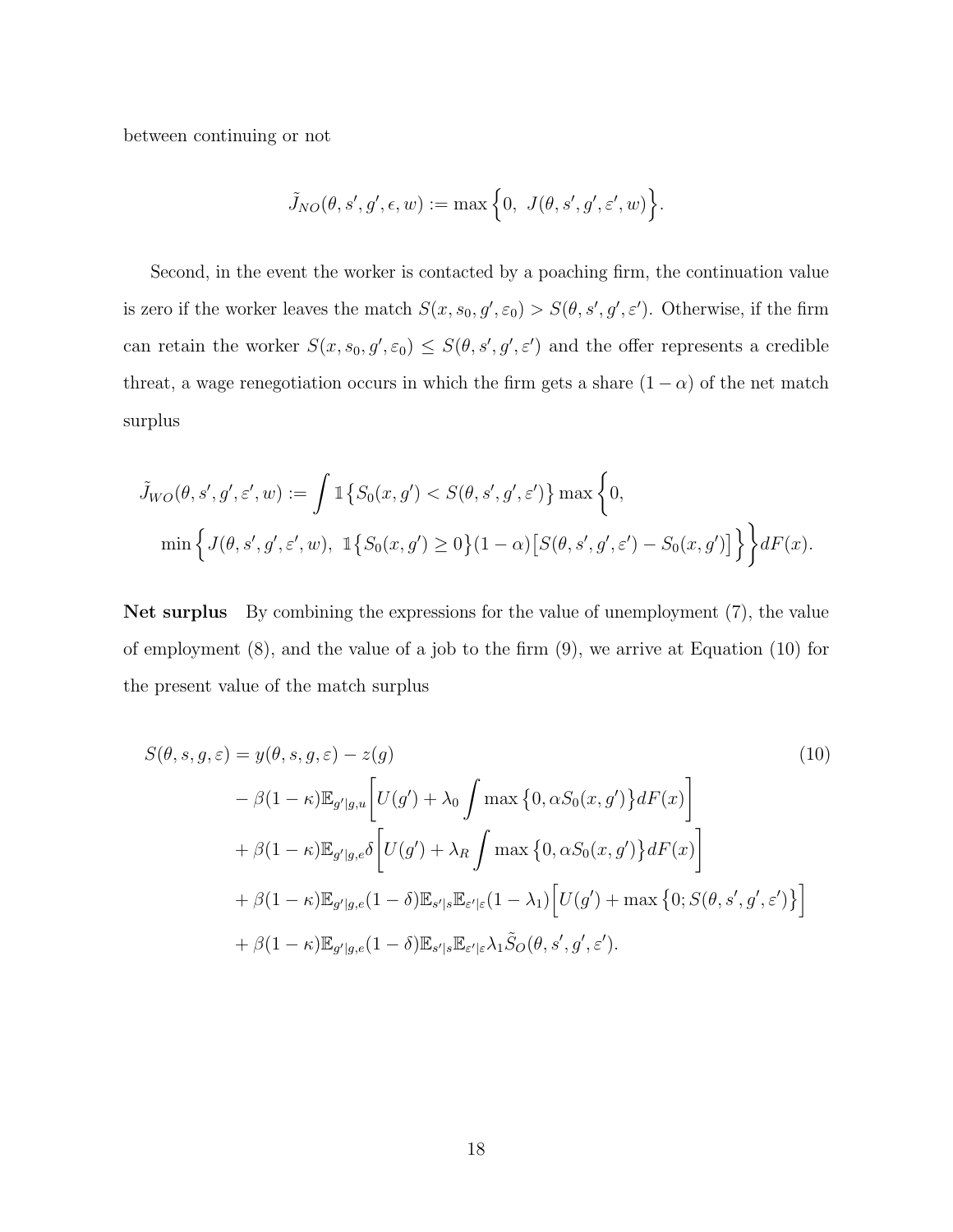where the continuation value of the joint net surplus given the worker receives an offer is given by

$$
\tilde{S}_O(\theta, s', g', \varepsilon') :=
$$
\n
$$
U(g') + \int \max \left\{ 0, S(\theta, s', g', \varepsilon'), S(\theta, s, g, \varepsilon') + \alpha \left[ S_0(x, g') - S(\theta, s, g, \varepsilon') \right] \right\} dF(x).
$$

As is standard in the [Postel-Vinay and Robin](#page-47-1) [\(2002\)](#page-47-1) and [Cahuc et al.](#page-46-9) [\(2006\)](#page-46-9) framework, the value of the joint surplus does not depend on the wage. The bargaining protocol affects how the match surplus is shared between the firm and the worker, but the total size of the surplus is not affected in the bargaining process.

The fact that the surplus equation does not depend on wages suggest the following algorithm to solve the model numerically. The surplus equation [\(10\)](#page-17-0) can be solved as a contraction mapping, given the value of  $U(g)$ . Similarly, the unemployment value equation [\(7\)](#page-13-0) can be solved as a contraction mapping given the value of the surplus. In practice,  $U(g)$ and  $S(\theta, s, g, \varepsilon)$  are jointly solved numerically on a discretized grid for the state variables  $(\theta, s, g, \varepsilon)$ . The equilibrium wage is uniquely determined so that the continuation value of the worker equals the payoffs obtained through bargaining following the rules described in Section [2.2.](#page-9-0) There is no closed-form solution for wages in our model. We follow [Yamaguchi](#page-47-7) [\(2010\)](#page-47-7) and derive it numerically as explained in Appendix [A.1.](#page-48-0)

## 2.4 Model mechanisms

In the model, high-tenured workers experience large and persistent post-displacement wage and earnings losses for several reasons. The model first features a job ladder in firm productivity, which comes from the assumption that workers can search on the job. In each period, both unemployed and employed workers receive job offers. Unemployed workers accept job offers above their reservation productivity, while employed workers accept to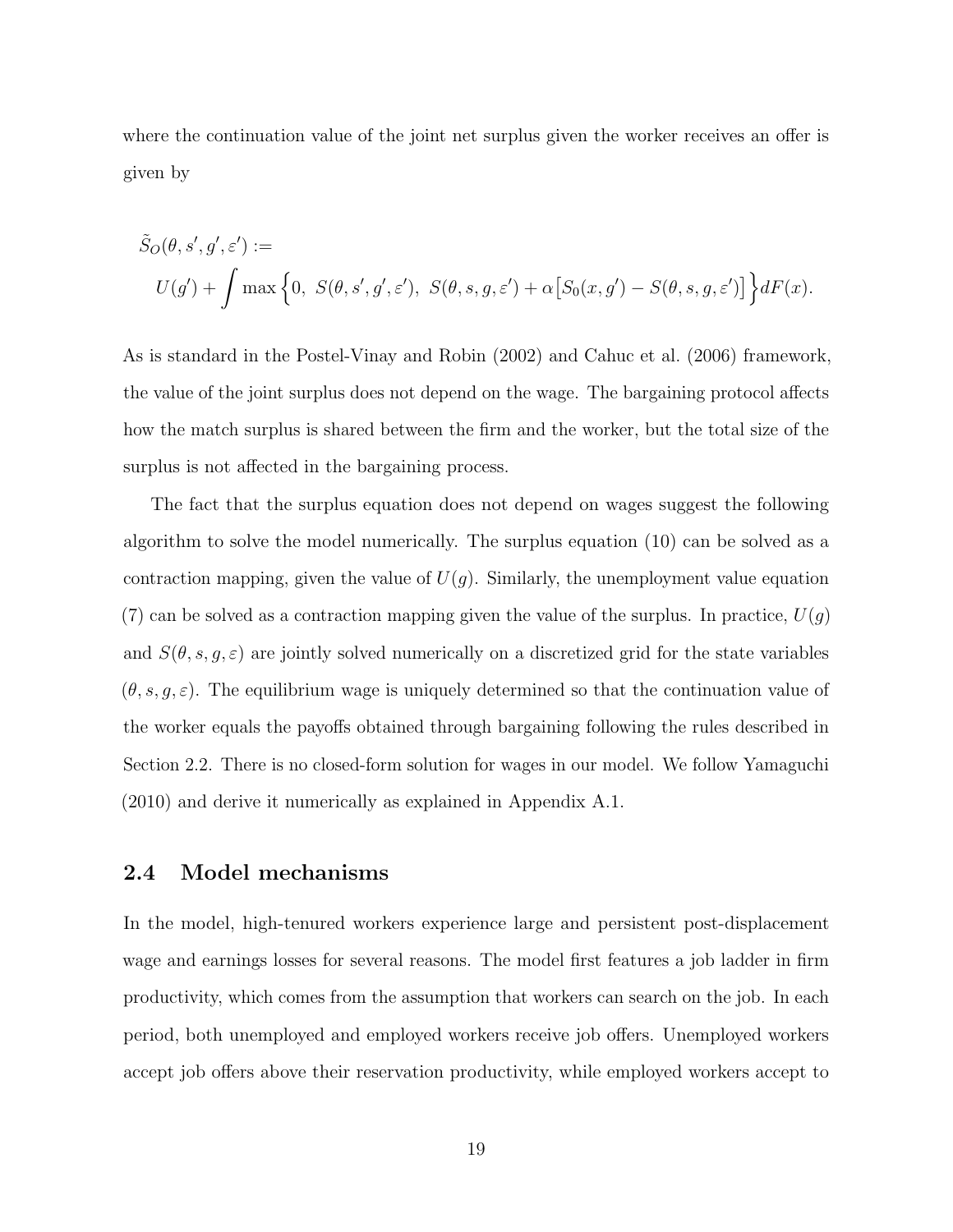move only if it entails a career improvement. Workers just hired from unemployment are therefore more likely to be employed at lower productivity firms, which pay lower wages. Because they have accumulated search capital over the course of their career, continuously employed workers are more likely to be employed at higher productivity firms, which pay higher wages and are subject to less worker turnover. Therefore, displaced high-tenure workers are more likely to lose a good and well-paid job at the top of the ladder. By transitioning into unemployment, they have to start searching from the bottom of the job ladder. The job ladder therefore gives rise to large losses following a single displacement event whose persistence is a function of the time workers take to climb back up to more productive employers.

Second, the wage determination protocol represents an additional channel of persistence for post-displacement losses. The fact that workers, their current firm, and their prospective employer engage in a trilateral bargaining game, in which the worker can use the less productive firm as outside option to renegotiate the wage, implies that high-tenure workers build up renegotiation rents. This bargaining protocol, pioneered in [Postel-Vinay and](#page-47-1) [Robin](#page-47-1) [\(2002\)](#page-47-1) and extended in [Cahuc et al.](#page-46-9) [\(2006\)](#page-46-9), entails that these rents are lost after the worker is displaced. This wage setting mechanism also implies the presence of returns to experience and tenure. The accumulation of specific and general skills, which increase the value of the surplus and therefore of the worker's negotiation benchmark, translate in a larger wage increase following a renegotiation than in the case where no human capital is accumulated.

Third, the model features endogenous separations. A bad realization of the time varying component of match productivity,  $\varepsilon_t$ , can render the match unproductive and induce the worker and employer to agree to terminate the job. Jobs originating from unemployment are more likely to be characterized by a low value of the fixed component of match productivity  $\theta$ , and therefore to become unproductive after a bad realization of  $\varepsilon_t$ . Endogenous separations give rise to multiple correlated unemployment spells, and they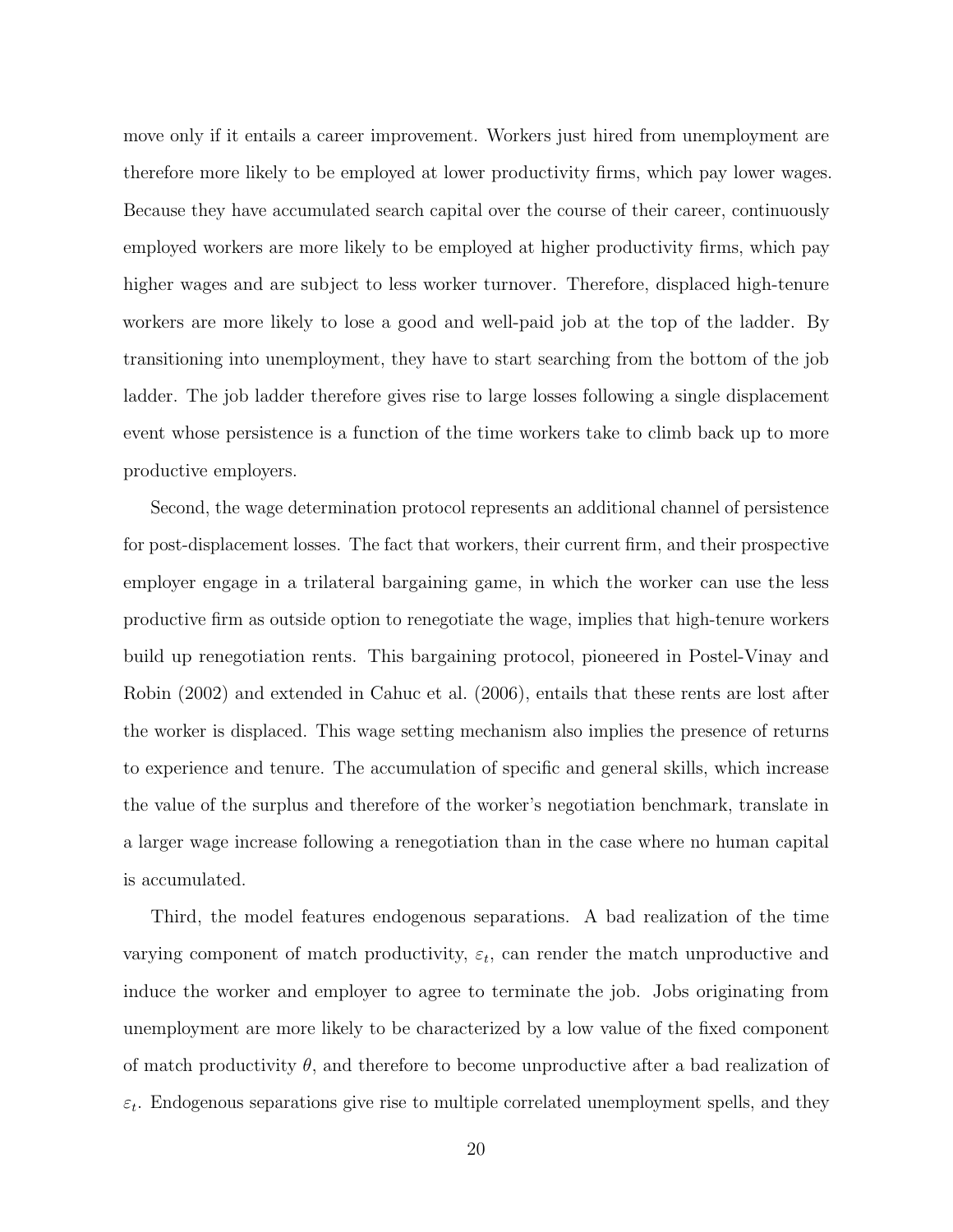contribute to making losses more persistent following an initial displacement event.

Finally, the presence of specific and general human capital further hinders the recovery of earnings and wages after a job loss event for high-tenure workers. The higher stability of high- $\theta$  matches, which means lower job-to-job and job-to-unemployment transitions, favors the worker's accumulation of both specific and general human capital. Specific human capital can in fact only be accumulated and kept if the worker stays within the firm, while it is completely lost upon job-to-job and job-to-unemployment transitions. General human capital is accumulated only during employment, while it is subject to depreciation during unemployment. Hence, workers in high- $\theta$  matches are more likely to accumulate specific and general human capital, which makes the match even more stable, further enhancing the accumulation of skills.

Taken together, these features offer multiple channels that contribute to generate large and persistent losses. In the remainder of the paper, we turn to a quantitative analysis of the model to disentangle the relative importance of these channels.

# <span id="page-20-0"></span>3 Quantitative analysis

In this section, we discuss the details of our quantitative analysis: we describe the data used to estimate the model, present our empirical strategy, and finally detail the results of our estimation.

## 3.1 Data description and sample selection

This study is based on the Sample of Integrated Labor Market Biographies (SIAB), a matched employer-employee dataset from Germany.<sup>[5](#page-20-1)</sup> The SIAB covers a random  $2\%$ sample of individuals who were employed subject to social security in Germany any time

<span id="page-20-1"></span><sup>5</sup>These data are provided by the Research Data Centre (FDZ) of the German Federal Employment Agency (BA) at the Institute for Employment Research (IAB).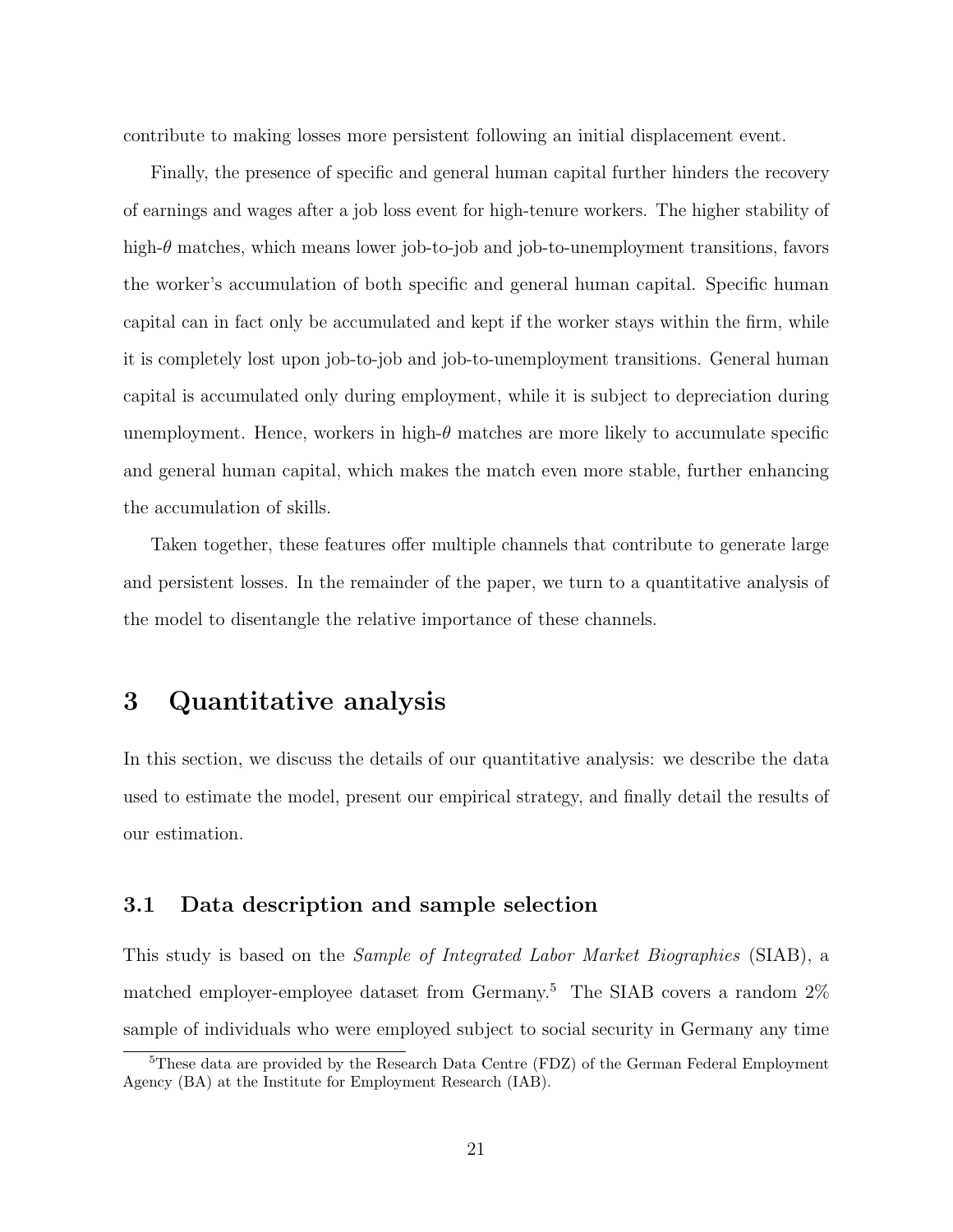between 1975 and 2014, excluding civil servant and self-employed workers.

The data contain detailed day-to-day information for 1,618,337 individuals on employment status (employed, unemployed), type of contract (full-time, part-time), occupation category and (daily) wages. Basic biographic information, like gender, age and education level of the workers, are also included. In addition, the data keep track of the workers' establishment identifier, along with some general information on its geographic location, sector of activity, median wage and basic employment structure characteristics (e.g., number of full-time workers, part-time workers). The raw data is a collection of employment spells with different duration. These spells can be at most one year because of the notification rules in the German statutory pension system.

In our empirical analysis, we drop all spells that are shorter than a month, as well as all workers who are not observed for more than a year. If there are multiple identical employment spells for the same worker, we keep the episode with the highest wage, and drop all spells with daily wages below 10 Euros (in 2010 prices). We then convert the data from spell to monthly frequency, as described in Appendix [B.1.](#page-50-0)

We further apply the following sample selection criteria. We focus on male workers between 19 and 63 years old, who are only ever employed in West Germany. Since there is no information on working hours, we restrict the analysis to full time workers. Employment histories are left censored, which means that workers can only be observed from 1975 onward. We therefore only retain workers who can be tracked from the beginning of their career, which is assumed to start shortly after the expected completion date of their studies. We keep in the sample workers with no high school degree that are 19 years old when we first observe them. Workers who hold a high school degree have to be at most 22 years old; those that graduated from a technical college have to be at most 28 years old, and those who hold a university degree have to be at most 30, when they are first observed.[6](#page-21-0) Over the period 1975-2014, these restrictions leaves us with a total of 153,996

<span id="page-21-0"></span><sup>&</sup>lt;sup>6</sup>In the SIAB data, the schooling variable is frequently missing or misreported. We rely on the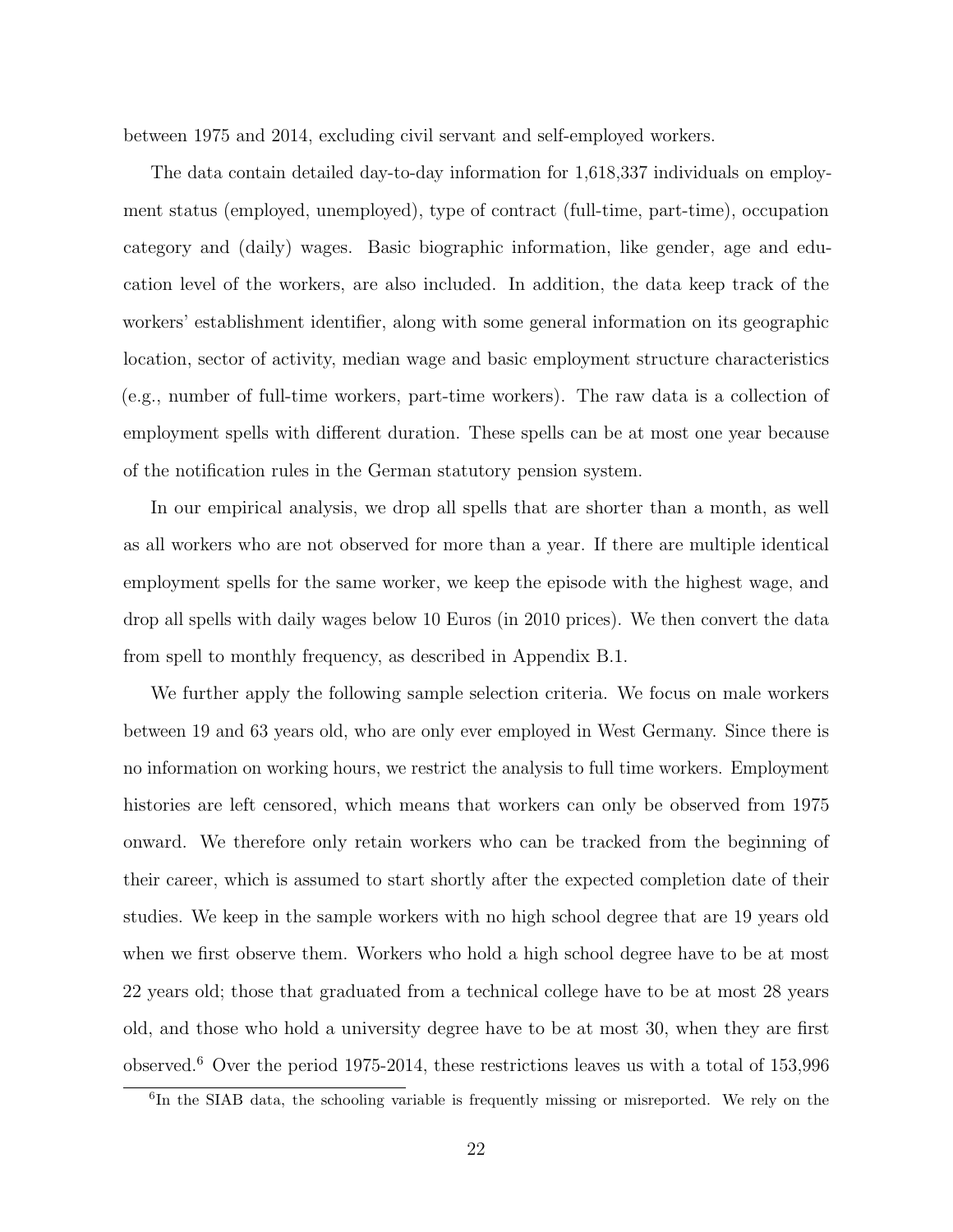workers employed at 247,903 firms.

#### <span id="page-22-0"></span>3.2 Model implementation

We set the unit of time  $t$  to a month. We assume that output per period,  $y_t$ , in a match between a firm with fixed productivity  $\theta$  and a worker who has accumulated specific and general human capital,  $s_t$  and  $g_t$ , and with current match productivity  $\varepsilon_t$ , is given by

$$
y_t = f(\theta, s_t, g_t, \varepsilon_t) = \theta \cdot s_t \cdot g_t \cdot \varepsilon_t.
$$

We make the following parametric assumptions on the distributions governing firm level heterogeneity  $\theta$  and the time-varying productivity component  $\varepsilon$ . The sampling distribution of firm level productivity is log-Normal with mean 0,  $\ln \theta \sim \mathcal{N}(0, \sigma_{\theta})$ . The idiosyncratic component of productivity of a match,  $\varepsilon$ . is assumed to follow an AR(1) process in logs

$$
\ln \varepsilon_t = \rho_\varepsilon \ln \varepsilon_{t-1} + \sigma_\varepsilon u_t \quad \text{with} \quad u_t \sim \mathcal{N}(0, 1). \tag{11}
$$

The value of  $\varepsilon_0$  in all initial matches, both from employment and unemployment, is denoted by  $\varepsilon_0$ , and it is set to the median value of the unconditional distribution of  $\varepsilon$ .

The grid for general human capital,  $g$ , is made of seven equidistant points within the interval  $[\ln g_0, \ln \overline{g}]$ , where we normalize the initial value of general human capital to  $\ln g_0 = 0$ . We work with the following human capital accumulation/de-cumulation process. Workers move up the general human capital grid with probability  $\phi_e$  while employed and remain at  $\bar{g}$  as long as they do not lose their job. Unemployed workers move down the grid with probability  $\phi_u$ , potentially all the way down to  $g_0$ .

Similarly, the grid for specific human capital  $s$  is made of seven equidistant points within the values  $[\ln s_0, \ln \overline{s}]$  where we again normalize the firm-specific human capital of

imputation procedure described in [Fitzenberger et al.](#page-46-10) [\(2005\)](#page-46-10) to improve on the quality of the education measure.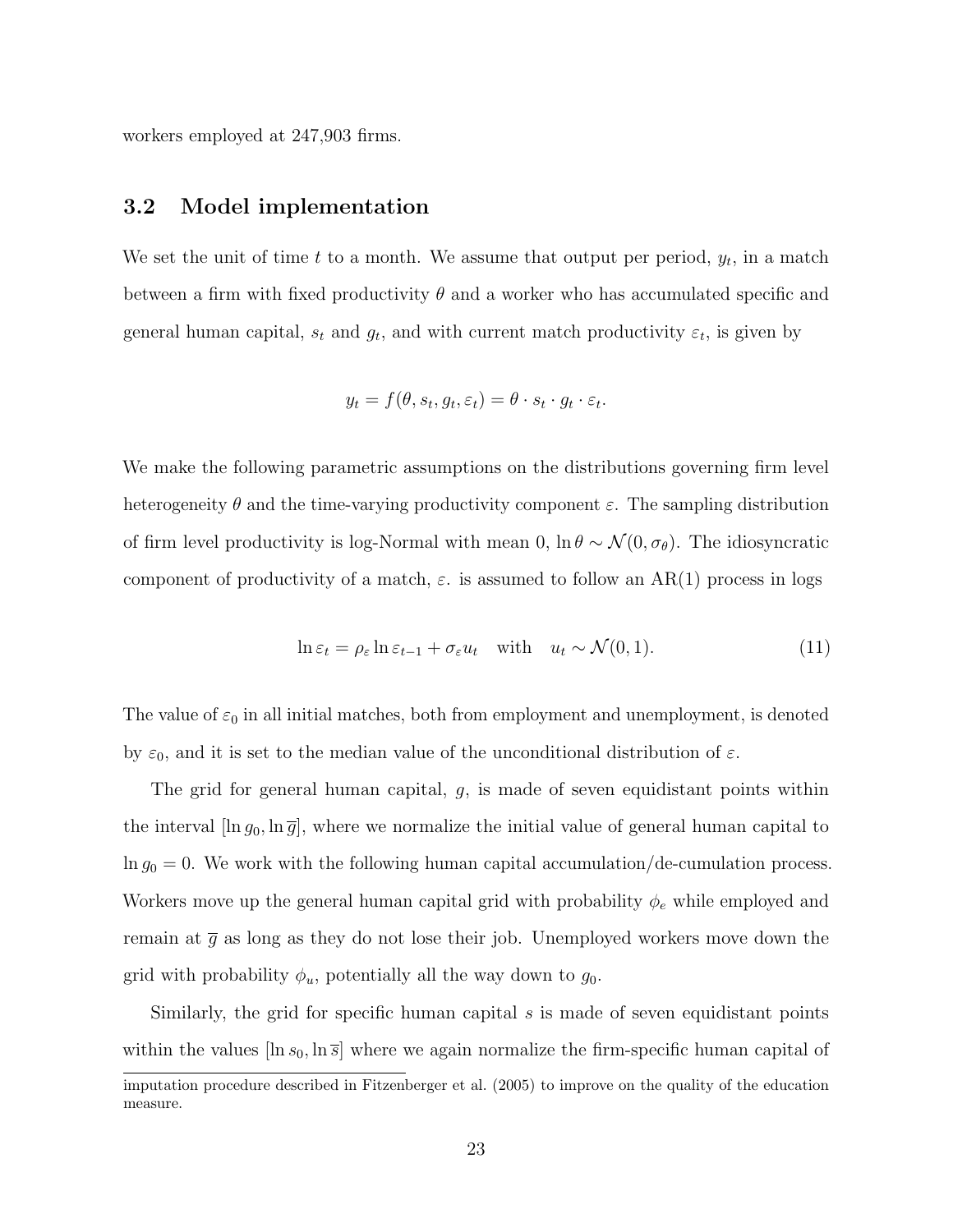new hires to ln  $s_0 = 0$ . Workers move up this grid with probability  $\gamma$  as long as they remain with the same employer. Firm-specific human capital is entirely lost upon termination of the match.

Finally, we assume that the flow utility of being unemployed is proportional to the level of general skills accumulated by the worker  $z(g_t) = b \cdot g_t$ .

## <span id="page-23-2"></span>3.3 Calibration and identification strategy

The model is calibrated using a mix of moments from the data and estimates from reduced form regressions as empirical targets. Our framework yields both transitions in and out of employment and between employer and rich wage dynamics, and we use the data counterpart to both to estimate its parameters. In total, we target twenty-one overidentifying restrictions to calibrate fifteen parameters. Though all model parameters are estimated jointly, we link parameters to their most informative moments when detailing our estimation strategy below.

**Transition parameters** The parameter  $\kappa$ , that governs the exit rate from the labor market, is set to match the average potential experience observed in the data. We set  $\kappa$  to approximate a mean potential experience of 16.5 years.<sup>[7](#page-23-0)</sup>

In line with our analysis of losses detailed in Section [4](#page-30-0) below, we do not make a distinction between unemployment and inactivity.<sup>[8](#page-23-1)</sup> We simply treat all gaps between employment spells as non-employment spells and define the corresponding transition rates accordingly. In what follows, we therefore map the notion of unemployment in the model to non-employment in the data. A detailed description of the construction of all the variables used in the quantitative section is provided in Appendix [B.2.](#page-50-1)

<span id="page-23-0"></span><sup>7</sup>Because the data only cover private sector employees, attrition can have several different origins in our sample, such as retiring, taking a job in the public sector, or becoming self-employed.

<span id="page-23-1"></span><sup>&</sup>lt;sup>8</sup>Note that it is difficult to consistently define unemployment with such administrative data. However, this simplification should not be overly restrictive our sample is made of male workers of working age.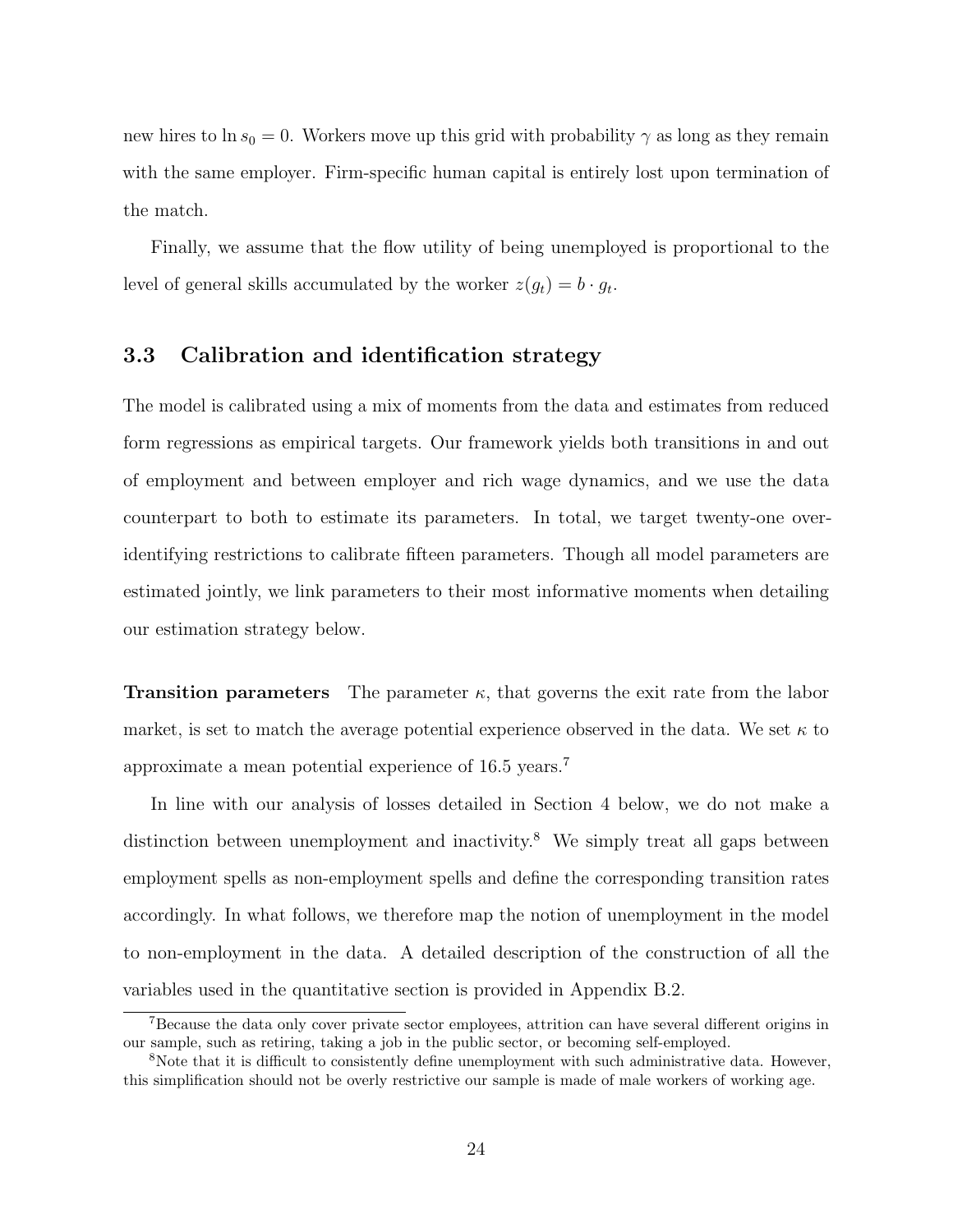To inform the parameters governing job transitions to another job (EE) and from non-employment to employment  $(NE)$ ,  $\lambda_1$  and  $\lambda_0$ , we use the corresponding EE and NE transition rates observed in the data. An increase in the contact rate during employment increases the probability of job switching, and a higher contact rate during non-employment makes NE transitions more common. The observed rate of separations into non-employment  $(EN)$  helps us discipline the parameter  $\delta$ , which is the probability that workers get hit by exogenous  $\delta$ -shock.

Workers' bargaining power We follow the strategy put forward in [Jarosch](#page-46-2) [\(2021\)](#page-46-2) and use information on the wages of workers hired from non-employment relative to all workers in employment to inform the bargaining power parameter  $(\alpha)$ . Because we abstract from permanent differences in worker ability in our framework, we first take out year effects and individual fixed-effects from log-wages. We then compute the difference between the average (residualized) log-wages of hires from non-employment and the average (residualized) log-wages of all employed workers.

This statistics is informative about workers' bargaining power in our model because the initial wage of hires from non-employment (Equation [\(2\)](#page-10-0)) is determined by Nash bargaining:

$$
w_0: W(\theta, s_0, g, \varepsilon_0, w_0) = U(g) + \alpha S_0(\theta, g).
$$

As  $\alpha$  gets larger the disadvantage of newly hired workers diminishes, implying that the difference between the wages of new and existing workers shrinks.

Idiosyncratic component of match productivity distribution In the model, more productive matches last longer and are more likely to survive negative idiosyncratic  $\varepsilon$ shocks. This feature implies that the model generates declining probabilities of separation into non-employment by tenure. We therefore use the yearly tenure profile to identify the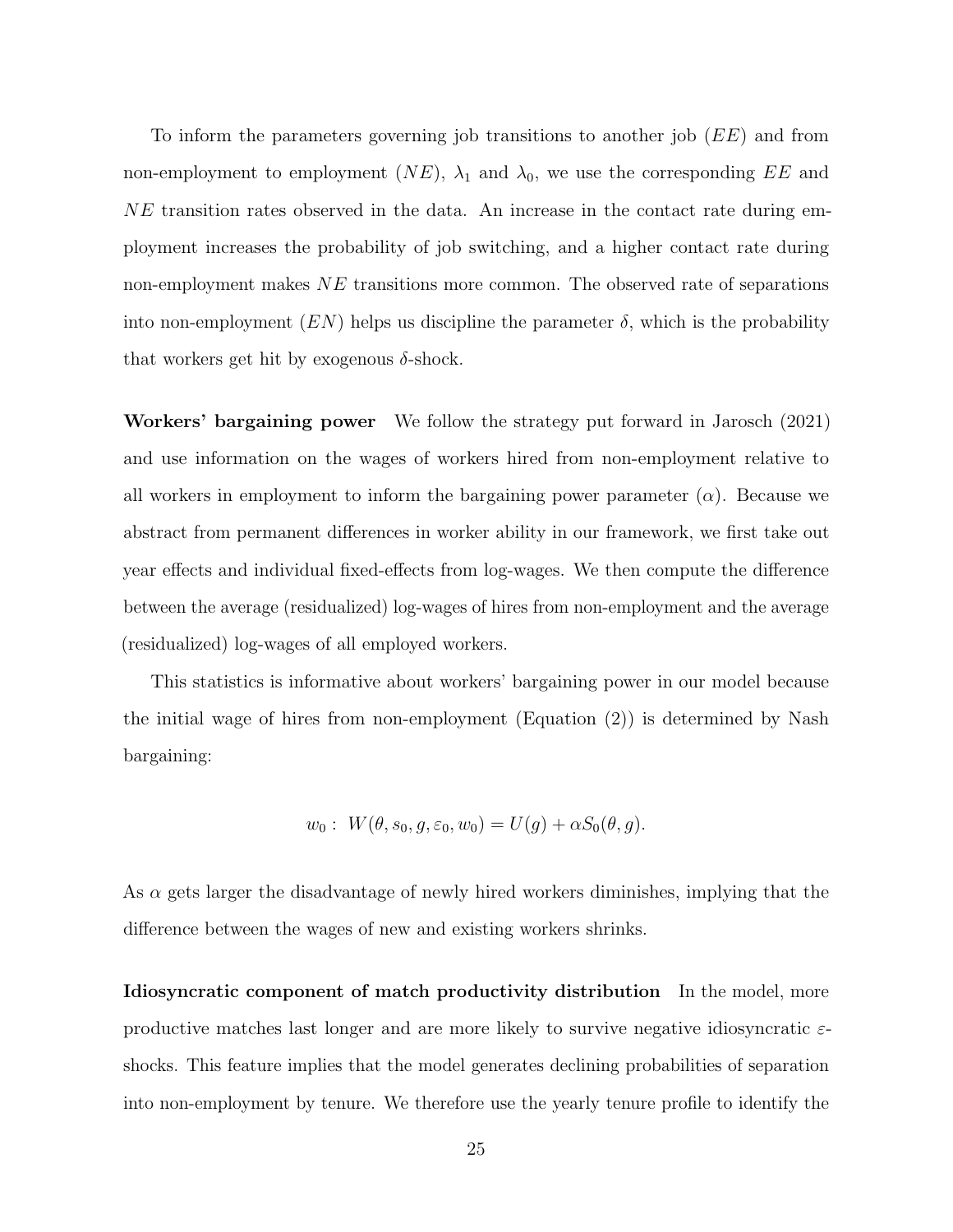parameters governing the distribution of the idiosyncratic component of match productivity  $H(\varepsilon'|\varepsilon)$ .<sup>[9](#page-25-0)</sup> The fact that high-tenure workers (with a job at a high  $\theta$  employer) face a non-zero probability of separation into non-employment in the data is accounted for by exogenous separation shocks in the model.

Sampling distribution of firm productivity Wage dispersion helps identifying the parameter controlling the variance of the sampling distribution of the fixed component of employer productivity  $(\sigma_{\theta})$ . To inform this parameter, we target the mean-min wage ratio on residualized log-wage data [\(Hornstein et al.,](#page-46-11) [2011\)](#page-46-11).<sup>[10](#page-25-1)</sup> Firm productivity ( $\theta$ ) plays a key role in determining wages in the model, along with workers' human capital.

General and specific human capital The parameters related to general and specific human capital are disciplined using wage moments. Matched employer-employee data are key this case, as they allow to separately identify the role of specific and general human capital from the job ladder as wage determinants. Employer identifiers are therefore needed to retrieve firm effects.

As in standard on-the-job search models with matching of counter offers à la [Postel-](#page-47-1)[Vinay and Robin](#page-47-1) [\(2002\)](#page-47-1) and [Cahuc, Postel-Vinay, and Robin](#page-46-9) [\(2006\)](#page-46-9), our framework predicts that wages grow with experience and tenure. Wages grow with experience because of the on-the-job search assumption, which allows workers to move towards better and higher paying jobs throughout their career. Wages grow with tenure on the job due to bargaining protocol, which allows workers to renegotiate their salary with their current employer when they get a credible offer from an alternative employer.

The presence of general and specific human capital in our framework represent additional channels, alongside the job ladder, to account for the returns to experience and tenure.

<span id="page-25-1"></span><span id="page-25-0"></span> ${}^{9}$ [Krolikowski](#page-47-6) [\(2017\)](#page-47-6) uses a similar identification strategy in a model with no skill accumulation.

 $10$ To be precise, we exponentiate the wage residuals and compute the ratio of the mean to the fifth percentile.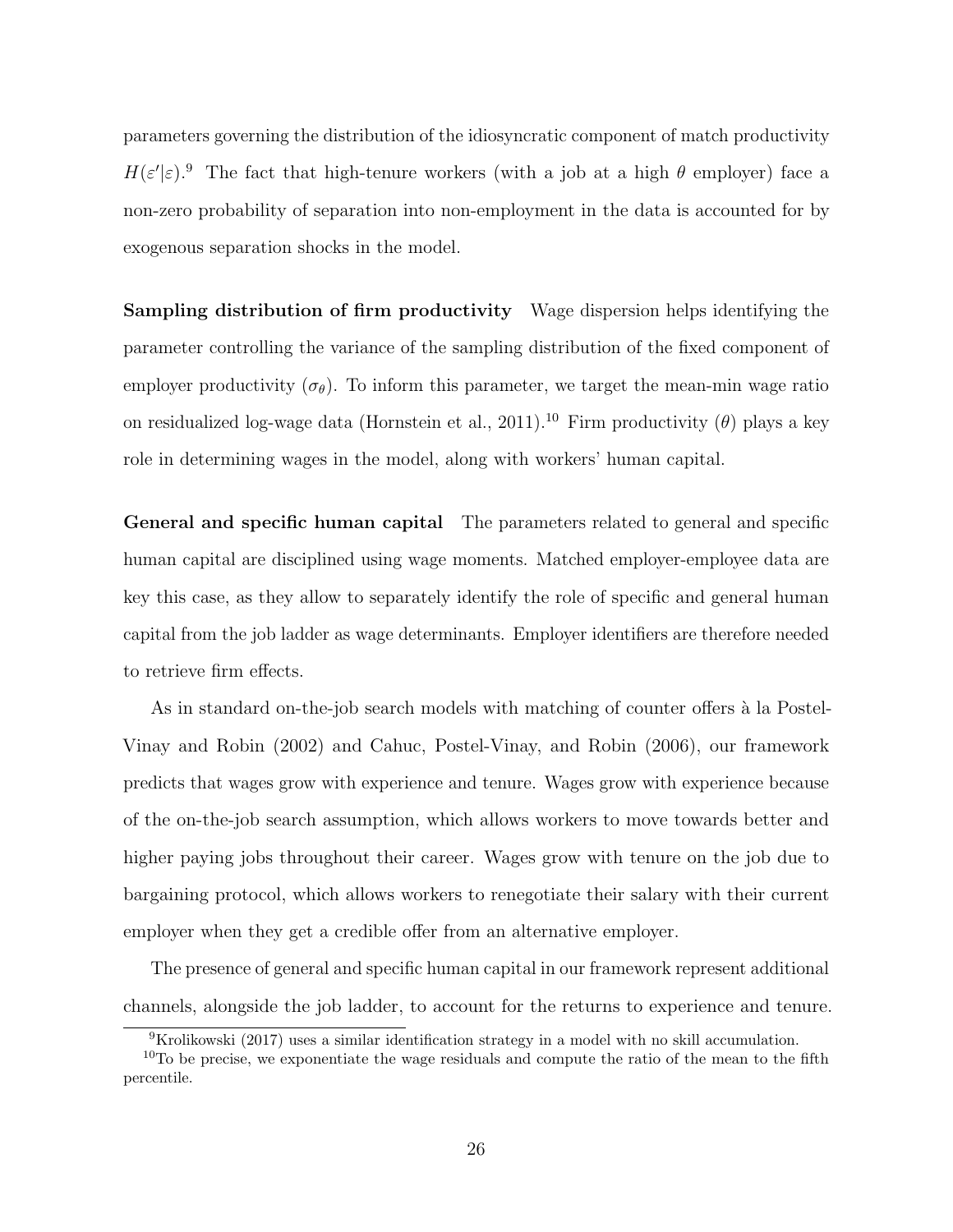The longer workers are employed, and the longer they are employed within the same firm, the more likely it is that they gain general and specific skills that increase the productivity of the match. Being in a match with higher productivity implies a higher negotiation benchmark, and consequently a larger wage increase in the event workers receive relevant outside offers.

Within-firm reduced form estimates of returns to experience and tenure from a model that controls for firms fixed effects allow us to retrieve information on the accumulation of each type of skills, net of the role of the job ladder. The inclusion of a firm fixed effect in this regression model should control for the role of the job ladder. The returns to tenure and experience computed using the AKM model are used to provide information about the parameters related to the maximum level of general and specific human capital,  $\bar{q}$  and  $\overline{s}$ , and their rate of accumulation during employment,  $\phi_e$  and  $\gamma$ . Specifically, we estimate the following Mincer equation

<span id="page-26-0"></span>
$$
\ln w_{it} = \sum_{k=1}^{2} \xi_k \cdot \text{Experimente}_{it}^k + \sum_{k=1}^{2} \zeta_k \cdot \text{Tenure}_{it}^k + \alpha_i + \psi_{j(i,t)} + \epsilon_{it},\tag{12}
$$

where the log-wage of individual  $i$  in month  $t$  is regressed on a quadratic polynomial in (actual) experience and tenure at the current employer, an individual fixed-effect, and a firm fixed effect  $\psi_{j(i,t)}$  computed as in [Bonhomme et al.](#page-46-12) [\(2019\)](#page-46-12).  $\epsilon_{it}$  is the residual. We then use the estimated coefficient  $\{\hat{\xi}_k, \hat{\zeta}_k\}$  as moment targets.

We cluster firm fixed effects for two reasons. First, the limited mobility of workers between employer might make the estimated returns to tenure and experience with standard firm fixed-effects inaccurate. Second, in the SIAB-7514 dataset, we only observe 2% of the total population of German workers. Therefore using the regular employer identifier would inaccurately control for firms' time invariant characteristics. Following [Bonhomme](#page-46-12) [et al.](#page-46-12) [\(2019\)](#page-46-12), we use a k-means algorithm to group employers in a first step, based on the average wages they pay to their workers, and use the obtained groups identifiers as a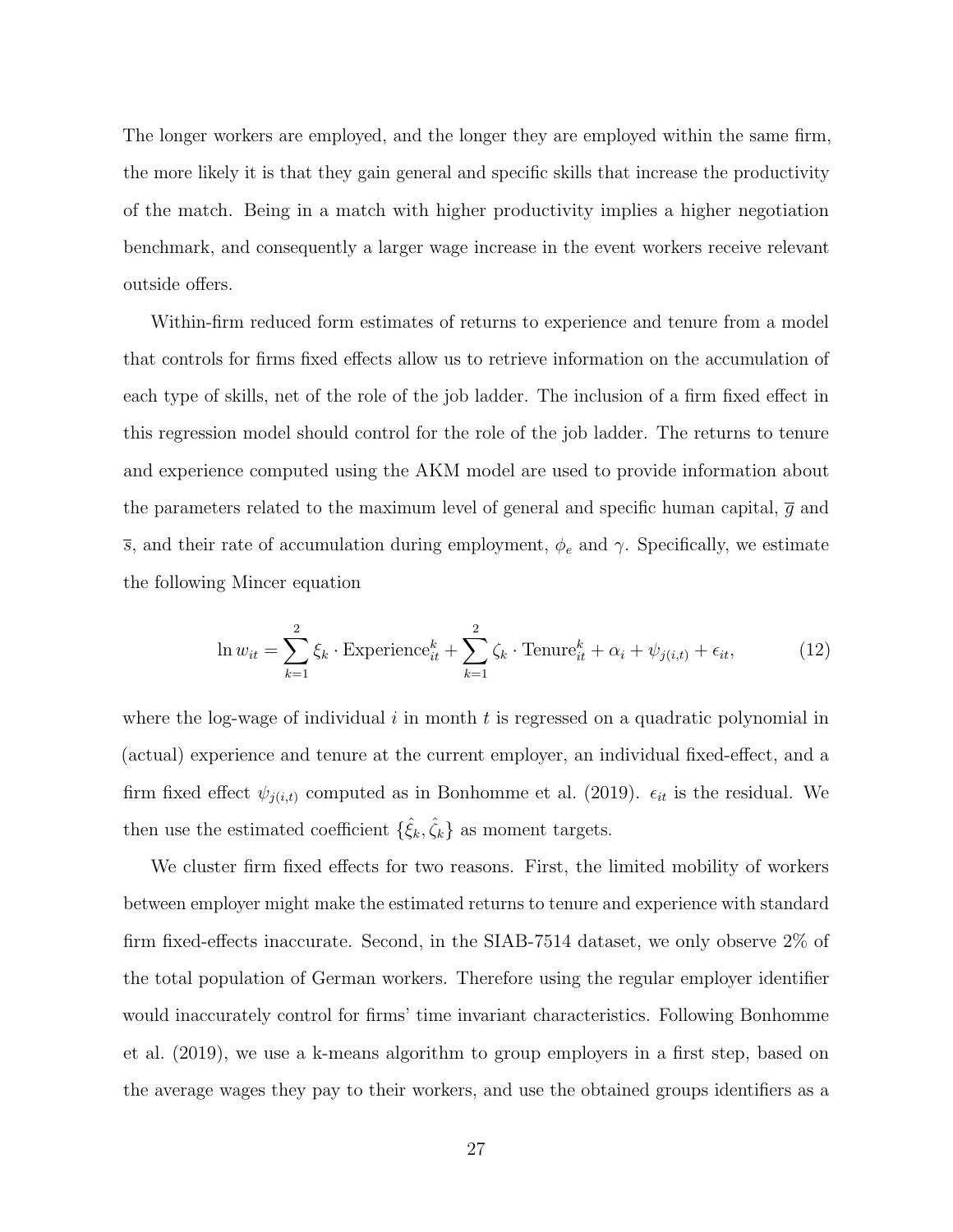proxy to compute the corresponding employer fixed-effects in a second step. The details of this procedure can be found in Appendix [B.4.](#page-51-0)

To further convey information about the accumulation of firm-specific skills, we further include the EE transition profile by tenure. The EE profile by tenure is closely linked to the accumulation of firm-specific skills, as this type of human capital is non-transferable. The incentive to switch jobs declines with tenure at the firm. Conditional on the sampling distribution of firm productivity, the steeper (flatter) is the  $EE$ -tenure gradient, the faster (slower) is the accumulation rate of firm-specific human capital.

Finally, to inform the parameter that governs the rate of decay of general human capital during non-employment  $(\phi_u)$ , we estimate the regression

$$
\ln w_{it}^0 = \pi \cdot \text{Duration}_{it} + \alpha_i + d_t + \epsilon_{it},\tag{13}
$$

where the first log-wage record after a non-employment spell  $(\ln w_{it}^0)$  is regressed on the length of the non-employment spell (Duration<sub>it</sub>), controlling for individual  $(\alpha_i)$  and year fixed effects  $(d_t)$ . The estimated coefficient  $\hat{\pi}$  is used as an additional moment target.

The moments are computed based on a simulated panel of worker histories similar to the actual data. In computing the moments from the simulated panel, we closely replicate the steps to obtain the moments computed on the actual data. Details on the numerical solutions of the model can be found in Appendix [A.2.](#page-48-1)

#### 3.4 Model fit

We report the value of the moments discussed in Section [3.3](#page-23-2) estimated on the SIAB data, along with their model-generated counterpart, in Figures [3](#page-40-0)[-4](#page-40-1) and Table [1.](#page-45-0) The corresponding parameters are shown in Table [2.](#page-45-1)

The model fits the data well overall. It is able to replicate the rates at which workers find jobs, both for workers in non-employment  $(NE)$  and employment  $(EE)$ . It also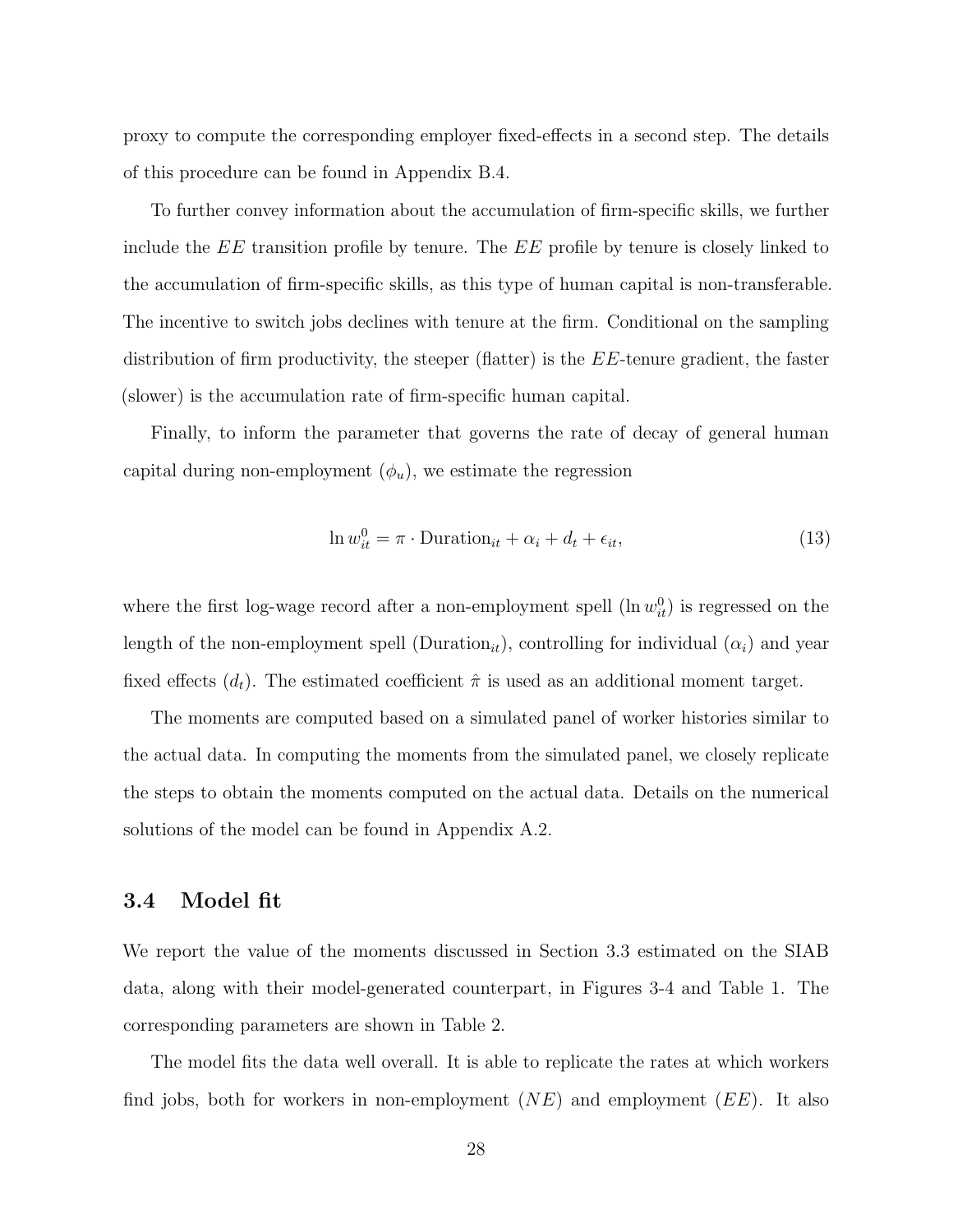reproduces the declining employment to non-employment separation rates with tenure estimated in the SIAB-7514 dataset (Figure [3a\)](#page-40-0). Both in the model and in the data, we find that workers with up to one year of tenure face a probability of moving to non-employment close to 3% per month in the first year, while workers with two years of tenure see this probability more than halved, and declining further if they stay longer with the firm. This is possible because we model endogenous separations, by taking into account the idiosyncratic component of the match productivity, that follows the distribution of  $H(.)\varepsilon$ .

The model slightly under-estimates the variance of wages, delivering a value of 1.277 versus the 1.37 estimated in the data. The calibrated value for the standard deviation of the fixed component of the firm productivity distribution,  $F(\theta)$ , is equal to 0.06. This is much lower than the estimate in [Krolikowski](#page-47-6) [\(2017\)](#page-47-6) (0.37), because general and firm-specific skills contribute to wage dispersion and wage growth in addition to firm productivity in our model.

The model also accurately replicates the negative relationship between  $EE$  and tenure (Figure [3b\)](#page-40-0). Within the first year of tenure at a firm, workers have on average a two percent chance to make a transition to another employer. This rate drops to one percent after two years.

The model delivers an almost exact fit to the returns to tenure (Figure [4a\)](#page-40-1) and experience (Figure [4b\)](#page-40-1). It also reproduces the negative relationship between entry wages and time spent in non-employment estimated in the data. In the data one more year spent in non-employment is associated to a reduction in (log) wages equal to 2.3%, versus the 2.8% that is produced by the model. Targeting these moments delivers calibrated values of the model parameters that imply a yearly accumulation rate of general and specific human capital equal to 2.2% and 0.4%, respectively, and a depreciation rate of general human capital equal to 5.5% per year.

These estimates differ from the ones obtained in [Jarosch](#page-46-2) [\(2021\)](#page-46-2) and [Burdett, Carrillo-](#page-46-5)[Tudela, and Coles](#page-46-5) [\(2020\)](#page-46-5). [Jarosch](#page-46-2) [\(2021\)](#page-46-2) estimates a (yearly) rate of general human capital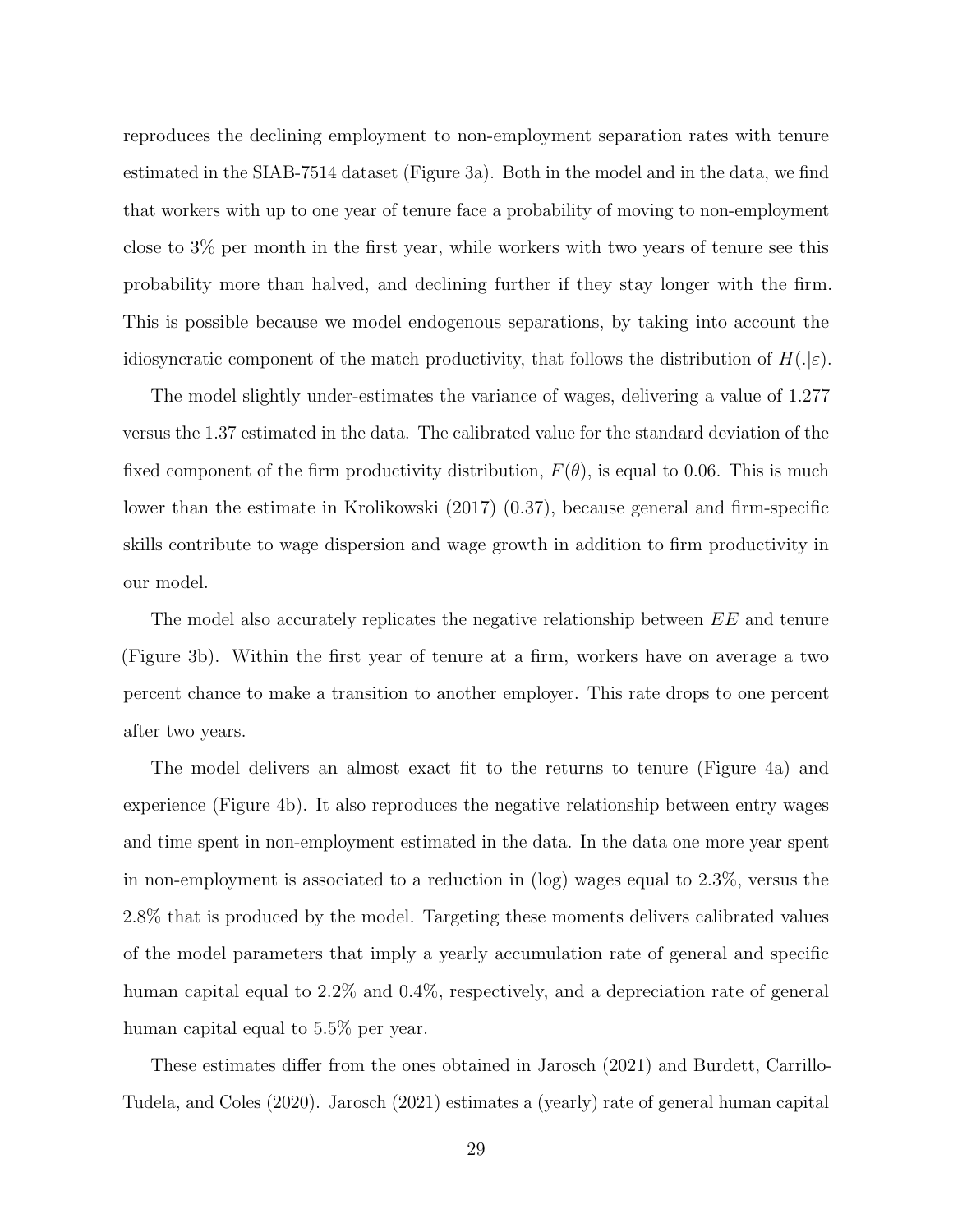accumulation of 2.4% and a decumulation rate equal to 23% (per year), while [Burdett,](#page-46-5) [Carrillo-Tudela, and Coles](#page-46-5) [\(2020\)](#page-46-5) calibrate a (yearly) accumulation rate of general human capital equal to 4.5% and a depreciation rate equal to 1.7%.

The different calibration values depend on the different empirical strategies adopted in each paper. [Jarosch](#page-46-2) [\(2021\)](#page-46-2), for example, obtains a higher depreciation rate and a lower accumulation rate of general human capital compared to what is found in this work, because returns to experience are not explicitly taken as a primitive to inform about the learning by doing process. The correlation between initial wages (at re-employment) and length of the previous unemployment spell is used to calibrate the depreciation rate, while the appreciation rate is obtained indirectly, by imposing an equilibrium condition that ensures that unemployed workers lose general human capital as often as employed workers accumulate it.

On the other hand, [Burdett, Carrillo-Tudela, and Coles](#page-46-5) [\(2020\)](#page-46-5) target directly returns to experience in addition to the relation between re-employment wages and length of unemployment spell, and obtain accumulation rate of general human capital which is more than twice faster than what is found in this work and a significantly slower decumulation rates of general human capital. This discrepancy can be explained by the fact that [Burdett,](#page-46-5) [Carrillo-Tudela, and Coles](#page-46-5) [\(2020\)](#page-46-5) target higher returns to experience in the data (on average equal to 4% per year compared to the 2.2% estimated in this work). This is because they estimate returns to experience using a Mincer regression framework in which log-wages are regressed on a second order polynomial in actual experience and year fixed effects, omitting controls for tenure and firm fixed effects, and including early career workers. Their strategy delivers returns that are higher even compared to other works in the literature.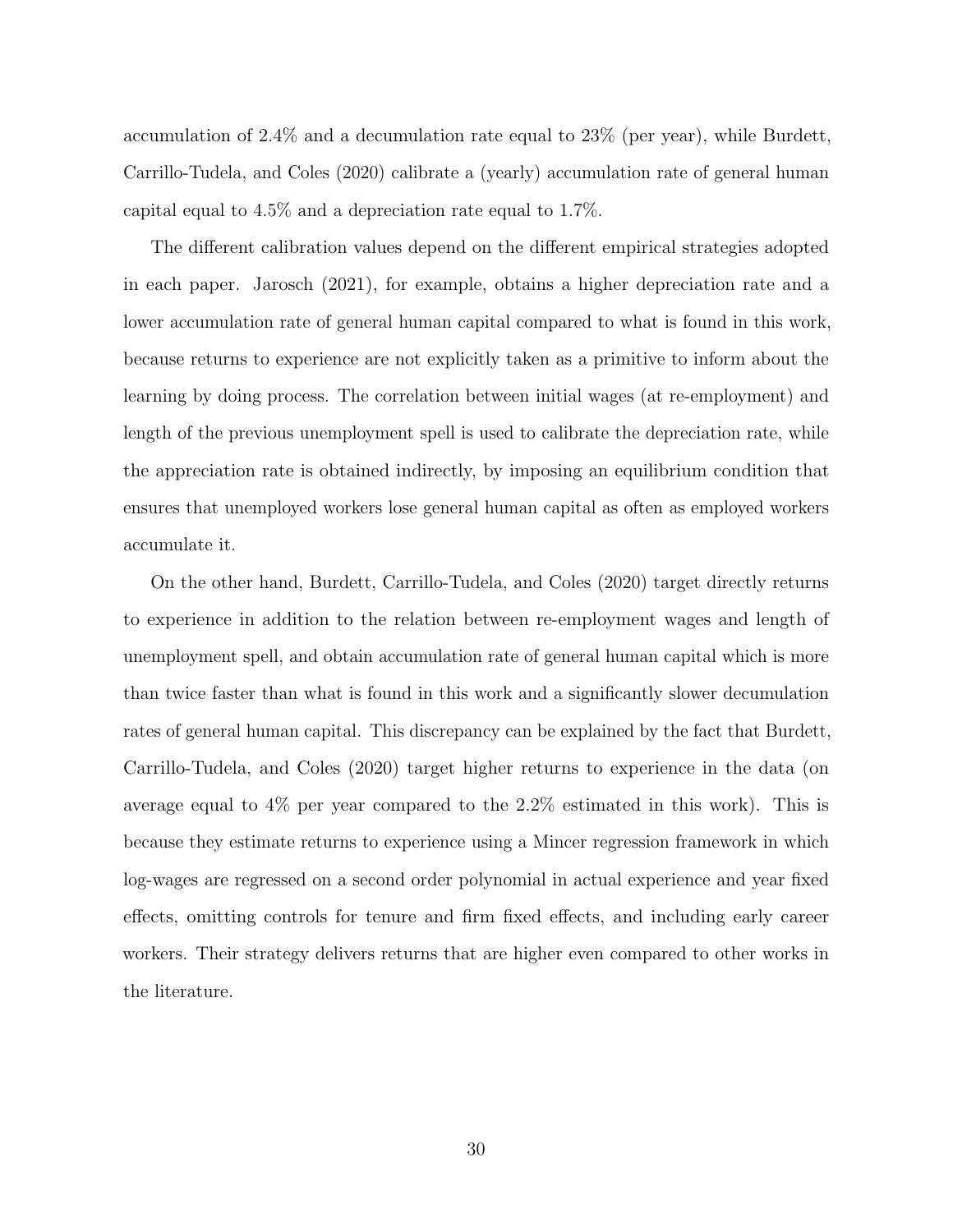## <span id="page-30-0"></span>4 The cost of job loss

This section presents the estimated earnings and wage losses for displaced workers computed on the German matched employer-employee data. We then benchmark the losses we obtain in the data to the ones generated by the model. Finally, we study the forces driving wage losses in the medium term through a set of counterfactual simulations within the calibrated model.

#### 4.1 Reduced form analysis

We follow the standard approach in the literature. We first aggregate our data at the yearly level.[11](#page-30-1) We then select a sample of high-tenured workers in the yearly panel.

In each separation year  $Y$ , we only consider prime-age workers (defined as workers with 5 to 34 years of potential experience) in year  $Y$  who, in addition, are continuously employed with the firm recorded in Y for at least years  $Y - 1$ ,  $Y - 2$  and  $Y - 3$ .<sup>[12](#page-30-2)</sup> The treatment group is made of workers who experience a separation into non-employment from their long-term employer in year  $Y$ , and who return employed in a different firm by year  $Y + 3$ . The control group is made of workers who did not experience a separation from their long-term employer in year Y .

Given our sample selection, we then estimate the following event-study regression, "stacking" each displacement year Y between 1985 and 2005,

<span id="page-30-3"></span>
$$
y_{it}^{Y} = \sum_{k=-5}^{10} \delta_k \cdot D_{it}^{Y,k} + \alpha_i^{Y} + d_t^{Y} + \beta X_{it}^{Y} + \epsilon_{it}^{Y}
$$
 (14)

where Y indicates the displacement year, t calendar years, and i individual identifiers. The outcome variable  $y_{it}^Y$  represents the outcome of interest (log-earnings and log-wages) for individual *i* at time *t* for displacement year Y, the worker effect  $\alpha_i^Y$  absorbs worker

<span id="page-30-1"></span><sup>11</sup>See Appendix [B.3](#page-51-1) for details.

<span id="page-30-2"></span> $12\text{We}$  use potential experience instead of age in our definition to be consistent with the model.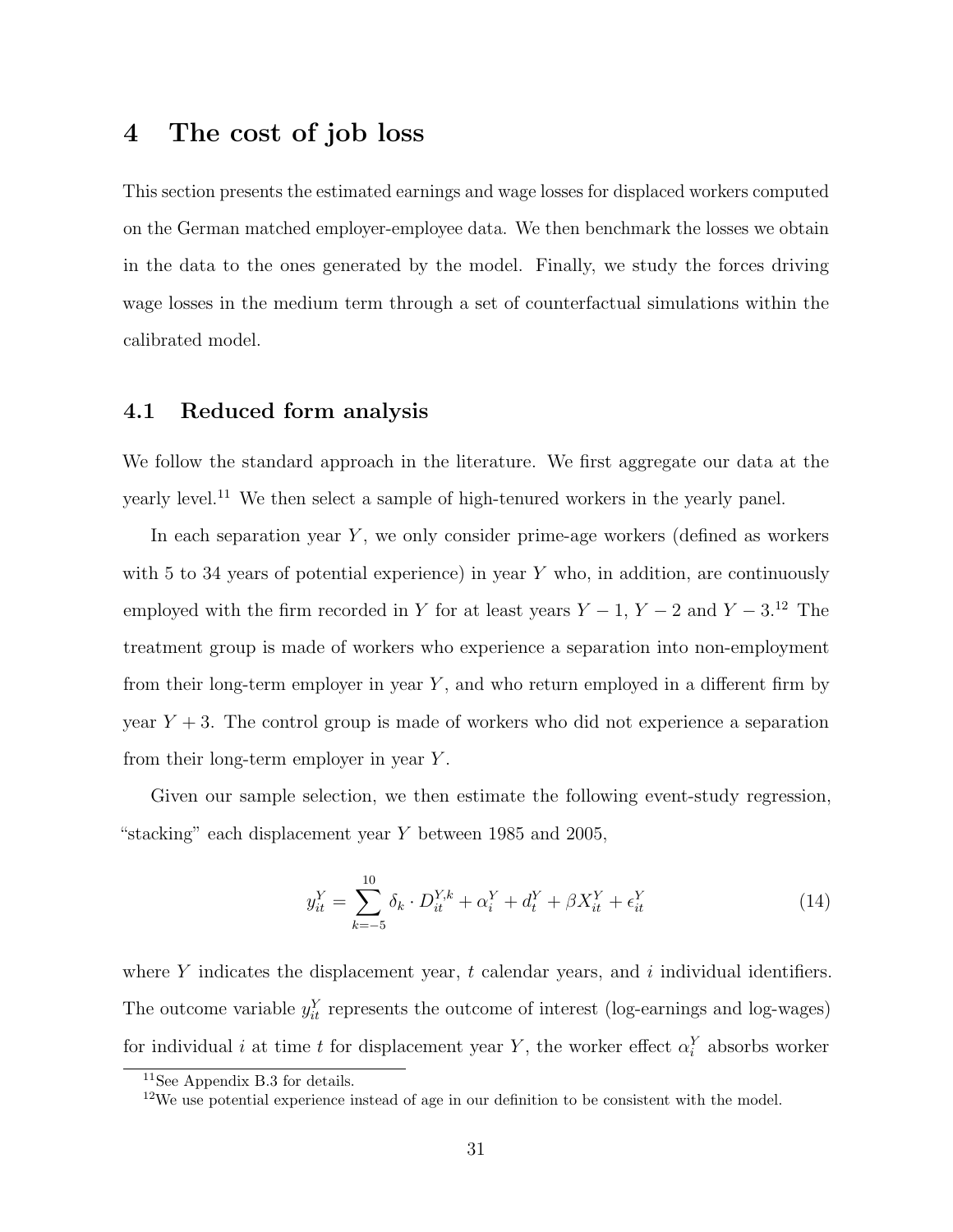heterogeneity, and  $d_t^Y$  represents a year fixed effect. The vector  $X_{it}$  is made of a cubic polynomial in potential experience for individual *i* at time  $t^{13}$  $t^{13}$  $t^{13}$   $D_{it}^{k}$  are dummy variables indicating if the worker was displaced  $k$  years before or after  $Y$ . More explicitly, for displacement year  $Y$ ,

$$
D_{it}^{Y,k} = \begin{cases} 1 & \text{if } t - Y = k \text{ and } EN_{i,t=Y} = 1 \\ 0 & \text{if } t - Y \neq k \text{ or } EN_{i,t=Y} = 0. \end{cases}
$$
(15)

We use the convention that  $k = 0$  denotes the separation year, so  $k = 0$  is the last year of positive earnings with the pre-displacement employer, and  $k = 1$  is the first year with zero earnings from the pre-displacement employer. For example, when estimating earning losses for displacement year  $y = 1985$ ,  $D_{i,1985}^{Y,0}$  is equal to one in year  $t = 1985$  if worker i experiences displacement during this year, and equal to 0 in all other years.  $t \neq Y D_{i' \neq i,t}^{Y,k}$ is equal to zero in all  $t$  for all other individuals that belong to the sample and did not experience displacement in year Y .

We follow [Flaaen et al.](#page-46-13) [\(2019\)](#page-46-13) and [Jarosch](#page-46-2) [\(2021\)](#page-46-2) and estimate Equation [\(14\)](#page-30-3) by stacking all possible displacement years between 1985 and 2005 to obtain the coefficients  ${\{\hatdelta}_k\}$ . These coefficients inform about the evolution of the variable of interest before and after separation in year y relative to the baseline year  $k = -6$  and relative to the control group. This estimation strategy treats all potential separation years as separate datasets, as reflected in the notation. For example, the worker effect  $\alpha_i^Y$  is specific to a worker i and a separation year Y.

An alternative approach put forward in the literature is to run specification [\(14\)](#page-30-3) year-by-year for each separation year Y and average across separation years to obtain the corresponding losses (see, for instance, [Davis and Von Wachter,](#page-46-0) [2011\)](#page-46-0). We choose the "stacked" empirical strategy for two reasons. First, given our sample selection criteria and

<span id="page-31-0"></span><sup>&</sup>lt;sup>13</sup>The linear term is omitted from this polynomial.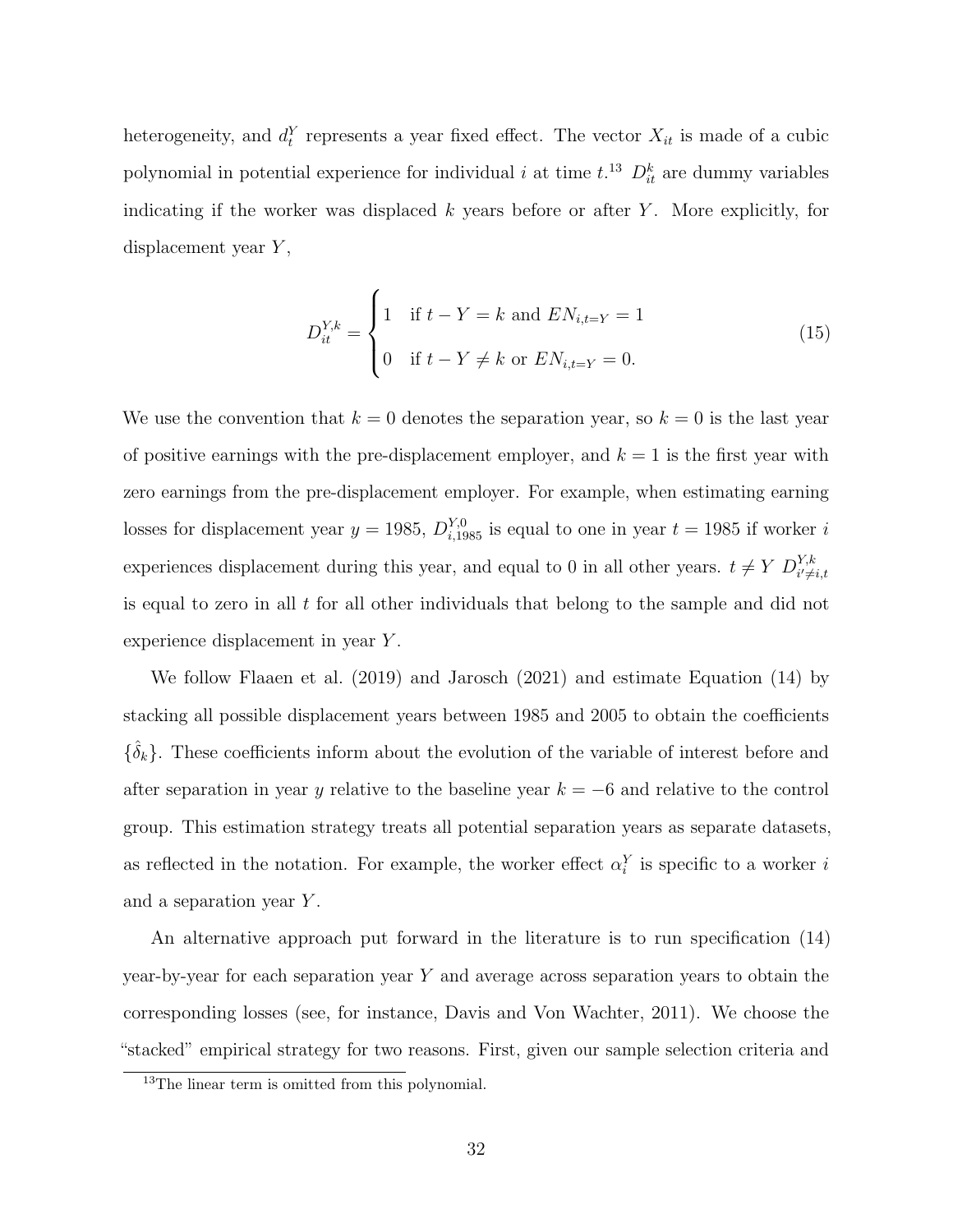our data, the number of separations in any given year is limited. Second, as noted by [Flaaen et al.](#page-46-13) [\(2019\)](#page-46-13) and [Jarosch](#page-46-2) [\(2021\)](#page-46-2), this approach allows to obtain standard errors for the coefficients  $\{\hat{\delta}_k\}$  specified in [\(14\)](#page-30-3). We again follow their methodology and cluster standard errors at the person-year level.

We plot the coefficients in our event-study regression model for wages and earnings estimated on the SIAB-7514 data in Figure [5.](#page-41-0) The results are in line with the ones found in the literature for Germany [\(Schmieder, von Wachter, and Heining,](#page-47-0) [2018;](#page-47-0) [Burdett,](#page-46-5) [Carrillo-Tudela, and Coles,](#page-46-5) [2020;](#page-46-5) [Jarosch,](#page-46-2) [2021\)](#page-46-2). Wages drop by more than 10 log-points and only very gradually recover. They are still 6-7 log-points lower than in the control group ten years after the separation event occurs. Earnings exhibit a very large drop upon separation followed by an initially swift recovery that becomes much slower three to four year after the separation event, mirroring the pattern for wages. The persistence of earnings losses is therefore largely driven by the persistence of wage losses.

## 4.2 Model versus data

We compare the earnings and wage losses in the data with their counterpart obtained using model simulated data. The simulated losses are estimated by applying the same sample selection and estimation method as for the empirical ones. The key difference is that individual fixed effects are omitted since the model does not feature individual heterogeneity.<sup>[14](#page-32-0)</sup>

The results of this comparison are shown in Figure [6](#page-41-1) for wages and Figure [7](#page-42-0) for earnings. Overall, the model replicates the drop and recovery in wages and earnings very well. In the data and in the model, wage losses are similarly persistent. A small discrepancy between the wage losses generated by the model and those measured in the data can be noted prior to displacement. Wages start to drop before displacement in the data, most likely due to

<span id="page-32-0"></span><sup>&</sup>lt;sup>14</sup>We have checked that including individual fixed effects in the estimation of the simulated losses does not affect the results.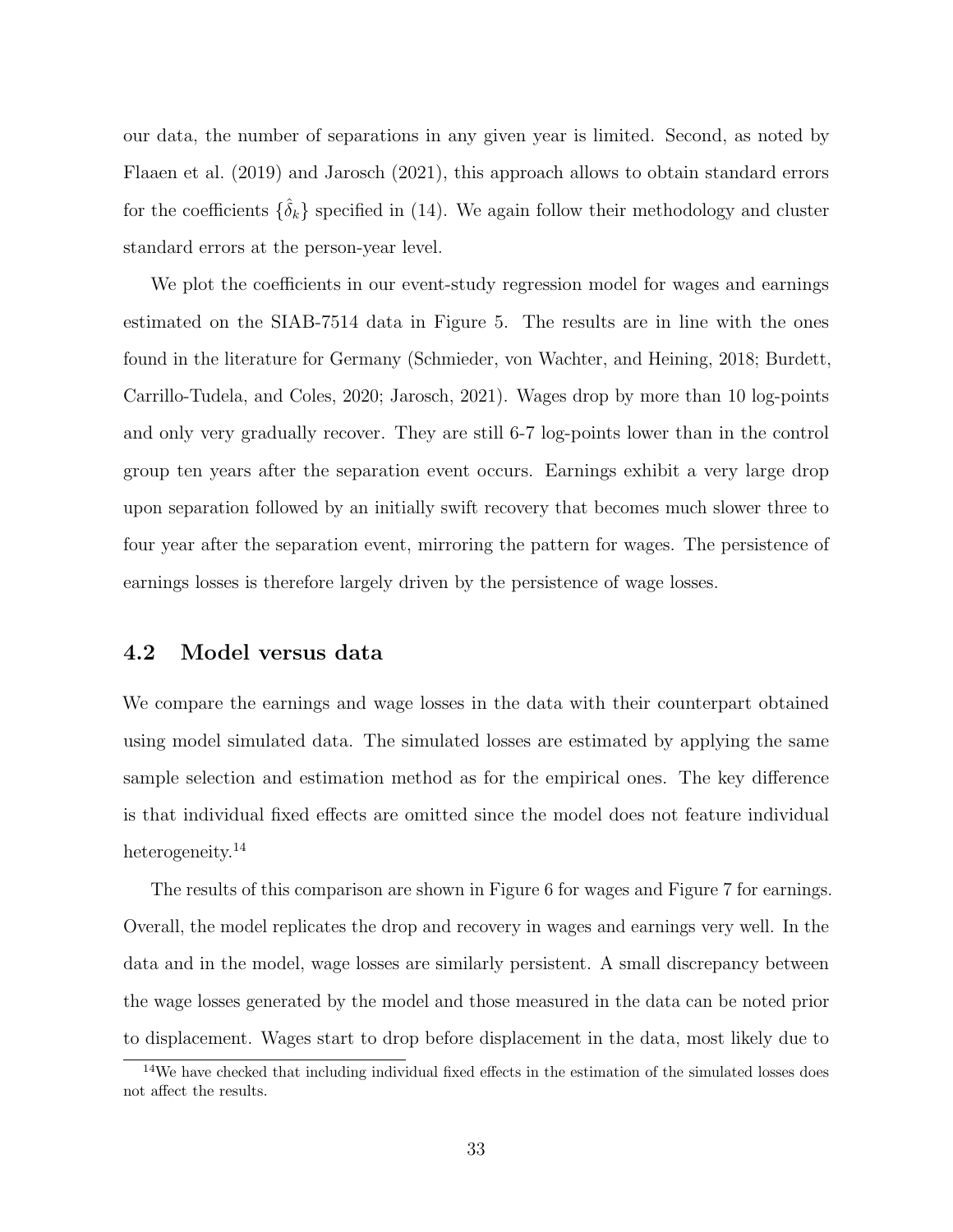wage freezes or reductions associated with the separation to come. While this mechanism is present in the model, since match-specific shocks ( $\varepsilon_t$ -shocks) can trigger a downward wage renegotiation, it does not feature with the same magnitude as in the data.

### 4.3 Structural decomposition of wage losses

In the model, job search, general human capital, and specific human capital are the three key forces that can jointly explain the loss in wages for separated workers. To quantify the relative contribution of each of these forces, we use the model to build counterfactual wage series for workers who experience a separation event. We proceed according to the following steps.

Step 1. We define the treatment group as all high-tenure workers who are exogenously separated (due to a  $\delta$ -shock) in year y of our simulation. We build a control group by artificially preventing these separations (by setting  $\delta = 0$  for the treated workers in year Y) and repeat our simulation procedure using otherwise identical shocks.<sup>[15](#page-33-0)</sup> This simulation represents the counterfactual series for wages, employment, general skills (q), firm-specific skills (s), as well as employer productivity ( $\theta$ ) in relative separation years  $\{Y, Y + 1, \ldots, Y + 10\}$ . By construction, these counterfactual series are the same for the years prior to separation.

Step 2. We let treated workers artificially retain general human capital. To be specific, upon re-employment, we assign the general human capital  $(g)$  they would have had if they had not been separated. We can again repeat our simulation procedure for treated workers, but now with the g from the control group. The difference between the wage losses of the treated and those of this counterfactual group is a measure of the contribution of  $g$  to overall wage losses.

<span id="page-33-0"></span><sup>&</sup>lt;sup>15</sup>We perform the counterfactual for exogenously separated workers, because it is unclear how to "cancel" separations in a consistent way for endogenously separated workers given the persistence of match-specific shocks.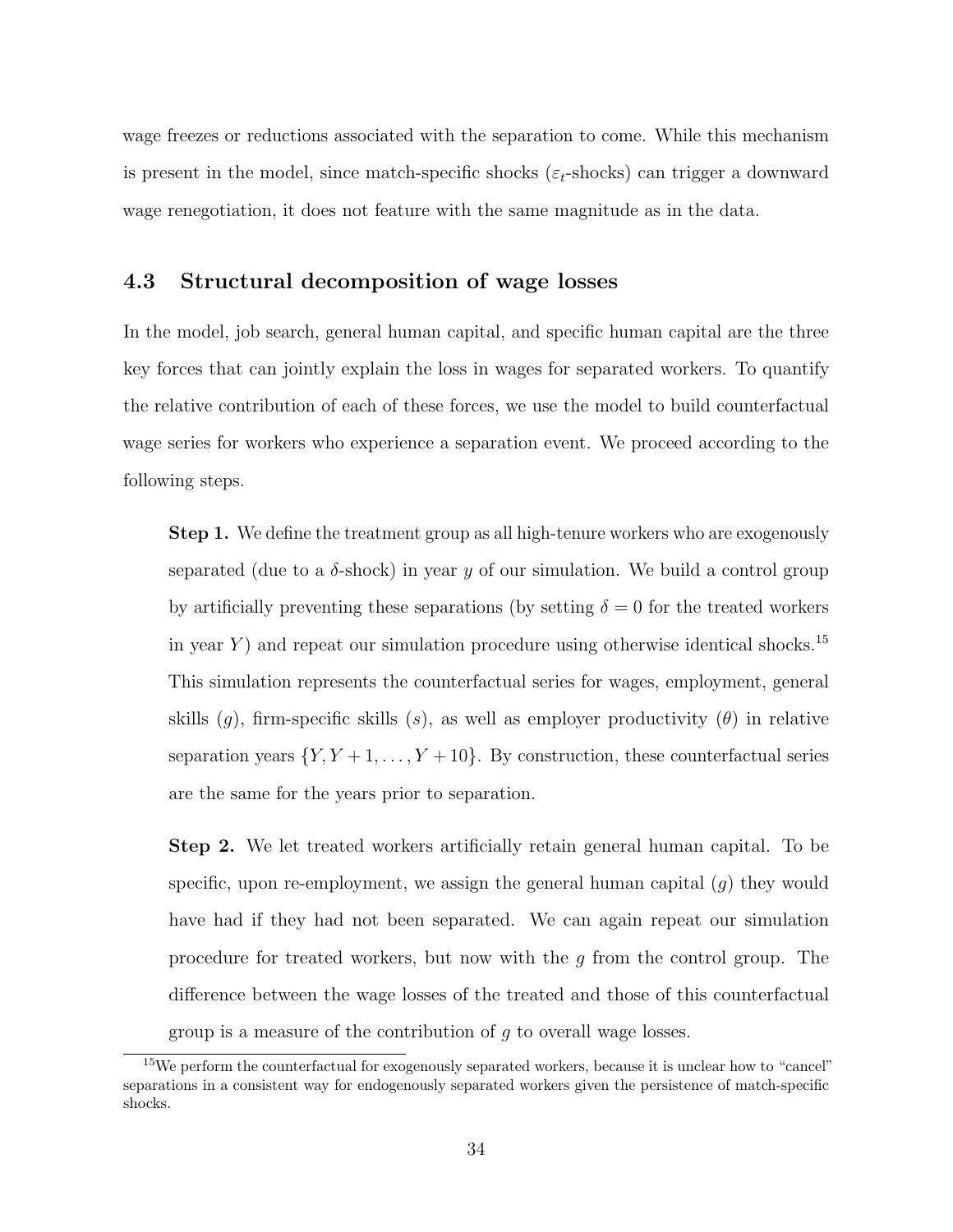Step 3. We use the exact same procedure as in Step 2, but now assign the general and specific human capital workers have in the control group upon re-employment. The difference between the wage losses in step 2 and those in this counterfactual with both  $g$  and  $s$  set to the control group's values is a measure of the contribution of s to the overall losses.

Step 4. We use the exact same procedure as in Step 2 and 3, but now assign the general human capital, specific human capital, and firm productivity workers have in the control group upon re-employment. The difference between the wage losses in Step 3 and those in this counterfactual with both  $g$ ,  $s$ , and  $\theta$  set to the control group's values is a measure of the contribution of  $\theta$  to the overall losses.

By construction, the counterfactual workers in Step 4 have the same surplus as the counterfactual workers in the control group. Recall from Equation [\(10\)](#page-17-0) that the surplus does not depend on how the wage splits the match output between workers and firms. However, wages may still differ between the counterfactual workers in Step 4 and the workers in the control group. The reason is that workers in the control groups potentially have accumulated additional bargaining rents by using outside offers to renegotiate their wages. The leftover difference is therefore a measure of the contribution of these rents to the overall losses. We sum up our structural wage decomposition by regressing the simulated log-wages series in the treated group and in each counterfactual group using the same event study specification as in Equation [\(14\)](#page-30-3), where the control group is now defined as in Step 1.

The wage function implied by the model at the estimated parameters is not log-linear. As a result, the order in which we construct the counterfactual series affects the contribution of each component to the overall losses. In Appendix [C,](#page-52-0) we present a robustness exercise in which we experiment with the various permutations of the state variables  $(g, s, \theta)$  that can be used to build the counterfactuals described above. The main message from this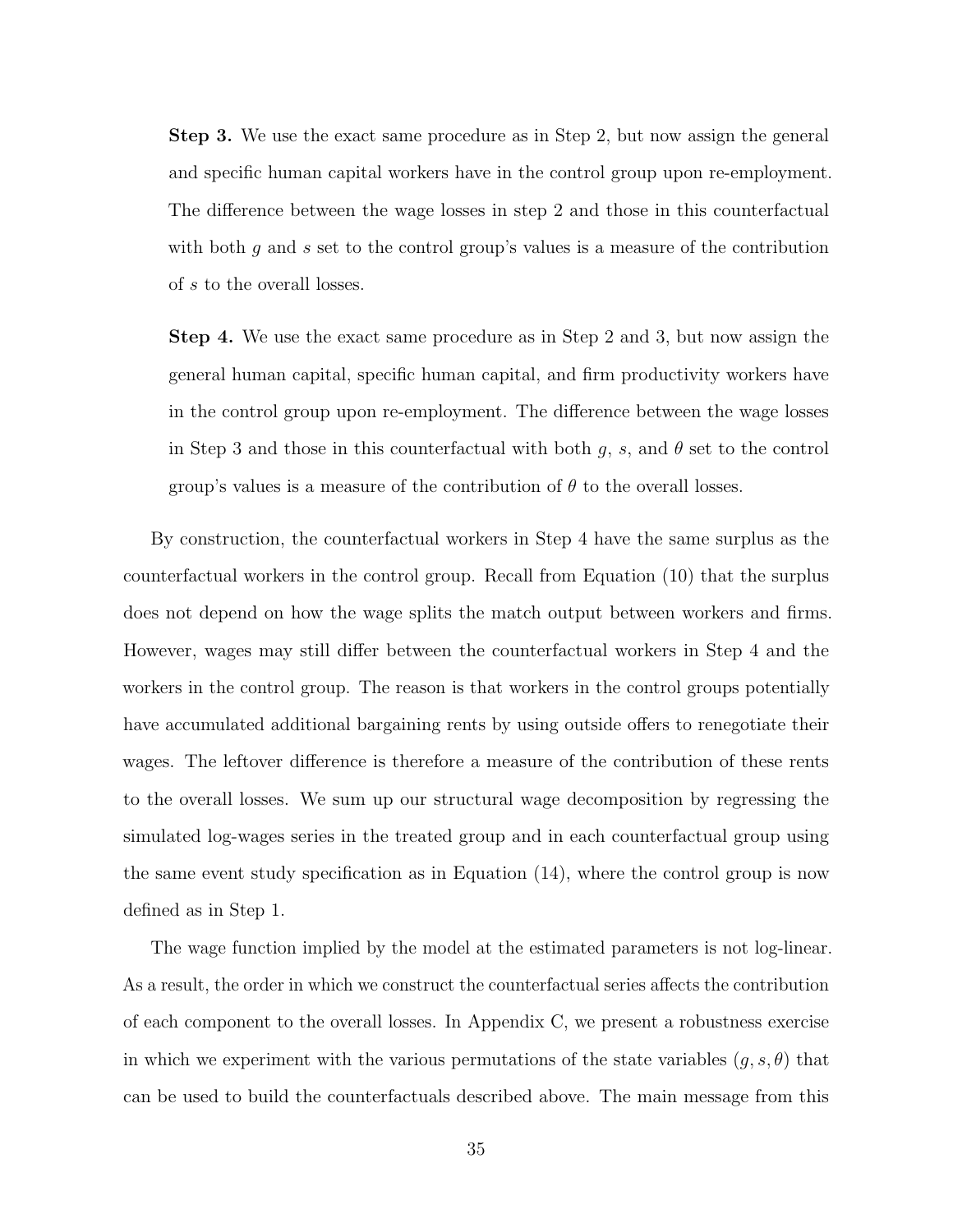exercise is that the order in which firm-specific human capital (s) and firm permanent productivity  $(\theta)$  are switched on significantly affect their respective contribution to the total wage losses. By contrast, the order in which general human capital  $(g)$  is switched on is irrelevant. Intuitively, a high-level of firm-specific human capital is more valuable at a relatively high- $\theta$  firm. At a low- $\theta$  firm, workers find it optimal to switch jobs again even with a high-level of firm-specific human capital, and these firm-specific skills are lost following such a job-to-job transition. As a result, the contribution of s is larger in the counterfactual decomposition where the treated are assigned the s of the control group *after* being assigned the  $\theta$  of the control group. This mechanism is not at play with general human capital  $(q)$ , which is fully transferable.

Figures [8](#page-42-1) and [9](#page-43-0) show the structural decomposition implied by the model. Given this decomposition is not invariant to the order in which we build the counterfactuals, we present two alternative implementations. In Figure [8,](#page-42-1) we build counterfactual wage losses by first assigning the control group's firm-specific human capital (s) and then firm type  $(\theta)$ . We do the opposite in Figure [9.](#page-43-0) A robust finding that emerges from these decomposition is that the loss of a worker's firm type is the most important source of wage loss, especially in the medium term (48-56% of cumulated losses). The loss of firm-specific capital is the second key factor behind the size and persistence of wage losses (28-37% of cumulated losses). Both general human capital (14% of cumulated losses) and bargaining rents (less than 2%) are second-order factors. Through the lens of the model, the two components specific to the employer and directly entering the production technology, s and  $\theta$ , therefore account for most of the size and persistence of wage losses.

#### 4.4 Structural vs reduced form decomposition

Several recent papers decompose wage losses using a reduced-form model for (log)-wages [\(Schmieder et al.,](#page-47-0) [2018;](#page-47-0) [Lachowska et al.,](#page-47-5) [2020\)](#page-47-5). These papers start from a regression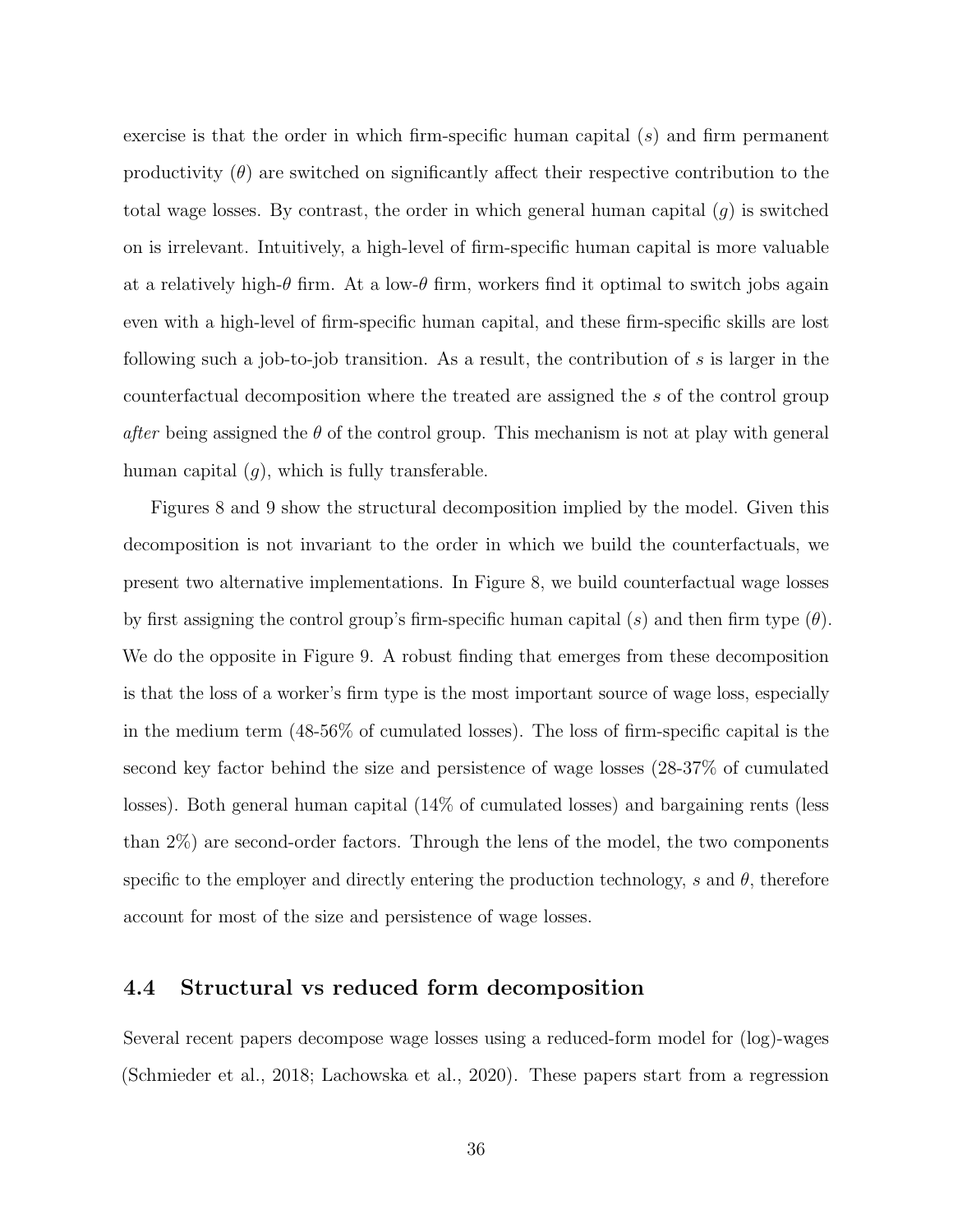model similar to Equation [\(12\)](#page-26-0), in which log-wages are regressed on individual fixed-effects, employer fixed-effects, and a set of controls, which is estimated on the whole sample. The estimated coefficients are then used to decompose the determinants of wage loss. To be specific, in the case of employer fixed-effects—the estimated coefficients on which the cited papers focus—the resulting fixed-effects can be used as an outcome variable in an event-study regression model similar to Equation [\(14\)](#page-30-3).

We benchmark the structural and reduced-form breakdown of wage losses within our quantitative framework. One can think of the difference between these decompositions in two different ways. The first is that the structural (log)-wage equation is not assumed to be linear. The second is that the counterfactual series we obtain in our structural decomposition imply a potentially distinct mobility path, as they change workers' outside option following re-employment. For example, in the counterfactual where workers are artificially given the employer type of the control group upon re-employment, an offer might be accepted even if it is turned down in the control group. While the reduced-form decomposition is akin to assigning the control group's employer effect to the treated, it does not take into account the endogenous decisions implied by the counterfactual employer effect.

We follow the empirical literature to define the reduced-form decomposition in our framework. We use our estimates of the coefficients from Equation [\(12\)](#page-26-0) in the simulated model to construct the general human capital, firm-specific human capital, and employer components of wages. We stress that, in our simulation, we sidestep issues related to the estimation of firm fixed-effects as firm-type  $\theta$  is known.

Figure [10](#page-43-1) shows the counterpart to the structural decomposition in Figures [8](#page-42-1) and [9](#page-43-0) using the reduced form approach. Relative to the structural decomposition, the reducedform decomposition puts more weight on the firm-specific human capital component of wages and less on firm effects, especially in the medium term. The general human capital component is also more muted. Figure [11](#page-44-0) shows the contribution of the loss of a good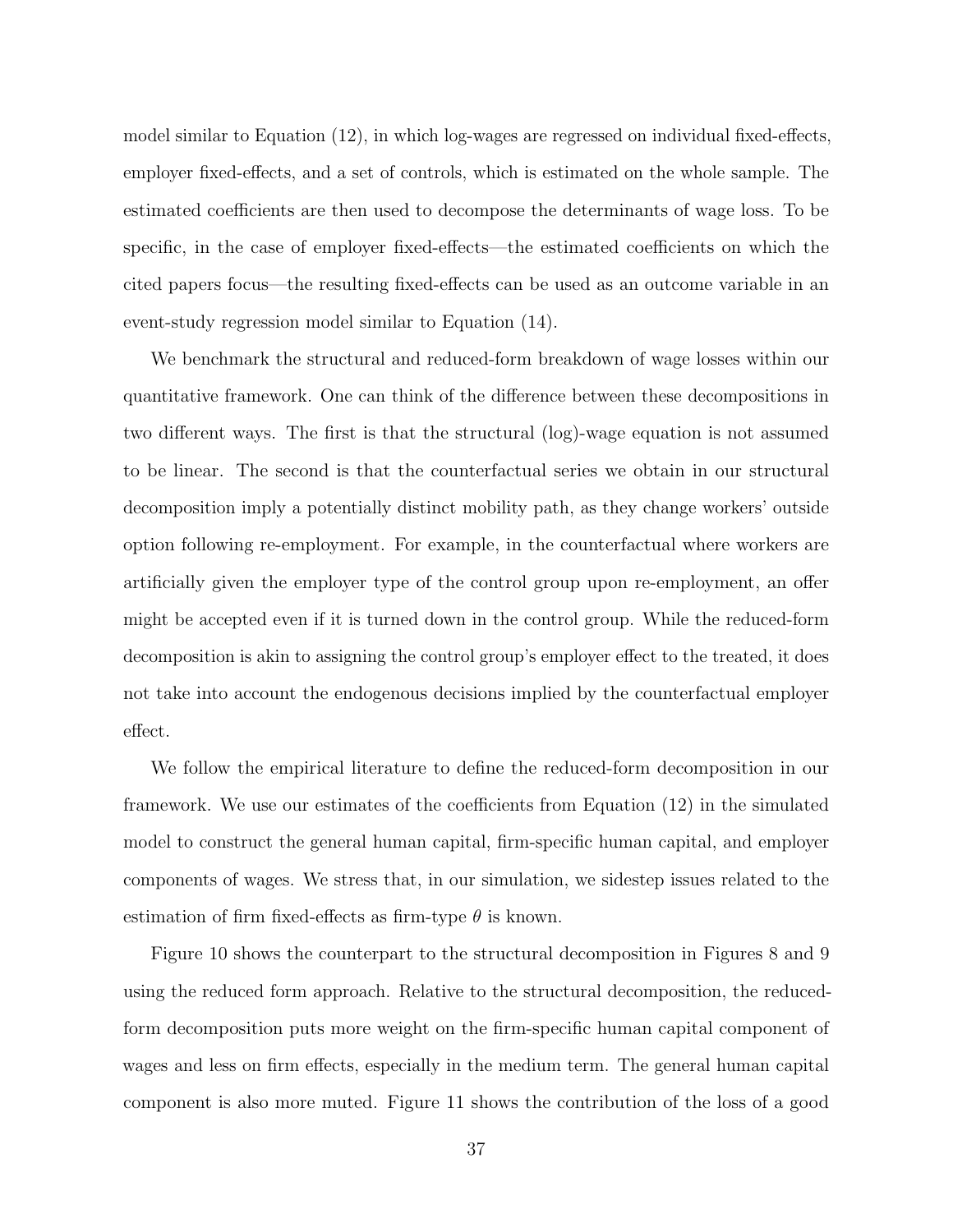employer (the focus of the empirical contributions cited above) using the structural and reduced-form approach within our modelling framework. This exercise suggests that, through the lens of our estimated structural model, the contribution of employer effects to the overall wage losses obtained through reduced-form estimates is actually a clear lower bound on the contribution of the employer effects quantified within the structural model.

# <span id="page-37-0"></span>5 Conclusion

To understand the drivers of post-displacement wage and earnings losses, we build a theoretical framework in which wage gains come from three sources over a worker's career: (i) searching for a better employer, (ii) accumulating firm-specific skills, and (iii) accumulating general skills.

We use matched employer-employee data from Germany to compute moments related to job mobility and wage growth to discipline the process of job search and the accumulation rates of general and specific skills. The calibrated model can replicate the long-term losses in earnings and wages experienced by displaced workers. A series of counterfactual experiments suggest that about half of the wage losses experienced by displaced workers can be linked to the loss of a job with a good employer.

Through the lens of the theoretical model presented in this paper, when losing their job, high-tenure displaced workers lose both a good job and specific human capital. The time spent in unemployment deteriorates their general skills and makes them more likely to accept lower productivity jobs, which are less stable because less sheltered from negative productivity shocks. Upon re-employment, displaced workers are therefore exposed to repeated job losses, which prevents them from rebuilding the lost skills, further slowing down the recovery in earnings.

The major contribution of this work is to provide a framework that can account for the relative strength of the forces driving the cost of job loss. Identifying the sources of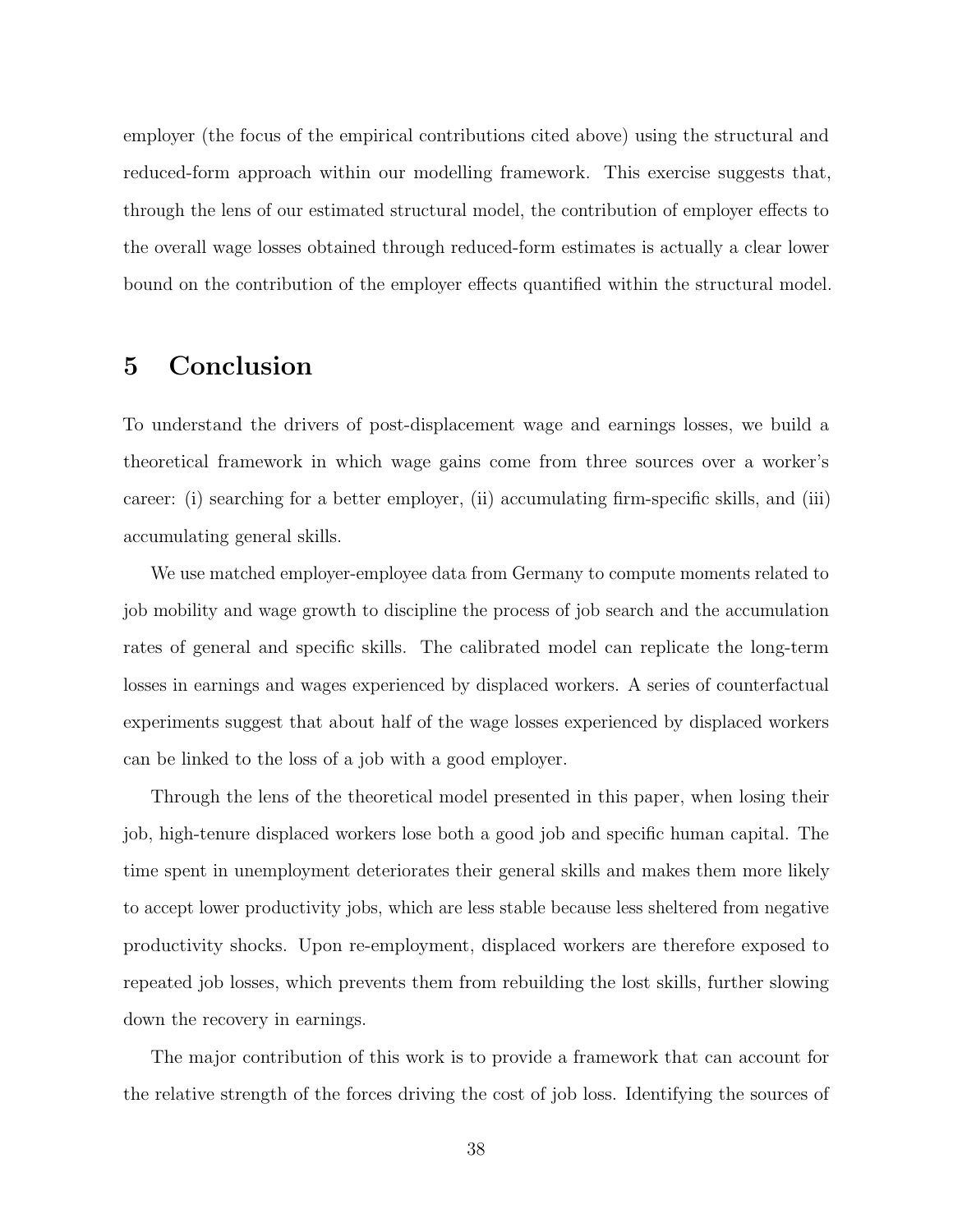the cost of job loss matters for designing labor market policies aimed at reducing the impact of job loss without distorting the efficient reallocation of workers from contracting to expanding firms. The findings in this paper suggest that, when high-tenure workers lose their job, they lose a job with a good employer as well as firm-specific skills which take time to regain. Though such policies are difficult to target, this framework offers a clear rationale for job retention schemes and policies supporting the relocation of workers towards stable jobs.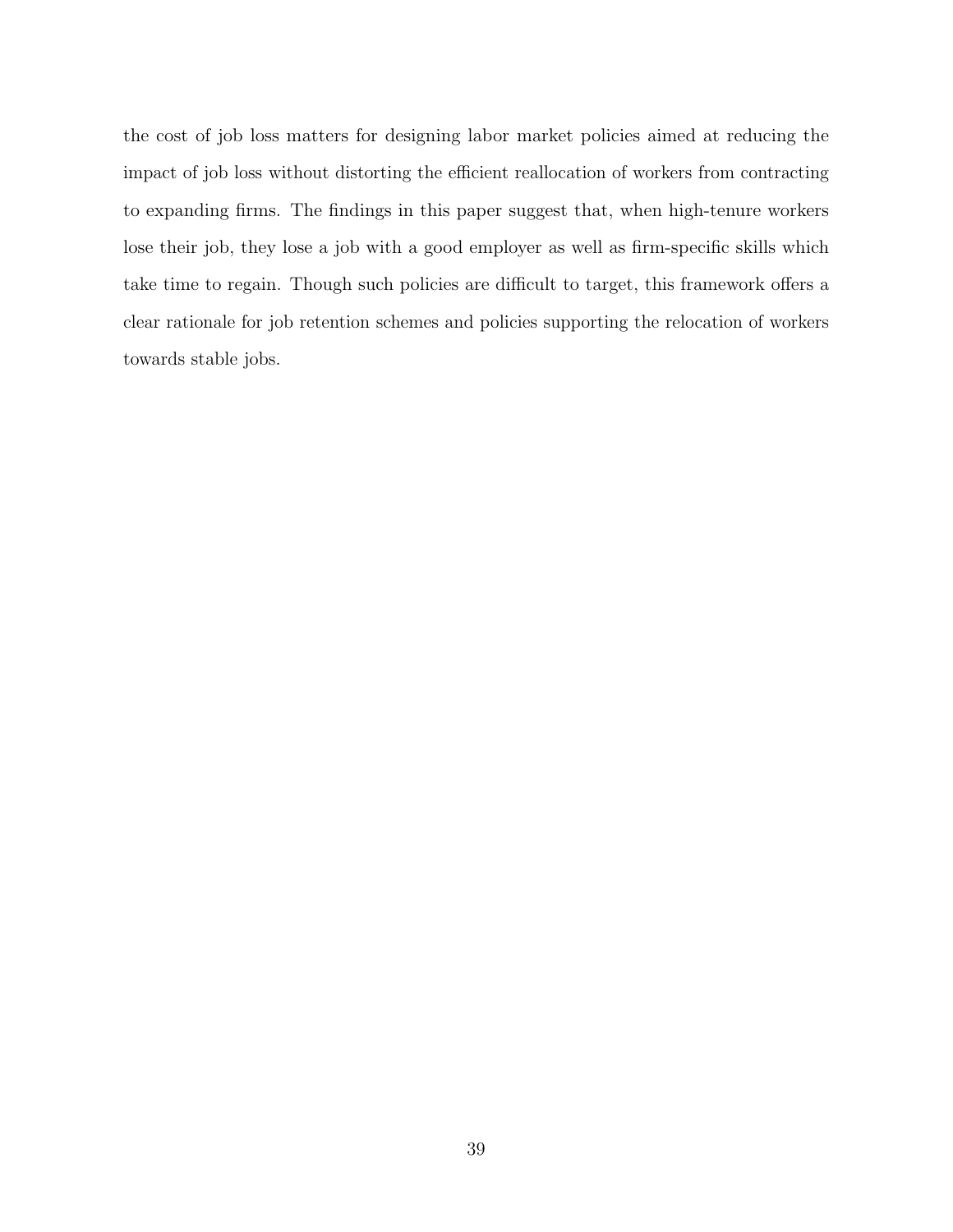# <span id="page-39-0"></span>Figures

## Figure 1: Timing of events: Unemployed Workers

| start      |                      | general HK         |                                     |  |
|------------|----------------------|--------------------|-------------------------------------|--|
| unemployed | death shock          | depreciation shock | job offer shock                     |  |
|            | $\chi$ exit /no exit | $q' \leq q$        | accept, become E/<br>reject, stay U |  |

<span id="page-39-1"></span>

|          |         | general HK  | exog.                                 | specific HK |                |                      |
|----------|---------|-------------|---------------------------------------|-------------|----------------|----------------------|
| start    | death   | accum.      | destr.                                | accum.      | idiosyn.       | job offer            |
| employed | shock   | shock       | shock                                 | shock       | shock          | shock                |
|          |         |             |                                       |             |                |                      |
|          | ext/    | $q' \geq q$ | $(1 - \lambda_R) : U \quad s' \geq s$ |             | $\varepsilon'$ | accept, switch firm/ |
|          | no exit |             | $\lambda_R$ :                         |             |                | reject, stay and     |
|          |         |             | $\max\{\alpha S_0, U\}$               |             |                | perhaps reneg.       |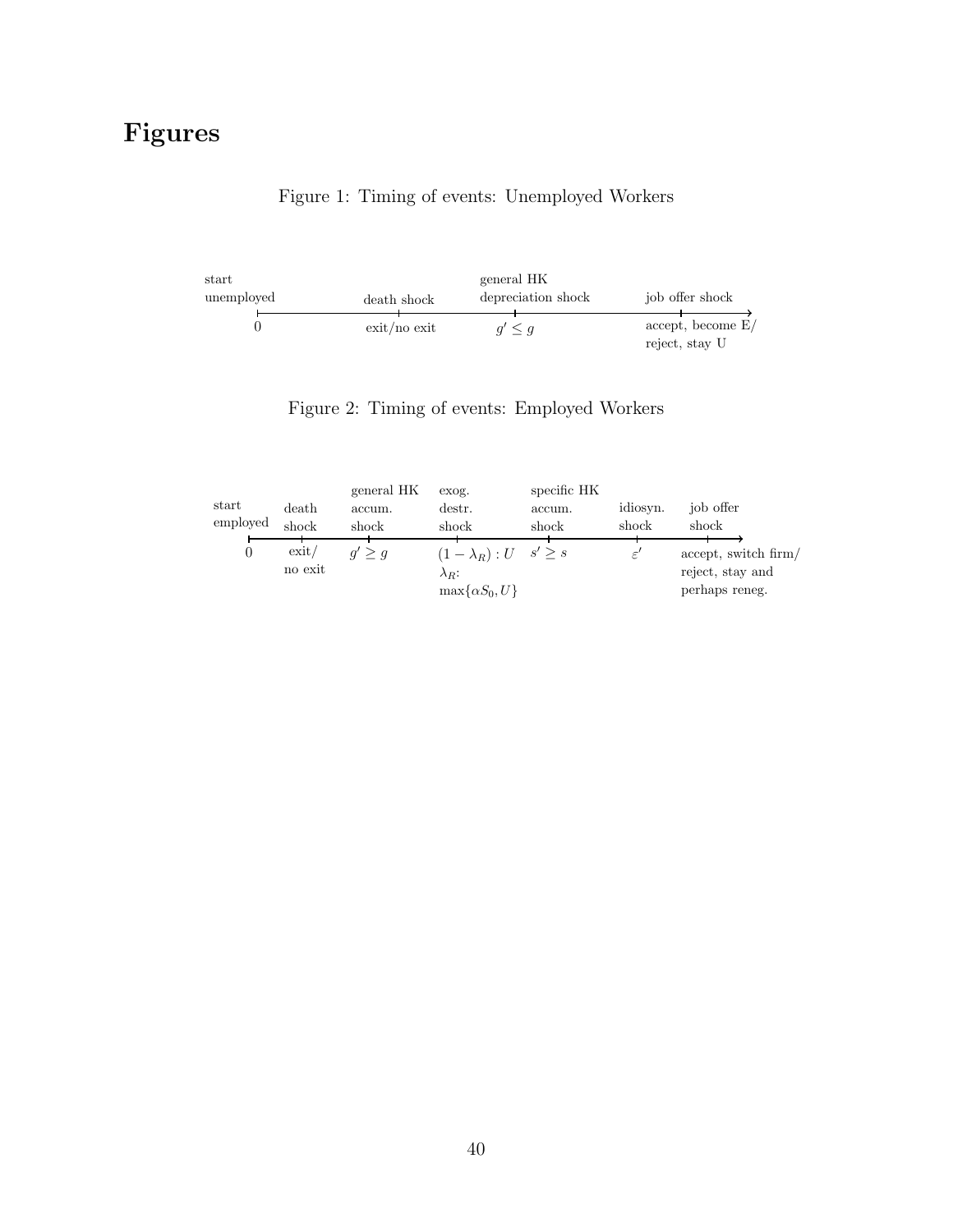<span id="page-40-0"></span>

Figure 3: Separations by tenure

Figure 4: Returns to tenure and experience

<span id="page-40-1"></span>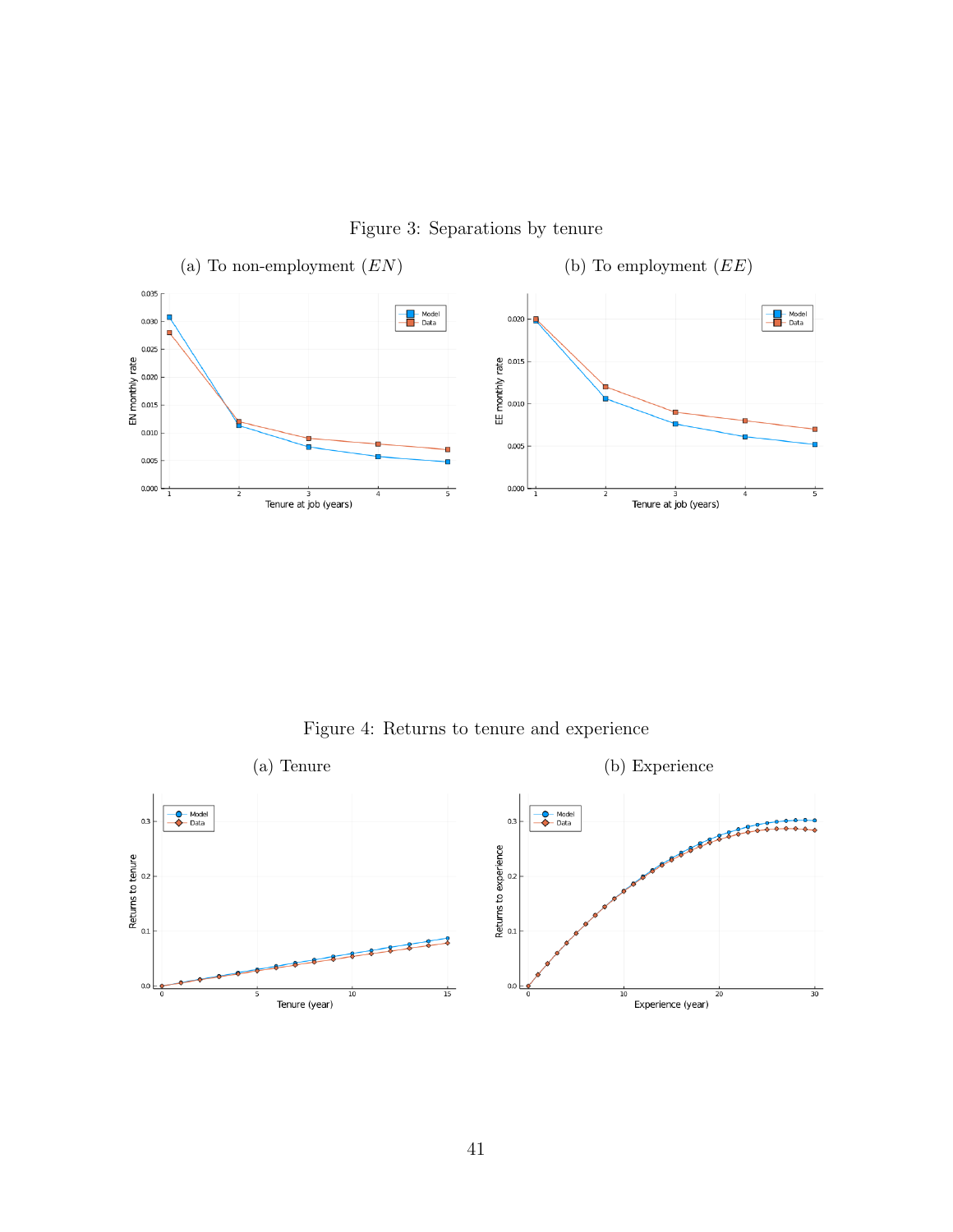<span id="page-41-0"></span>

Figure 5: Post-displacement earnings and wage losses in the data

Source: Author's calculation on the SIAB-7514 data Notes: Post-displacement losses in the data are obtained estimating Equation [14,](#page-30-3) using log-earnings and log-wages as dependent variable.

<span id="page-41-1"></span>

Figure 6: Fit to wage losses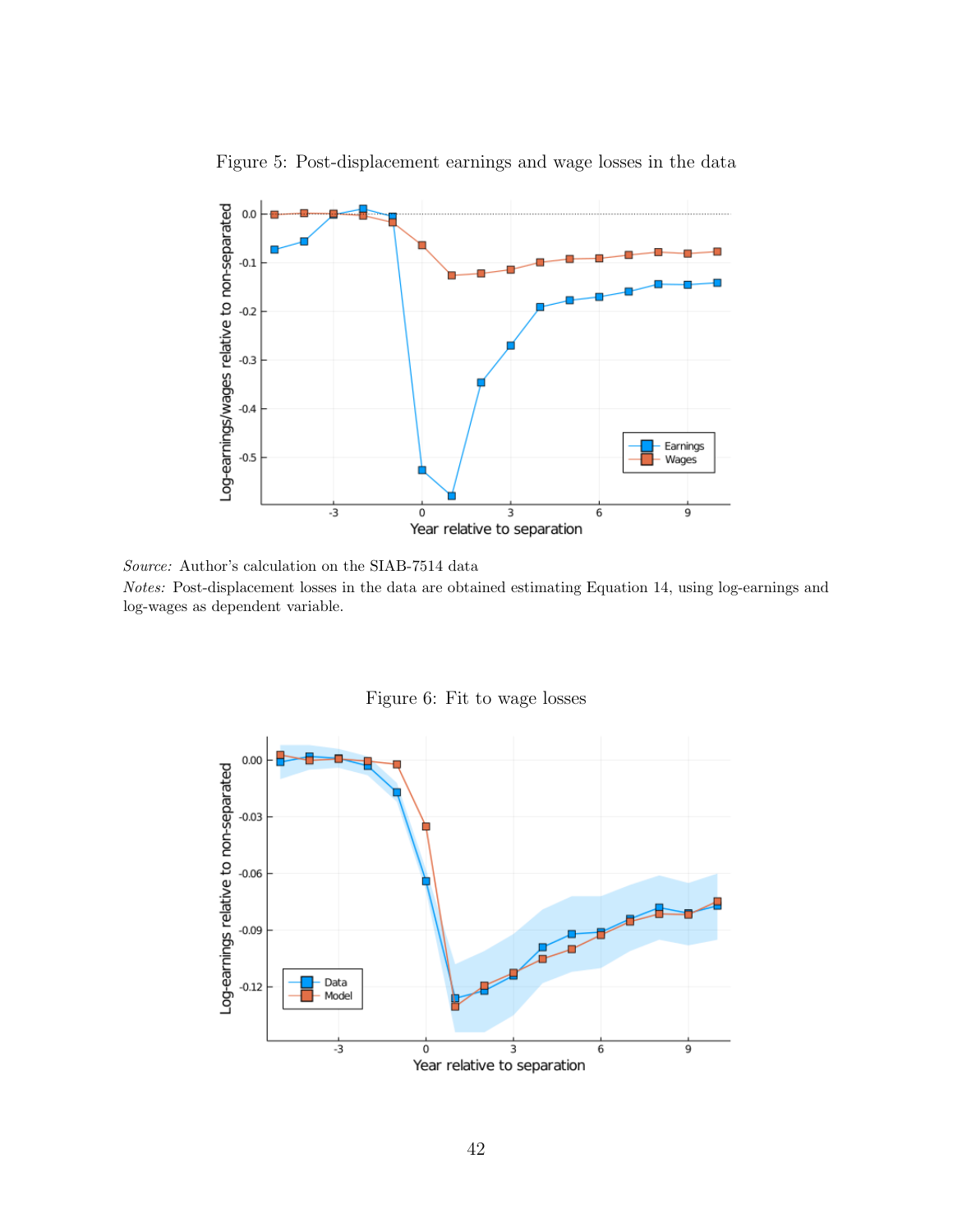<span id="page-42-0"></span>

Figure 7: Fit to earnings losses

Figure 8: Wage Losses Decomposition

<span id="page-42-1"></span>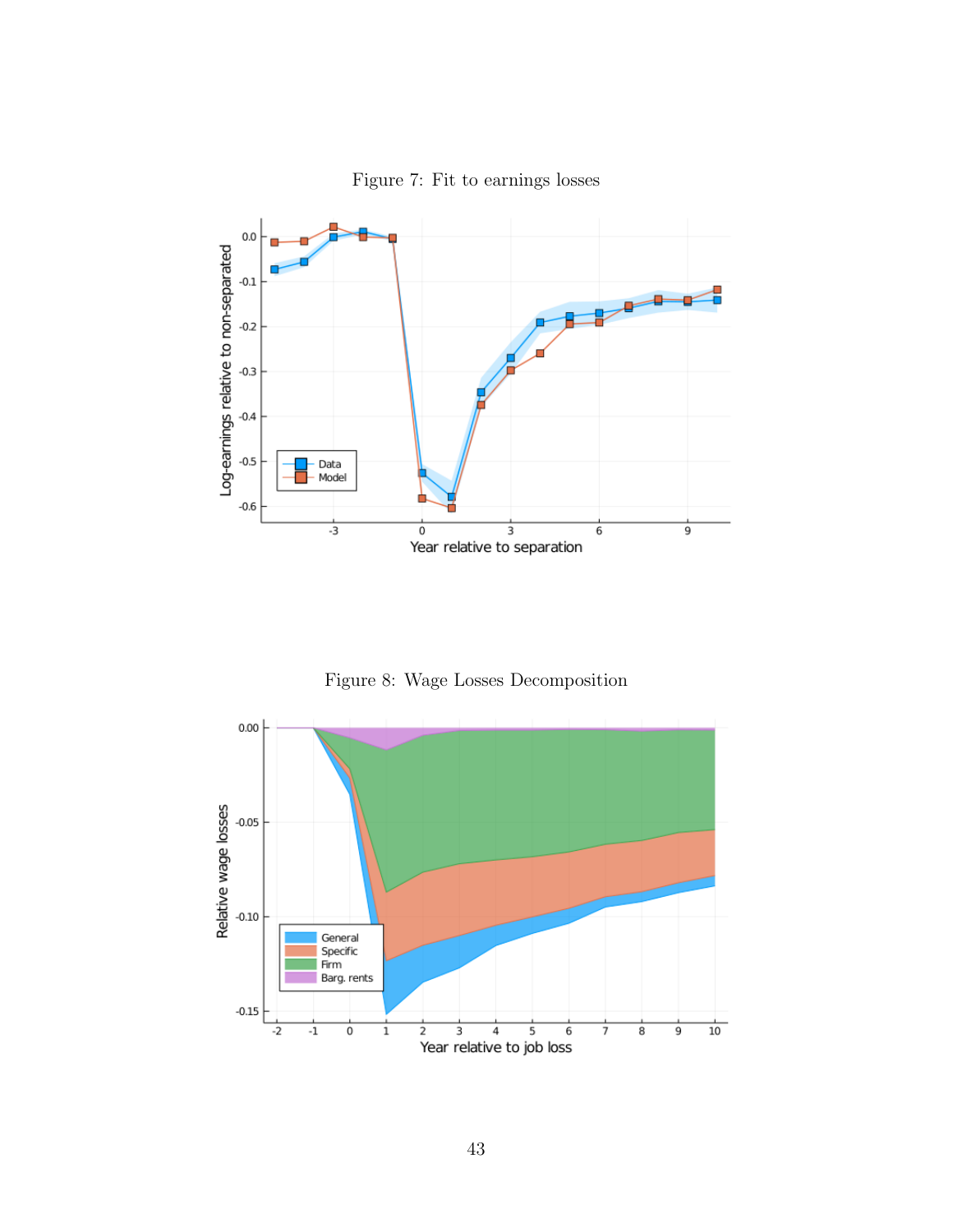<span id="page-43-0"></span>

Figure 9: Wage Losses Decomposition – Alternative

Figure 10: Wage Losses Decomposition – Reduced Form

<span id="page-43-1"></span>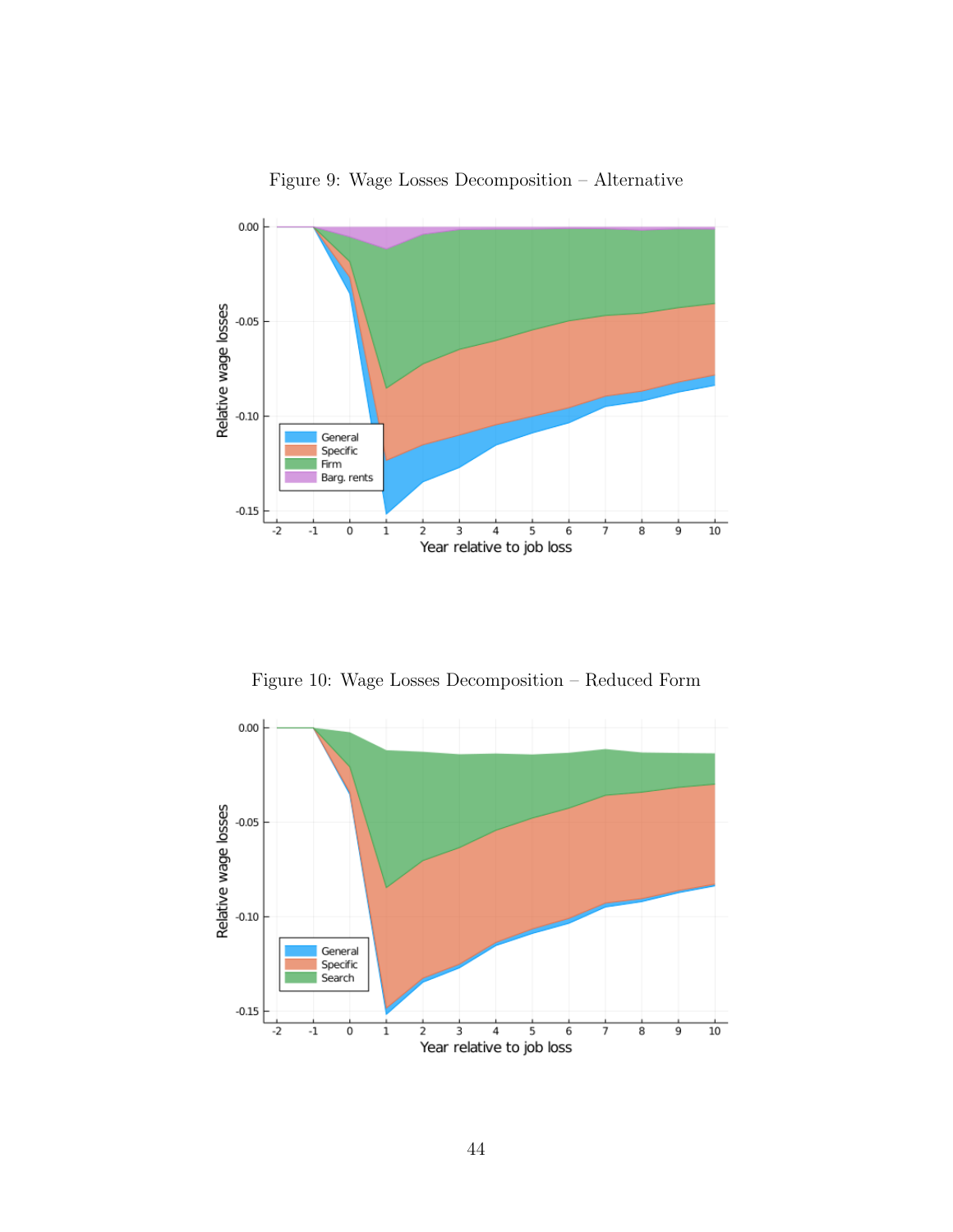<span id="page-44-0"></span>

Figure 11: Structural vs reduced form – Employer effects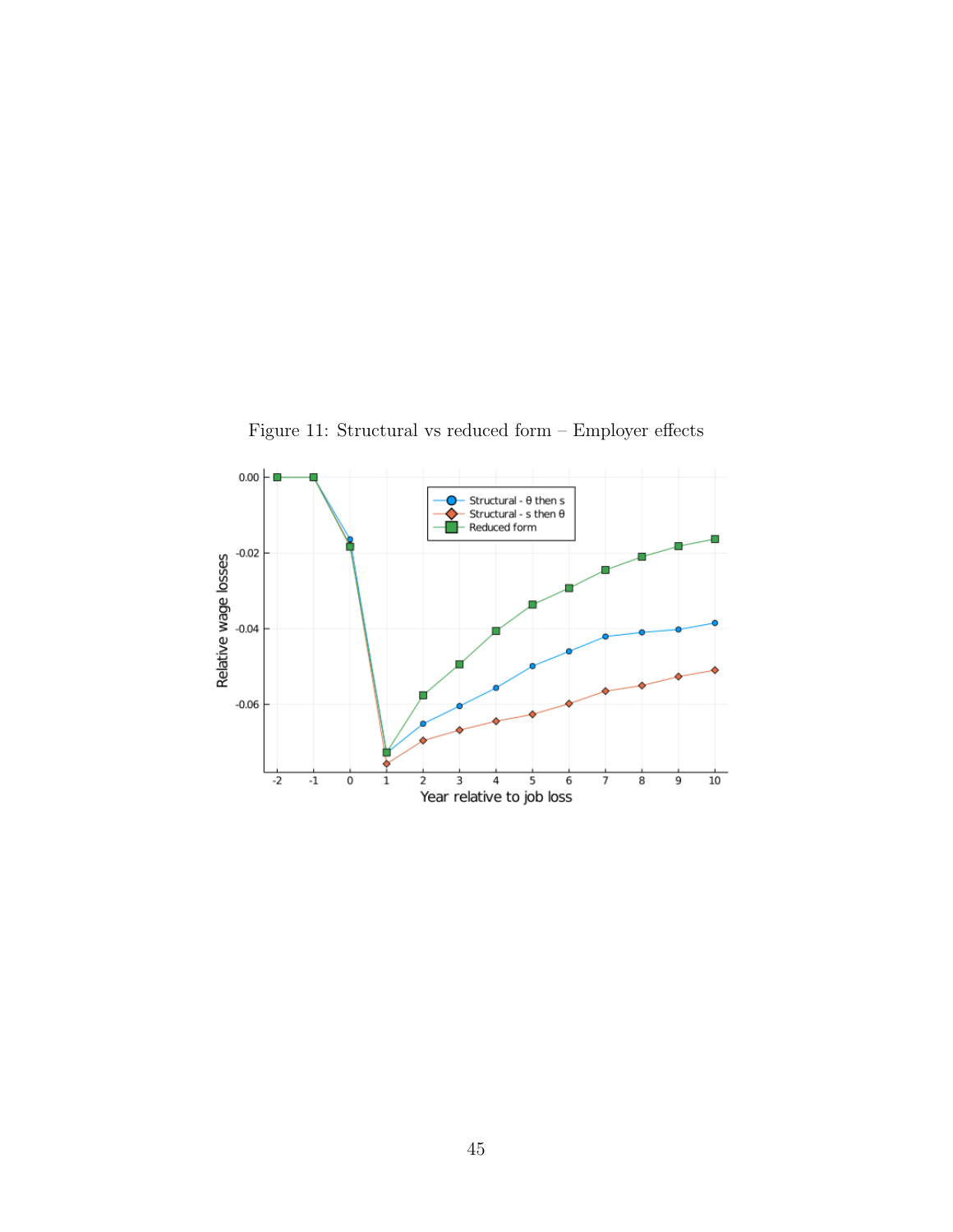# <span id="page-45-0"></span>Tables

|                            | Model     | Actual    |
|----------------------------|-----------|-----------|
| <b>Transition rates</b>    |           |           |
| NE                         | 0.0992    | 0.0800    |
| EE                         | 0.0079    | 0.0100    |
| E N                        | 0.0108    | 0.0130    |
| <b>Wages</b>               |           |           |
| $Mm$ ratio                 | 1.2774    | 1.3700    |
| $E(\ln w NE=1) - E(\ln w)$ | $-0.1351$ | $-0.1240$ |
| $E(\ln w NE=1)$ on N dur.  | $-0.0013$ | $-0.0013$ |
| $E(\Delta \ln w   EE = 1)$ | 0.0768    | 0.0725    |

Table 1: Additional Moments

Table 2: Model Parameters

<span id="page-45-1"></span>

| Parameter           | Description                                                                                                  | Value |
|---------------------|--------------------------------------------------------------------------------------------------------------|-------|
| $\sigma_{\theta}$   | Firm type $\theta \sim \ln \mathcal{N}(0, \sigma_{\theta})$                                                  | 0.100 |
| $\rho_{\epsilon}$   | Process match-specific shocks $\varepsilon$ :                                                                | 0.895 |
| $\sigma_{\epsilon}$ | $\ln \varepsilon' = \rho_{\varepsilon} \ln \varepsilon + \sigma_{\varepsilon} u', u' \sim \mathcal{N}(0, 1)$ | 0.072 |
| $\lambda_0$         | Contact rate non-employment                                                                                  | 0.556 |
| $\lambda_1$         | Contact rate employment                                                                                      | 0.351 |
| δ                   | Exogenous job destruction rate                                                                               | 0.004 |
| $\ln \overline{s}$  | Max level of firm-specific skills                                                                            | 0.264 |
| $\ln \overline{q}$  | Max level of general skills                                                                                  | 0.324 |
| $\gamma$            | Appreciation rate firm-specific skills                                                                       | 0.009 |
| $\varphi_e$         | Appreciation rate general skills                                                                             | 0.035 |
| $\phi_u$            | Depreciation rate general skills                                                                             | 0.065 |
| $\alpha$            | Worker bargaining weight                                                                                     | 0.804 |
| h                   | Home production factor: $z(g) = b \cdot g$                                                                   | 1.462 |
|                     | Reallocation shock rate (if $\delta$ -shock)                                                                 | 0.496 |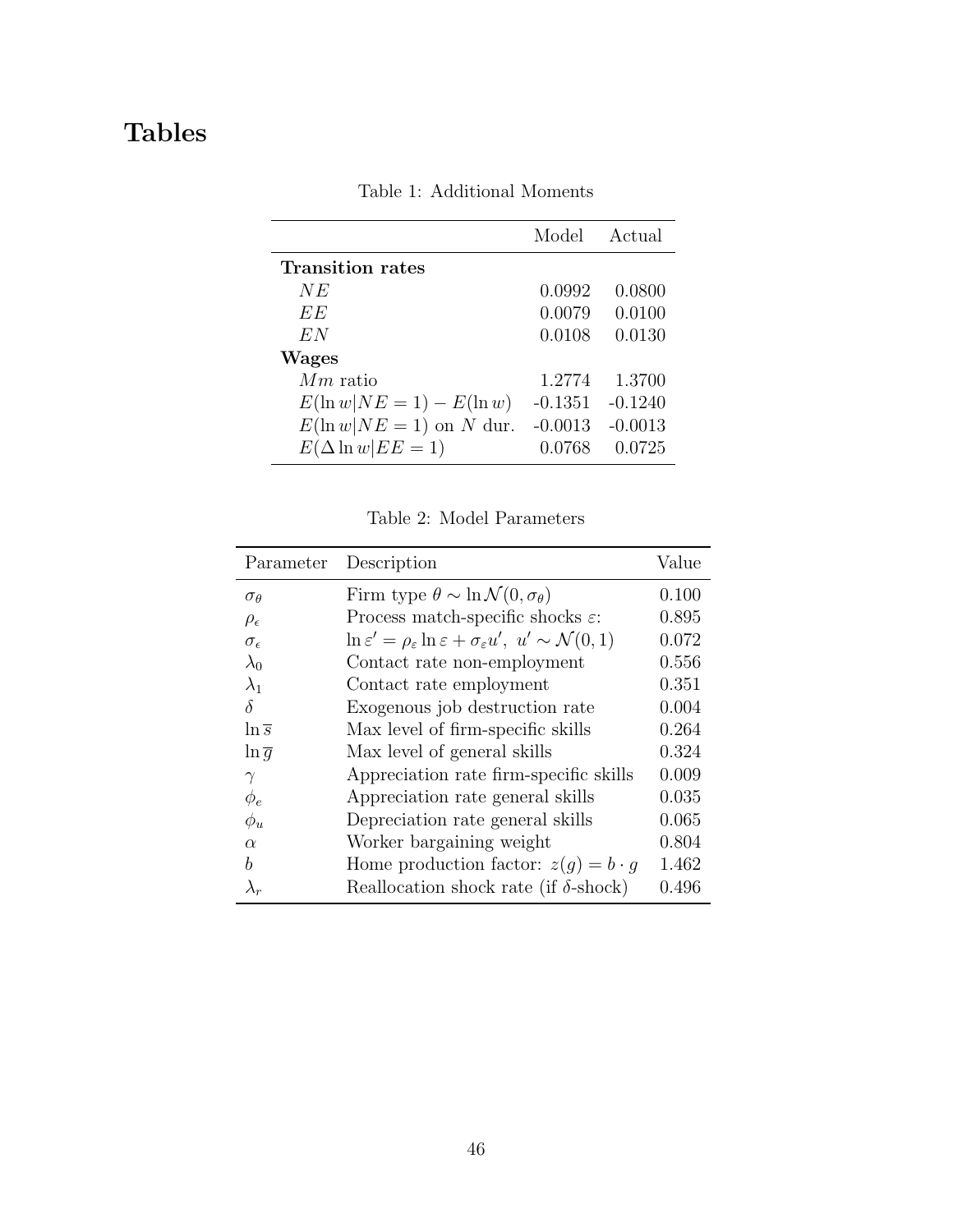# References

- <span id="page-46-7"></span>Altonji, J. G., A. A. Smith, and I. Vidangos (2013, July). Modeling Earnings Dynamics. Econometrica 81 (4), 1395–1454.
- <span id="page-46-14"></span>Arnoud, A., F. Guvenen, and T. Kleineberg (2019). Benchmarking global optimizers. Technical report, National Bureau of Economic Research.
- <span id="page-46-8"></span>Bagger, J., F. Fontaine, F. Postel-Vinay, and J.-M. Robin (2014, June). Tenure, experience, human capital, and wages: A tractable equilibrium search model of wage dynamics. American Economic Review 104 (6), 1551–96.
- <span id="page-46-12"></span>Bonhomme, S., T. Lamadon, and E. Manresa (2019). A distributional framework for matched employer employee data. *Econometrica 87*(3), 699–739.
- <span id="page-46-5"></span>Burdett, K., C. Carrillo-Tudela, and M. Coles (2020). The cost of job loss. The Review of Economic Studies 87 (4), 1757–1798.
- <span id="page-46-1"></span>Burdett, K. and D. Mortensen (1998). Wage differentials, employer size, and unemployment. International Economic Review 39 (2), 257–73.
- <span id="page-46-9"></span>Cahuc, P., F. Postel-Vinay, and J.-M. Robin (2006). Wage bargaining with on-the-job search: Theory and evidence. *Econometrica*  $74(2)$ , 323-364.
- <span id="page-46-0"></span>Davis, S. J. and T. M. Von Wachter (2011). Recessions and the cost of job loss. Technical report, National Bureau of Economic Research.
- <span id="page-46-6"></span>Dustmann, C. and C. Meghir (2005). Wages, experience and seniority. The Review of Economic Studies  $72(1)$ ,  $77-108$ .
- <span id="page-46-10"></span>Fitzenberger, B., A. Osikominu, and R. Völter (2005). Imputation rules to improve the education variable in the iab employment subsample. Discussion Paper 05-010, ZEW-Centre for European Economic Research.
- <span id="page-46-13"></span>Flaaen, A., M. D. Shapiro, and I. Sorkin (2019). Reconsidering the consequences of worker displacements: Firm versus worker perspective. American Economic Journal: Macroeconomics 11(2), 193-227.
- <span id="page-46-11"></span>Hornstein, A., P. Krusell, and G. L. Violante (2011). Frictional wage dispersion in search models: A quantitative assessment. American Economic Review 101 (7), 2873–98.
- <span id="page-46-4"></span>Huckfeldt, C. (2018). Understanding the Scarring Effect of Recessions. 2018 Meeting Papers 1207, Society for Economic Dynamics.
- <span id="page-46-2"></span>Jarosch, G. (2021). Searching for job security and the consequences of job loss. Technical report, National Bureau of Economic Research.
- <span id="page-46-3"></span>Jung, P. and M. Kuhn (2019). Earnings losses and labor mobility over the life cycle. Journal of the European Economic Association 17(3), 678–724.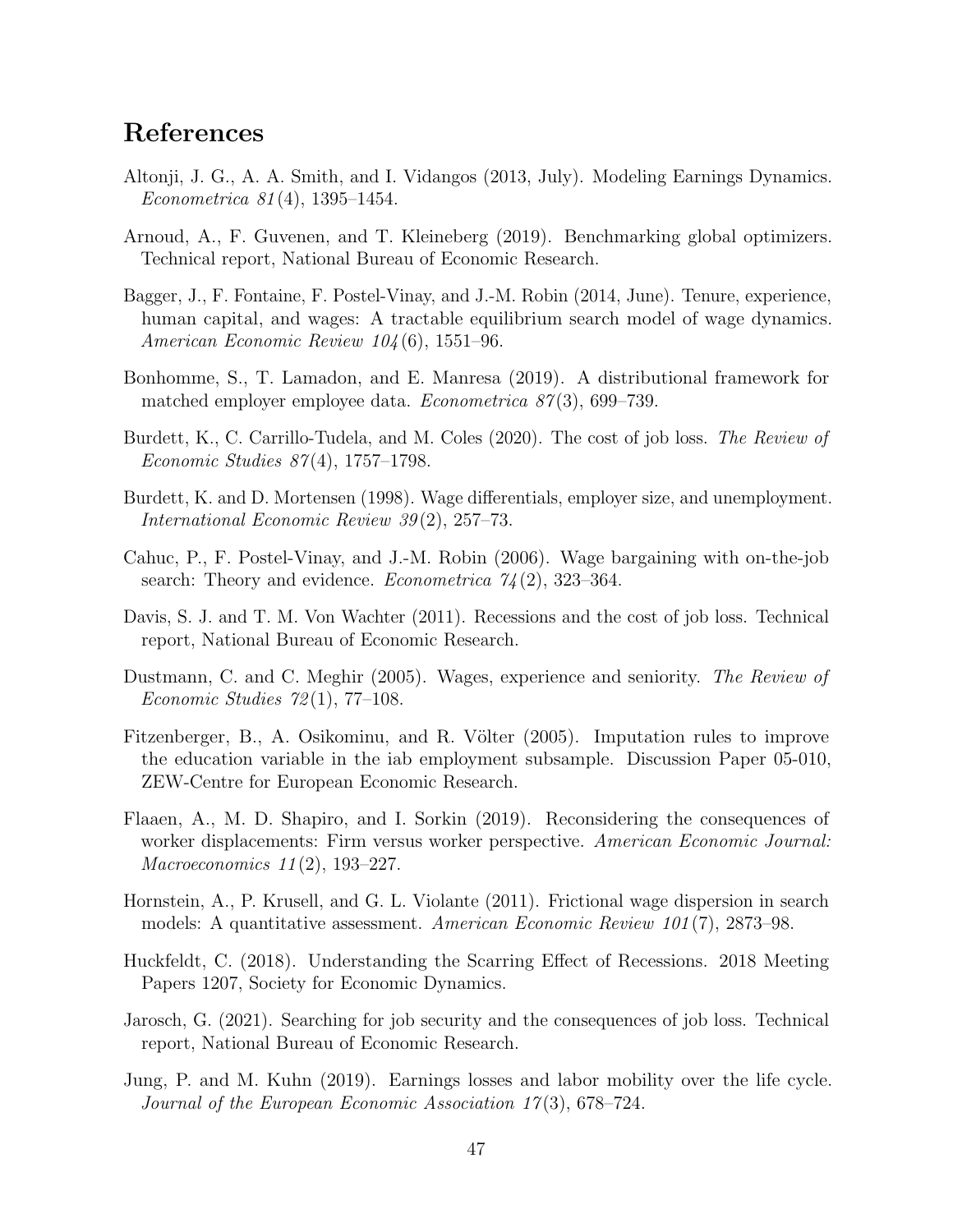- <span id="page-47-6"></span>Krolikowski, P. (2017). Job ladders and earnings of displaced workers. American Economic Journal: Macroeconomics  $9(2)$ , 1–31.
- <span id="page-47-5"></span>Lachowska, M., A. Mas, and S. A. Woodbury (2020). Sources of displaced workers' long-term earnings losses. American Economic Review  $110(10)$ , 3231–66.
- <span id="page-47-3"></span>Lazear, E. P. (2009). Firm-specific human capital: A skill-weights approach. *Journal of* political economy  $117(5)$ , 914–940.
- <span id="page-47-4"></span>Ljungqvist, L. and T. J. Sargent (1998). The european unemployment dilemma. Journal of political Economy  $106(3)$ , 514–550.
- <span id="page-47-10"></span>MacLeod, W. B. and J. M. Malcomson (1993). Investments, holdup, and the form of market contracts. The American Economic Review 83(4), 811–837.
- <span id="page-47-9"></span>Mortensen, D. T. and C. A. Pissarides (1994). Job creation and job destruction in the theory of unemployment. The review of economic studies  $61(3)$ , 397–415.
- <span id="page-47-1"></span>Postel-Vinay, F. and J.-M. Robin (2002). Equilibrium wage dispersion with worker and employer heterogeneity. *Econometrica*  $70(6)$ , 2295–2350.
- <span id="page-47-8"></span>Postel-Vinay, F. and H. Turon (2010). On-the-job search, productivity shocks, and the individual earnings process. International Economic Review 51 (3), 599–629.
- <span id="page-47-0"></span>Schmieder, J., T. von Wachter, and J. Heining (2018). The costs of job displacement over the business cycle and its sources: evidence from germany. Technical report, Technical report, UCLA, Mimeo.
- <span id="page-47-2"></span>Topel, R. (1990). Specific capital and unemployment: Measuring the costs and consequences of job loss. In Carnegie-Rochester conference series on public policy, Volume 33, pp. 181–214. Elsevier.
- <span id="page-47-7"></span>Yamaguchi, S. (2010). Job search, bargaining, and wage dynamics. *Journal of Labor* Economics 28 (3), 595–631.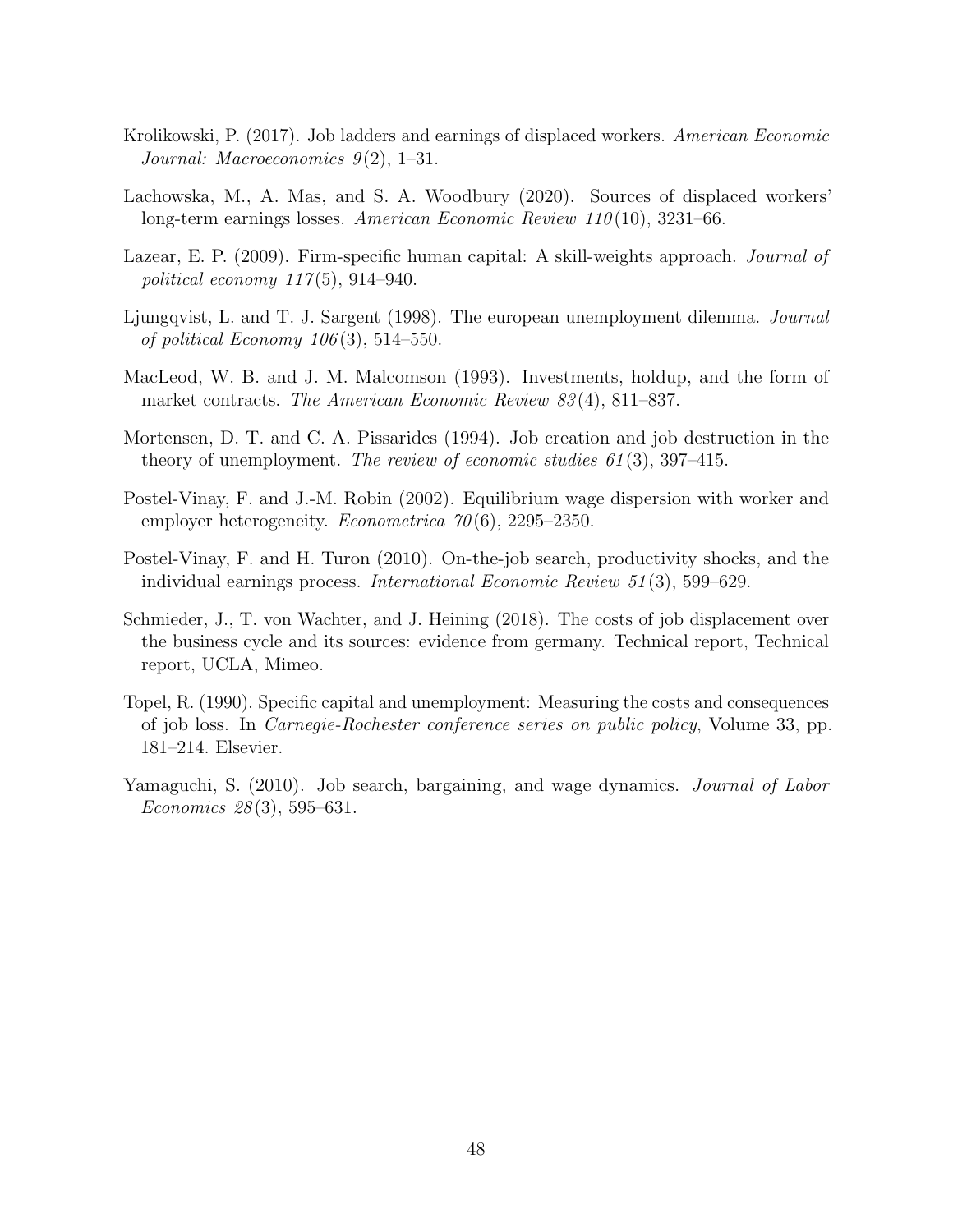# A Numerical solution and calibration

## <span id="page-48-0"></span>A.1 Model solution details

We solve the model numerically under the assumptions listed in Section [3.2.](#page-22-0) In practice, we jointly solve Equation [\(10\)](#page-17-0) (worker-firm surplus) and Equation [\(7\)](#page-13-0) (value to the unemployed worker) on a discretized grid for the state variables  $(\theta, s, q, \varepsilon)$ .

Given that the derivation of an explicit solution for the equilibrium wage is intractable, we derive it numerically. We use a grid for wages and solve the value function for employment described in Equation [\(8\)](#page-14-0) by value function iteration, given the equilibrium functions for the match surplus and unemployment. Then, we obtain the wages by inverting this function using the bisection method in accordance with the bargaining protocol rules described in section [2.2.](#page-9-0)

We then simulate data from the model at monthly frequency. Specifically, we simulate work histories for 15,000 workers, all born in non-employment, for 80 years. We then discard the first 40 years to remove the effects of initial conditions. We compute the moments needed for identification on the remaining 40 years. In the simulation, we allow the fixed component of firm productivity  $\theta$  and the time-varying idiosyncratic shock component  $\varepsilon$  to take values in between grid points, but not above and below the minimum and maximum values on the grid.

#### <span id="page-48-1"></span>A.2 Calibration details

We use the Simulated Method of Moments to calibrate the parameters in the model. As explained in Section [3.3,](#page-23-2) we compute the same set of moments on the actual and model-simulated data. The vector of model parameters,  $\hat{\Xi}$ , solves

$$
\hat{\Xi} = \underset{\Xi}{\operatorname{argmin}} \left[ \hat{m} - \tilde{m}(\Xi) \right]' \Omega \left[ \hat{m} - \tilde{m}(\Xi) \right],\tag{16}
$$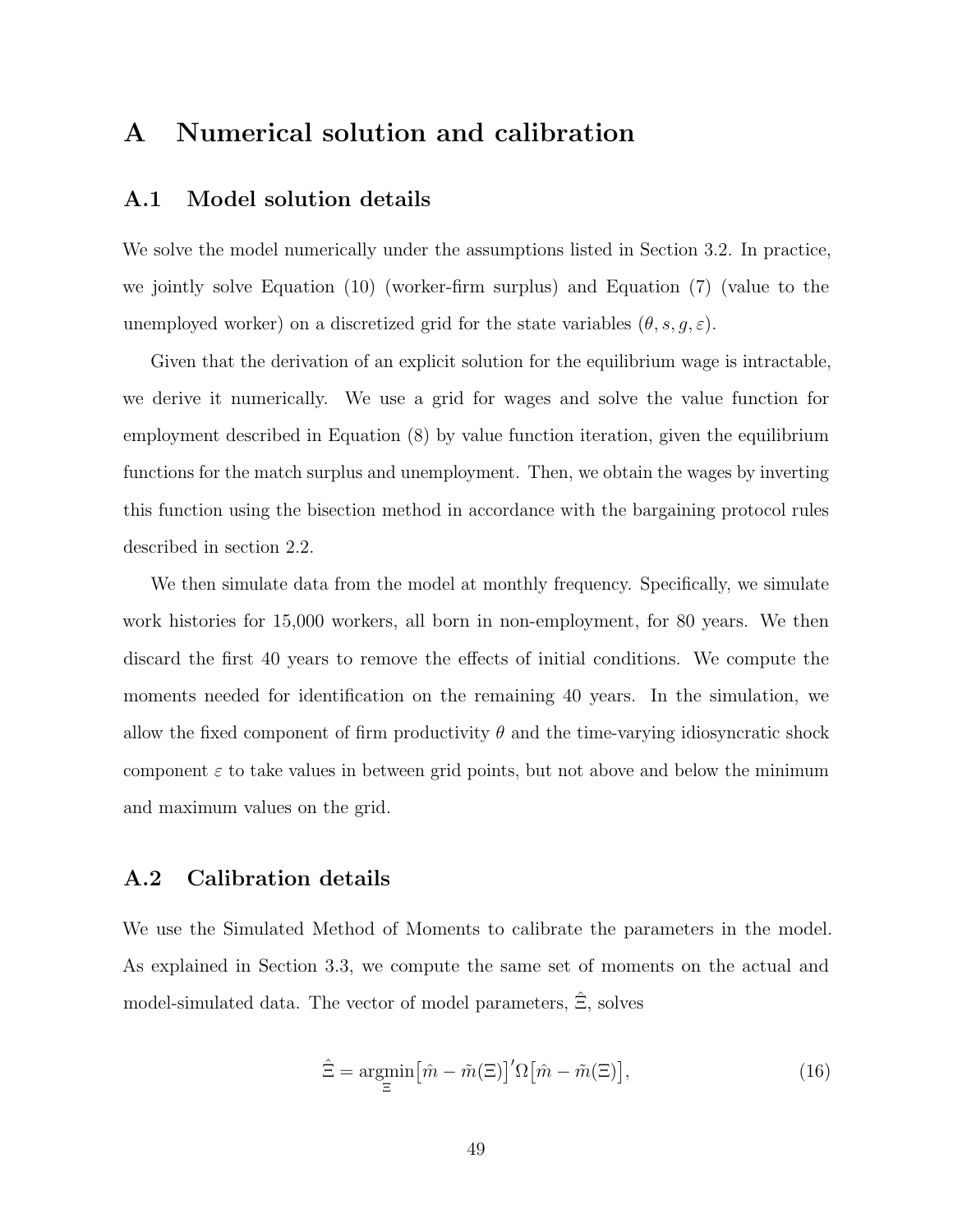where  $\hat{m}$  represents the vector of data moments,  $\tilde{m}(\Xi)$  represents the vector of modelsimulated moments,  $\Omega$  is a weighting matrix, and  $\Xi$  denotes the vector of parameters.

We use a diagonal weighting matrix,  $\Omega$ , with subjective weights to closely match moments that we see as central to our analysis. For instance, while most moments are given a weight of one, we increase the weights on the returns to experience and tenure (the estimated coefficients  $\{\hat{\xi}_k, \hat{\zeta}_k\}$  in Equation [\(12\)](#page-26-0)) by a factor of three.

Where we control for unobserved firm heterogeneity in the real data, we explicitly control for the state variable  $\theta$  representing the firm-specific component of productivity. In practice, we include dummies for the ventiles of the simulated values of  $\theta$  in the corresponding regressions.

Our optimization procedure proceeds in two main steps:  $16$ 

Step 1: Grid search We draw quasi-random numbers from a Sobol sequence and use these numbers to construct potential starting points. Using a Sobol sequence is a convenient way to choose starting points that maximize the coverage of the parameter space. We conduct a rough exploration of the parameter space by simulating the vector of moments at each of these potential starting points.

**Step 2:** Local optimization We pick the  $N_{\Xi}$  parameter vectors  $\{\Xi_i^{(1)}\}$  $\{j=1}^{N_{\Xi}}$  from Step 1 giving the best fits to the data moments, and run a Nelder-Mead algorithm using these parameters as initial values. We then update the starting points as a linear combination between the parameter vector giving the best fit  $\overline{\Xi}^{(2)}$  and the final value obtained from each local optimization  $\Xi_j^{(2)}$ . We then re-start the Nelder-Mead algorithm from each of the updated starting points. We keep restarting the local optimizer and updating the starting points until the fit stops improving.

<span id="page-49-0"></span><sup>&</sup>lt;sup>16</sup>This procedure is based on ideas from Fatih Guvenen's lecture notes. See the lecture notes on optimization on his website and the corresponding paper [\(Arnoud et al.,](#page-46-14) [2019\)](#page-46-14).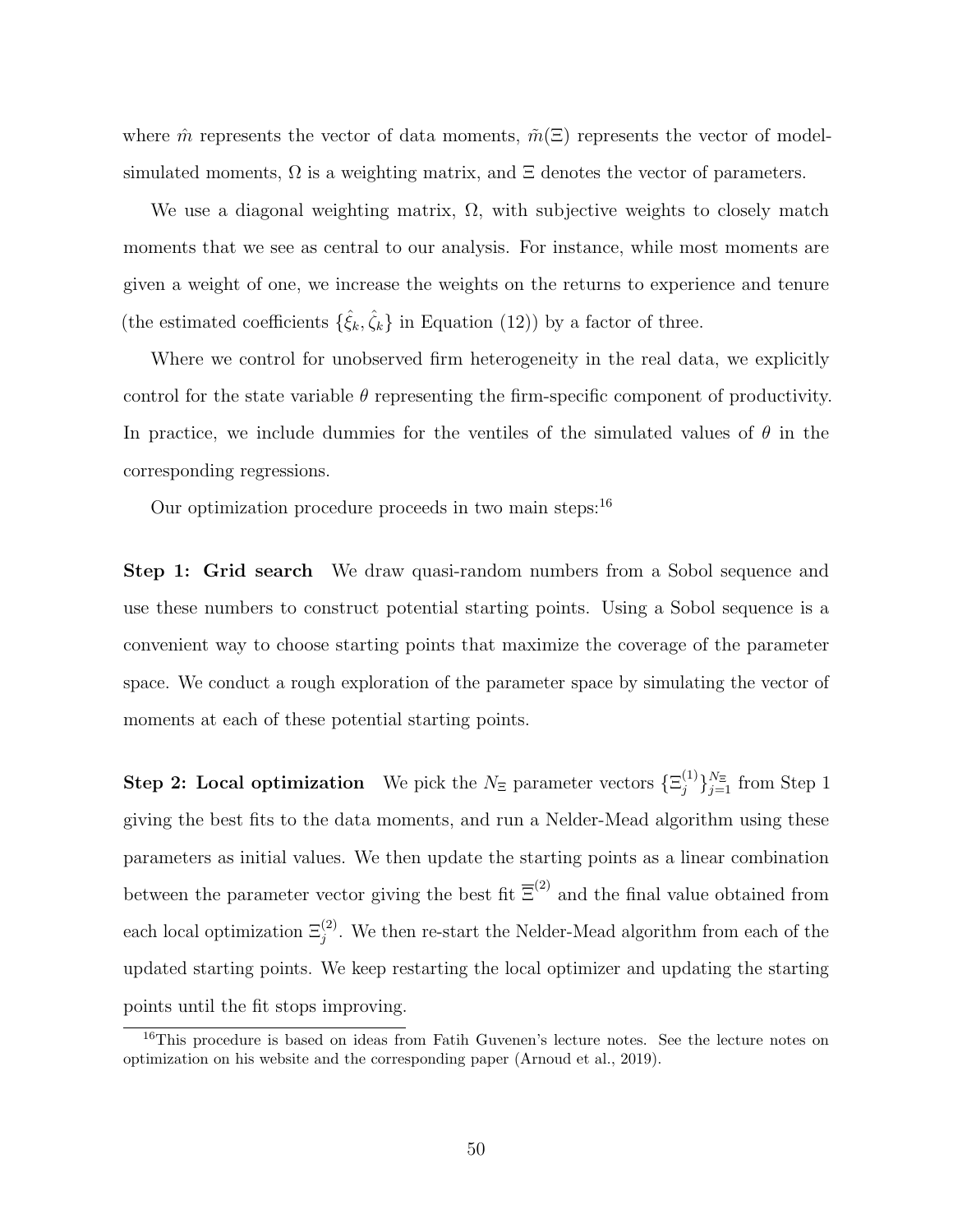# B Data construction

## <span id="page-50-0"></span>B.1 Construction of the monthly panel

The SIAB dataset contains information about the employment history of every individual in the sample stored in spell format with given start and end dates that differ for each spell and individual. In order to perform the empirical analysis, we transform the dataset from spell format to monthly format. We do this by choosing the 1st of the month as reference date and attributing the information of the spell to the month if the spell starts before or on the 1st of the month. For example, if the worker is employed full time subject to social security in the spell that goes from the 29th of January until the 15th of March, we assign this information to the months of February and March. The monthly panel is made of 31,214,294 observations.

#### <span id="page-50-1"></span>B.2 Variables definition

The main variables used in the empirical analysis are defined as:

**Employment** A worker is defined to be employed in month  $t$  if he/she is employed full time subject to social security on the first day of the month; the worker is considered non-employed in all other cases.

Wages and Earnings Wages are recorded only for employed workers, and are considered missing for non-employed workers. Earnings are equal to wages during months of employment and to 0 during months of non-employment.

**Job-to-job transition** A job-to-job transition  $(EE)$  is recorded in the following two cases:

(i) if the worker is employed in firm j in month t and in firm j' in month  $t + 1$ ;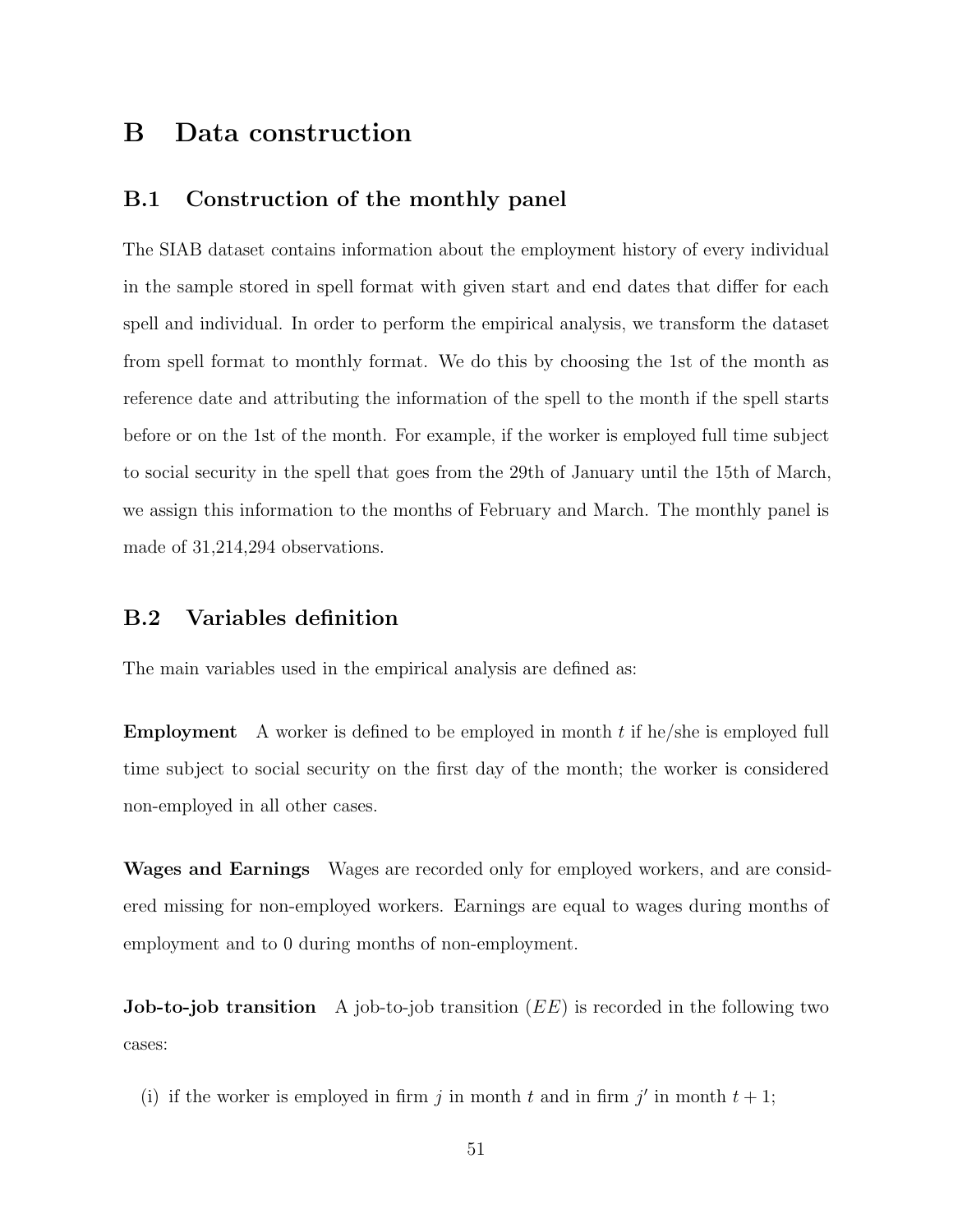(ii) if the worker is employed in firm j in month t and in firm j' in month  $t + 2$ , and the worker is non-employed and does not apply for unemployment benefits in month  $t+1$ .

Employment to Non-employment transition An employment to non-employment transition  $(EN)$  is recorded in the following two cases:

- (i) when the worker is employed in month t and non-employed and applies for unemployment benefits in month  $t + 1$ ;
- (ii) if the worker is employed in month  $t$  and non-employed for at least two periods.

## <span id="page-51-1"></span>B.3 Construction of the yearly panel

Starting from the monthly dataset, we transform the employment, earnings and wages variables into yearly observations by averaging the records across all months during a year. We record an employment-non-employment transition  $(EN)$  and a job-to-job transition  $(EE)$  in a given year, respectively, if at least one EN or EE transition is observed in the monthly panel in that year. We consider the annual employer the establishment in which the worker is employed in January of the corresponding year. The yearly panel is made of 2,059,342 observations.

#### <span id="page-51-0"></span>B.4 Unobserved firm heterogeneity

To account for firm heterogeneity, we follow the recent literature based on the work by [Bonhomme et al.](#page-46-12) [\(2019\)](#page-46-12) and group firms using a k-means algorithm. We cluster firms based on their wage distribution and use the group identifiers as controls in the Mincer regression [\(12\)](#page-26-0). The idea is that variation in the wage distribution at the employer level conveys information about the employer's underlying unobserved "type." In practice, we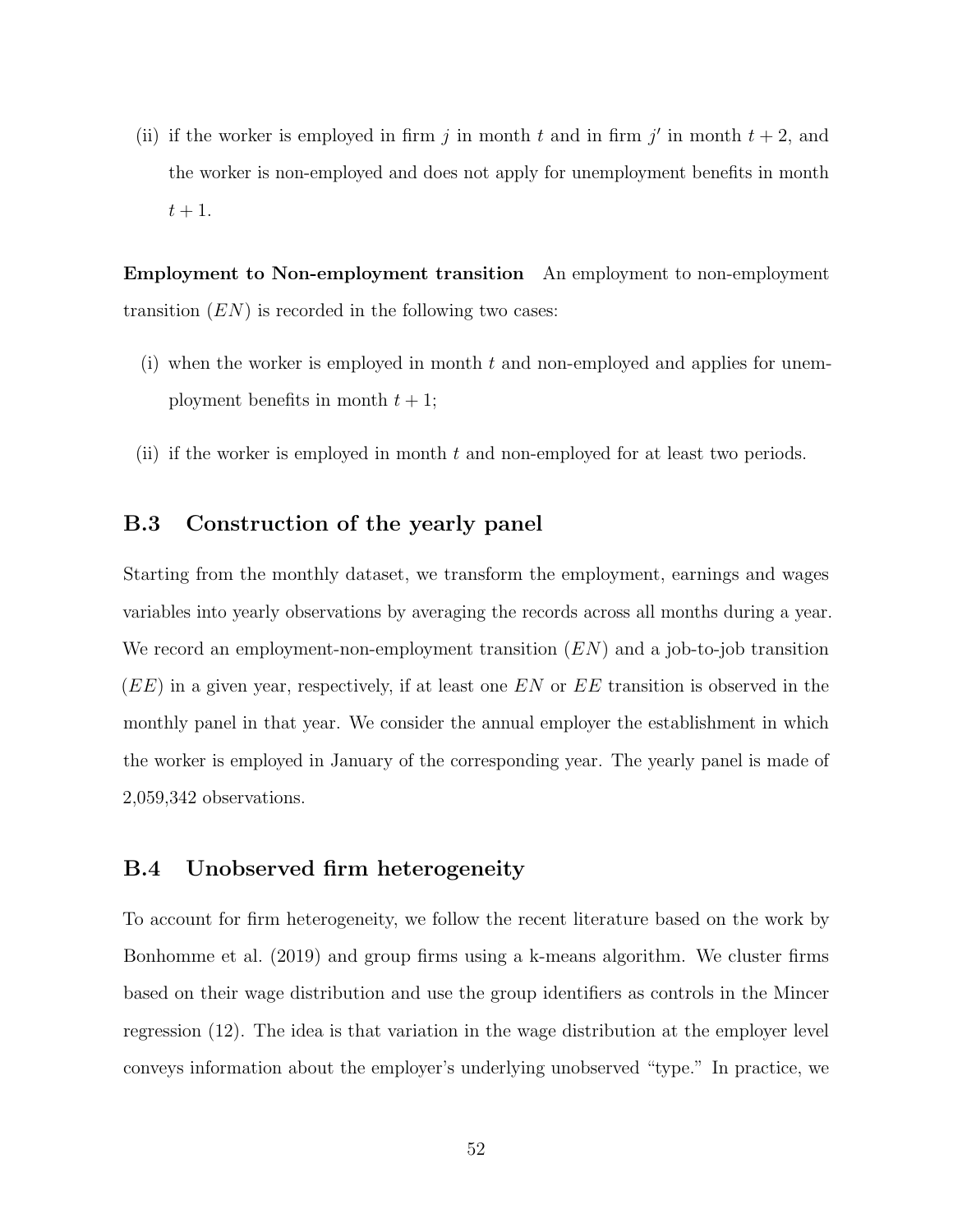implement the classification based on the average wages paid by firms to full time workers (in line with our sample selection criteria).[17](#page-52-1)

# <span id="page-52-0"></span>C Robustness structural decomposition of losses

To assess how the order in which the counterfactual losses are constructed affects the overall decomposition, we try out various permutations of the state variables  $\{\theta, s, g\}.$ Using firm-specific human capital  $(s)$  as an example, the contribution of s to the overall losses can be represented in four different ways:  $(i)$  the difference between the losses in the treated group and the losses in the counterfactual group with s of the controls "Total  $s$ "; (ii) the difference between the losses in the counterfactual group with  $g$  of the controls and the losses in the counterfactual group with g and s of the controls " $s - (s + g)$ "; (*iii*) the difference between the losses in the counterfactual group with  $\theta$  of the controls and the losses in the counterfactual group with  $\theta$  and s of the controls " $\theta - (\theta + s)$ "; (iv) the difference between the losses in the counterfactual group with g and  $\theta$  of the controls and the losses in the counterfactual group with s and g and  $\theta$  of the controls " $(\theta + g) - (g + s + \theta)$ ".

Figure [12a](#page-53-0) shows the four corresponding series for firm-specific skills. As described in the main text, the contribution of s to the overall losses is larger in the counterfactuals where the treated are assigned the s of the controls *after* being assigned the  $\theta$  of the controls. This is the case for counterfactuals " $\theta-(\theta+s)$ " and " $(\theta+g)-(g+s+\theta)$ ." Figures [12b](#page-53-0) and [12c](#page-53-0) report the results of a similar exercise, respectively for firm productivity  $(\theta)$ and general human capital  $(g)$ . The pattern for firm productivity (Figure [12b\)](#page-53-0) mirrors that for firm-specific skills. For general skills (Figure [12c\)](#page-53-0), the contribution to the overall losses is very similar irrespective of the counterfactual order.

<span id="page-52-1"></span><sup>&</sup>lt;sup>17</sup>We use the residual of a regression of firms' average wages on year dummies to net out the time variation.